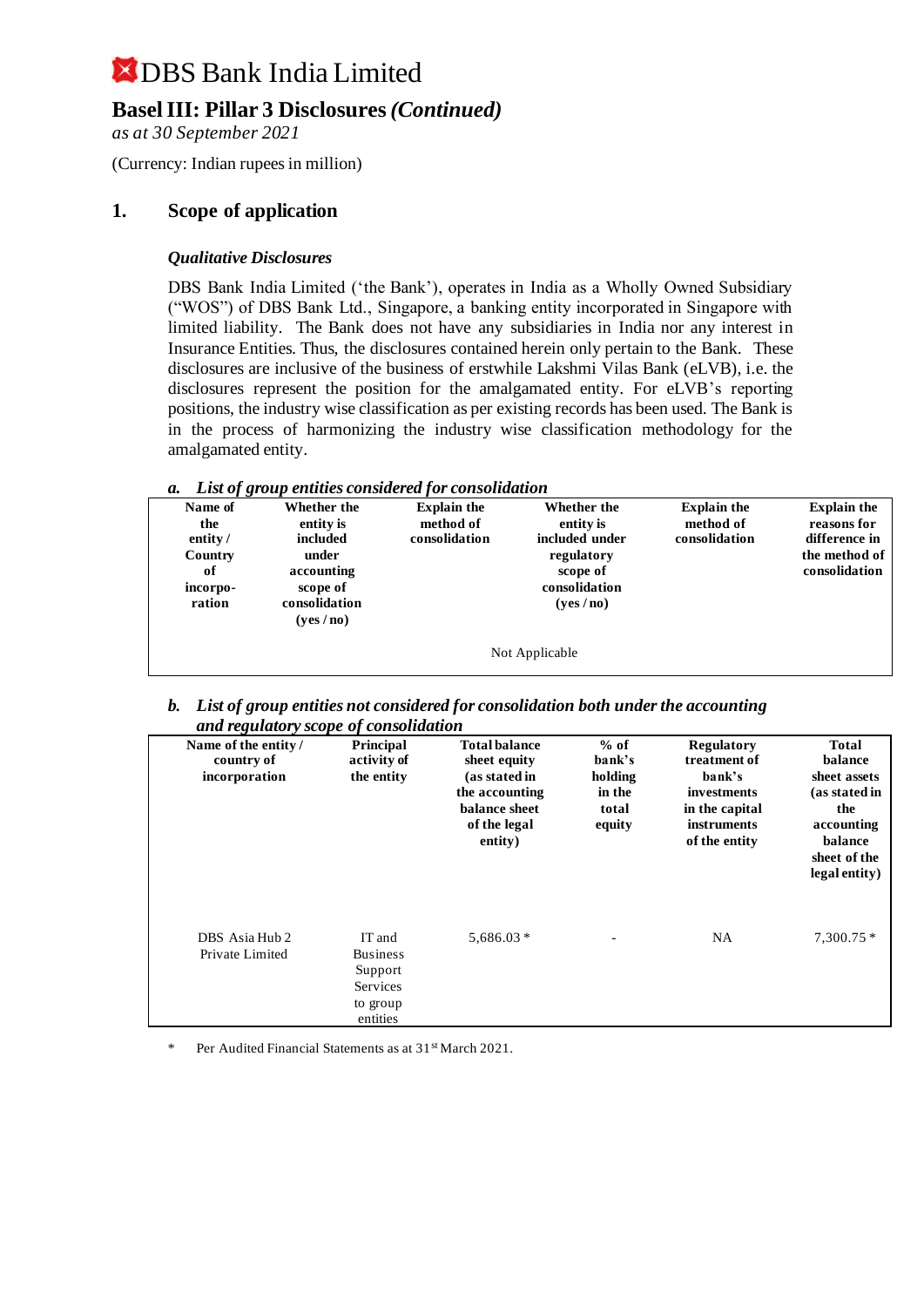### **Basel III: Pillar 3 Disclosures** *(Continued)*

*as at 30 September 2021*

(Currency: Indian rupees in million)

### **1. Scope of application** *(Continued)*

*Quantitative Disclosures (Continued)*

*c. List of group entities considered for consolidation*

| Name of the<br>entity/<br>country of<br>incorporation<br>(as indicated in<br>$(i)a$ . above) | Principal activity of the entity | <b>Total balance</b><br>sheet equity (as<br>stated in the<br>accounting<br>balance sheet<br>of the legal<br>entity) | <b>Total balance</b><br>sheet assets (as<br>stated in the<br>accounting<br>balance sheet of<br>the legal entity) |
|----------------------------------------------------------------------------------------------|----------------------------------|---------------------------------------------------------------------------------------------------------------------|------------------------------------------------------------------------------------------------------------------|
|                                                                                              | Not Applicable                   |                                                                                                                     |                                                                                                                  |

*d. The aggregate amount of capital deficiencies in all subsidiaries which are not included in the regulatory scope of consolidation i.e. that are deducted:*

| Name of the<br>subsidiaries /<br>country of<br>incorporation | Principal activity of the<br>entity | <b>Total balance sheet equity</b><br>(as stated in the accounting<br>balance sheet of the legal<br>entity) | % of bank's<br>holding in the<br>total equity | Capital deficiencies |
|--------------------------------------------------------------|-------------------------------------|------------------------------------------------------------------------------------------------------------|-----------------------------------------------|----------------------|
|                                                              |                                     | Not Applicable                                                                                             |                                               |                      |

*e. The aggregate amounts (e.g. current book value) of the bank's total interests in insurance entities, which are risk-weighted:*

| Name of the<br>insurance<br>entities /<br>country of<br>incorporation | <b>Principal activity of the</b><br>entity | <b>Total balance sheet</b><br>equity (as stated in<br>the accounting<br>balance sheet of the<br>legal entity) | $%$ of bank's<br>holding in the<br>total equity /<br>proportion of<br>voting power | <b>Quantitative impact on</b><br>regulatory capital of using<br>risk weighting method<br>versus using the full<br>deduction method |
|-----------------------------------------------------------------------|--------------------------------------------|---------------------------------------------------------------------------------------------------------------|------------------------------------------------------------------------------------|------------------------------------------------------------------------------------------------------------------------------------|
|                                                                       |                                            | Not Applicable                                                                                                |                                                                                    |                                                                                                                                    |

*f. Any restrictions or impediments on transfer of funds or regulatory capital within the banking group:*

There are no restrictions or impediments on transfer of funds or regulatory capital within the banking group.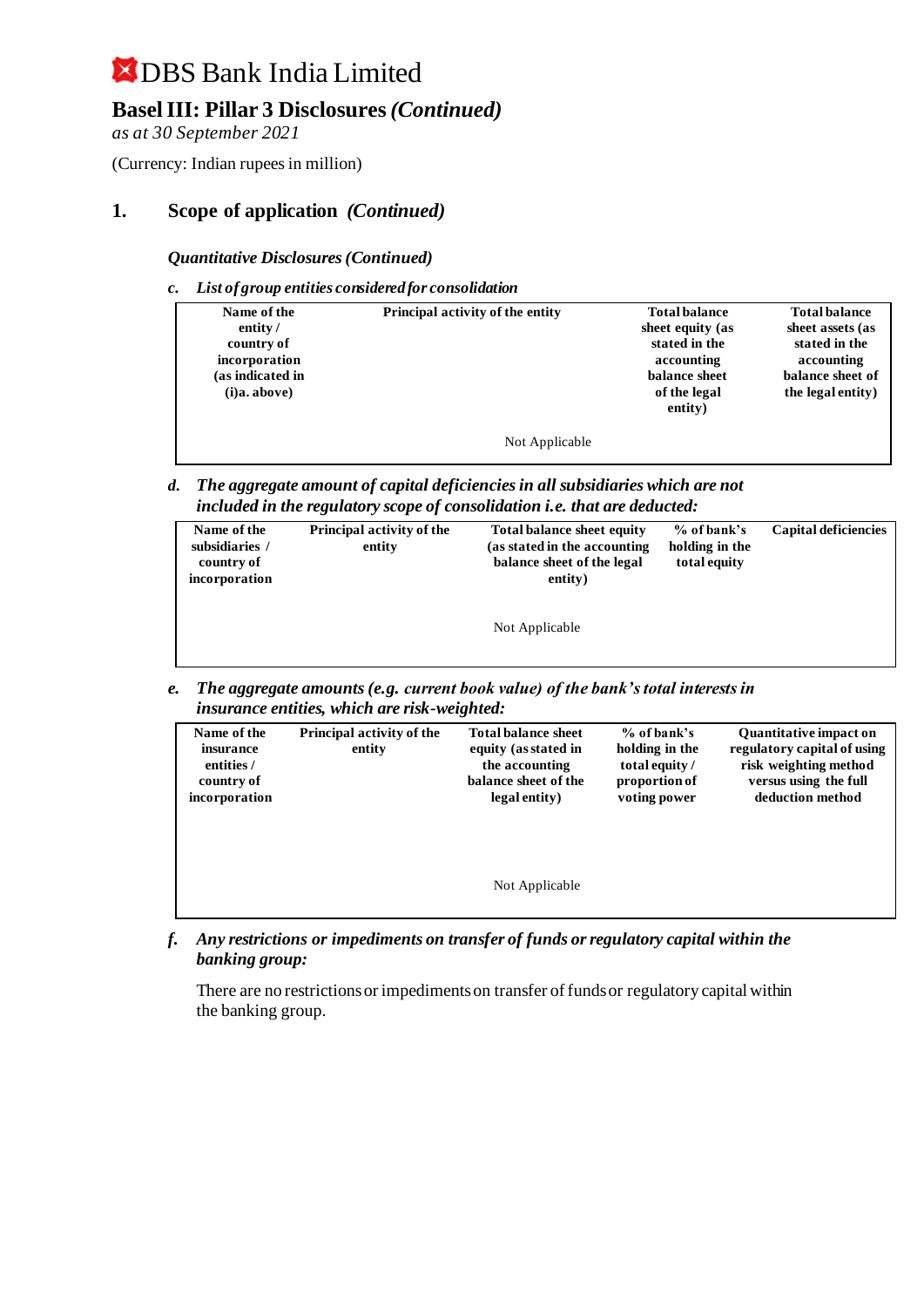### **Basel III: Pillar 3 Disclosures** *(Continued)*

*as at 30 September 2021*

(Currency: Indian rupees in million)

### **2. Capital Adequacy**

#### *Qualitative disclosures*

The CRAR of the Bank is 15.33% as computed under Basel III norms, which is higher than the minimum regulatory CRAR requirement (including CCB) of 11.875%.

The Bank's capital management framework is guided by the existing capital position, proposed growth and strategic direction. Growth opportunities have resulted in an increasing and continuing need to focus on the effective management of risk, and commensurate capital to bear that risk. The Bank carefully assesses its growth opportunities relative to the capital available to support them, particularly in the light of the economic environment and capital requirements under Basel III. The Bank maintains a strong discipline over capital allocation and ensuring that returns on investment cover capital costs.

The Covid-19 pandemic has had an extraordinary impact on macroeconomic conditions in India and around the world during the previous financial year. The Government had started a vaccination drive and COVID vaccines got administered to more and more people. However, the continuing and evolving nature of the virus has created uncertainty regarding estimated time required for businesses and lives to get back to complete normalcy. The pandemic has impacted lending business, distribution of third-party products, collection efficiency etc. and has resulted in increase in customer defaults and consequently increase in provisions along with decrease of economic activity globally as well as locally. The Bank, however, has not experienced any significant disruptions during the pandemic and has considered the impact on carrying value of assets based on the external or internal information available up to the date of approval of the financial results. The future direct and indirect impact of COVID-19 on the Bank, results of operations, financial position and cash flows remains uncertain and will depend on present as well as future developments, including steps to contain its spread or mitigate its impact. The financial results for the half year ended 30 September 2021 do not include any significant adjustments that might result from the outcome of this uncertainty. The Bank is carrying necessary provisions on account of COVID-19 pandemic.

#### *Quantitative disclosures*

|   | <b>Particulars</b>                                                                                          | 30 Sep 21           |
|---|-------------------------------------------------------------------------------------------------------------|---------------------|
| A | Capital requirements for Credit Risk (Standardised Approach) *                                              | 53,880              |
| B | Capital requirements for Market Risk (Standardised Duration Approach) *                                     |                     |
|   | Interest rate risk<br>Foreign exchange risk<br>$\overline{\phantom{a}}$<br>Equity risk<br>$\qquad \qquad -$ | 5,827<br>540<br>285 |
| C | Capital requirements for Operational risk (Basic Indicator Approach) *                                      | 2,641               |
| D | CET1 Capital Ratio (%)                                                                                      | 12.51%              |
| E | Tier1 Capital Ratio (%)                                                                                     | 12.51%              |
| F | Total Capital Ratio (%)                                                                                     | 15.33%              |

\* Capital required is calculated at 8% of Risk Weighted Assets for CVA, Market Risk and Operational Risk and at 11.875% of Risk Weighted Assets for others.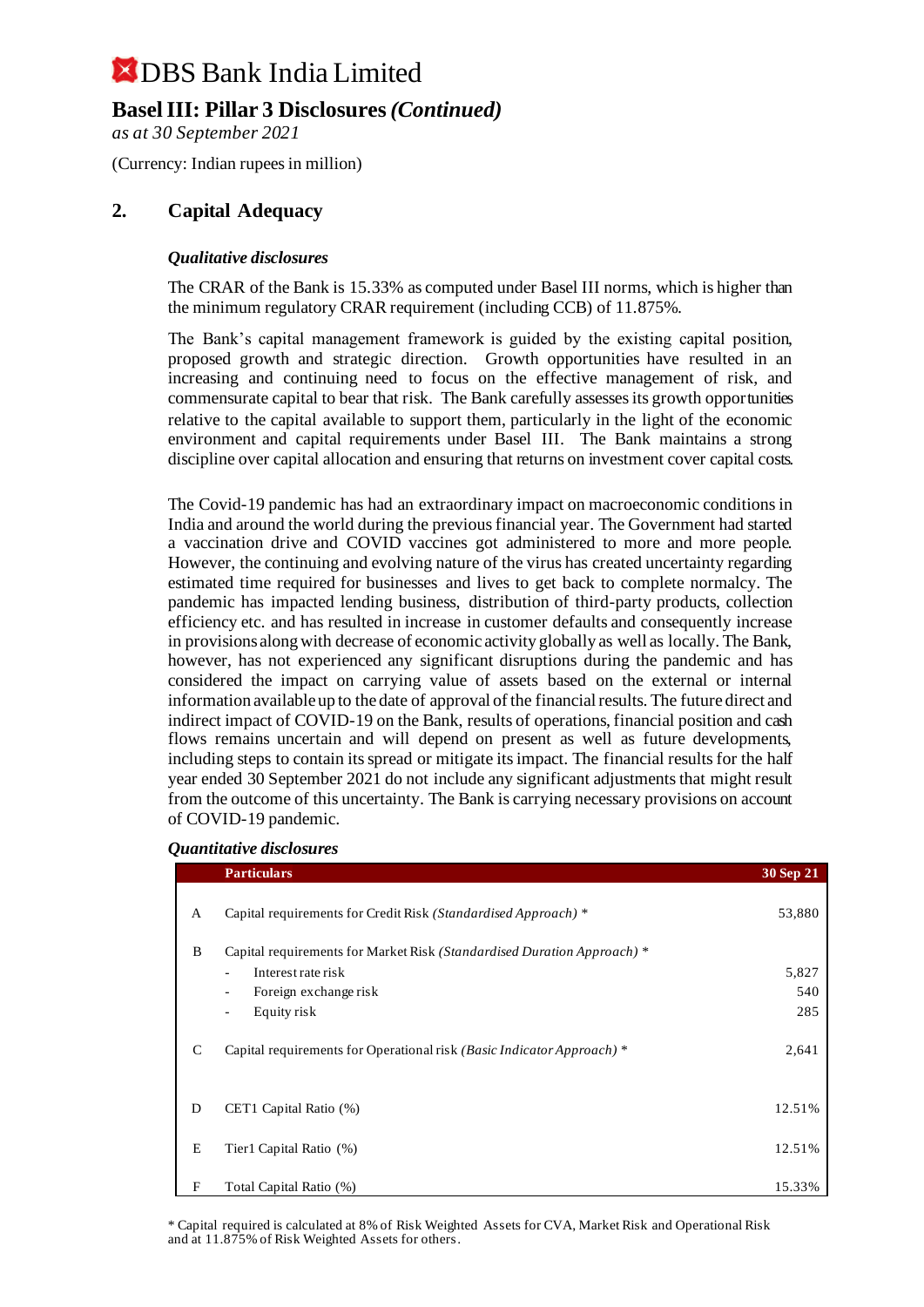### **Basel III: Pillar 3 Disclosures** *(Continued)*

*as at 30 September 2021*

(Currency: Indian rupees in million)

#### **3. General Disclosures**

As part of overall corporate governance, the Bank has set up a framework which defines authority levels, oversight responsibilities, policy structures and risk appetite limits to manage the risks that arise in connection with the use of financial instruments. On a day-today basis, business units have primary responsibility for managing specific risk exposures while Risk Management Group ("RMG") exercises independent risk oversight on the Bank as a whole. RMG is the central resource for quantifying and managing the portfolio of risks taken by the Bank.

Under the DBS India risk governance structure, the India Risk Exco ('Risk EXCO') serves as the Bank's Risk Committee for governance over Credit, Market & Liquidity, Operational Risk, and other risks under the supervision of Board Risk Management Committee (BRMC). The BRMC oversees the risk governance, risk approaches and limits of DBS India and ensures that these risks are effectively managed within the bank's overall risk governance framework

The responsibilities of the committees are summarized below:

India Board Risk Management Committee (BRMC)

- $\triangleright$  Oversees the risk governance, risk approaches and limits of DBS India and ensures that these risks are effectively managed within the Bank's overall risk governance framework.
- ➢ Approves the Bank's overall and specific risk governance approach including risk appetite approach, risk authority limits, major risk policies and significant changes thereto.
- ➢ Discuss risk reporting requirements and monitor the types of risk exposures and profile against risk thresholds.
- ➢ Approves risk models which are used for capital computation and monitor the performance of previously approved models.
- ➢ Reviews (in parallel with the Board Audit Committee) the adequacy and effectiveness of the Bank's internal control approach.
- ➢ Approve the annual Business Continuity Management (BCM) attestation

India Risk Exco ("Risk EXCO")

- $\triangleright$  Serves as the Bank's Committee for governance over credit, market, operational (including financial crime, cybersecurity, information security, fair dealing, and regulatory), liquidity as well as reputational risk.
- ➢ Monitors and discusses the Bank's risk profiles, as well as market and regulatory developments.
- ➢ Oversees the Internal Capital Adequacy Assessment Process (ICAAP) including scenarios used and approve risk assessments results.
- $\triangleright$  Serves as a discussion forum for any matter escalated by the underlying risk committees and endorse India specific risk policies and local adoption of Group policies as required, before recommendation to India Board for approval.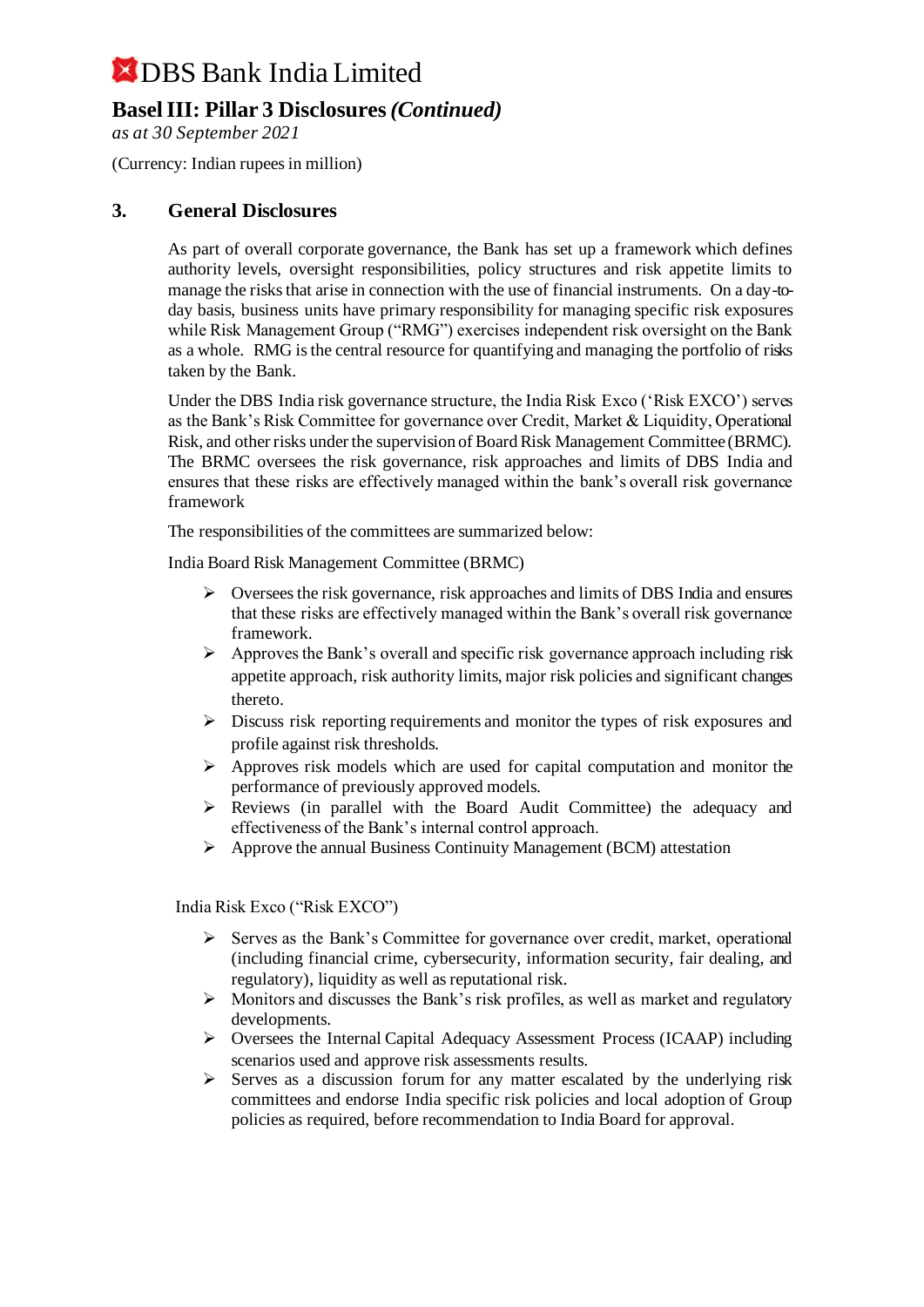### **Basel III: Pillar 3 Disclosures** *(Continued)*

*as at 30 September 2021*

(Currency: Indian rupees in million)

#### **3. General Disclosures** *(Continued)*

#### *A) General Disclosures for Credit Risk*

*Qualitative Disclosures*

#### **Credit Risk Management Policy**

India Credit Risk Committee (CRC)

- $\triangleright$  Assess credit risk taking, including decision criteria, Credit risk framework, Credit risk mitigation and limit management practices.
- ➢ To review, measure and monitor DBIL's credit risk portfolio including special loan and asset review situations e.g. review of non-performing loans and credits showing weaknesses.
- $\triangleright$  Review and monitor the adequacy, accuracy, and effectiveness of credit systems for credit risk management and credit risk control.
- ➢ Assess and monitor specific credit concentrations at business or sector level and credit trends affecting the portfolio; implementing necessary policies or procedures to manage identified risks.
- $\triangleright$  Assess and monitor key policy deviations e.g. overdue credit reviews, Target Market and Risk Acceptance Criteria (TMRAC) deviations and / or regulatory allowances specific to the bank.
- $\triangleright$  Endorse local credit policies for approvals.
- $\triangleright$  Exercise active oversight to ensure continuing appropriateness of stress testing in accordance with the responsibilities delegated from time to time and as documented in the Credit Stress Testing Policy.

The management of Credit Risk including concentration credit risk requires active oversight by India Credit Risk Committee (CRC), India Risk Executive Committee (India Risk Exco) and India Board Risk Management Committee (India BRMC).The India Risk Exco and CRC have adequate understanding of inherent credit risks in specific activities of the Bank, particularly those that may significantly affect the financial condition of the Bank.The India Risk Exco and CRC are responsible to formulate/review credit risk policy, credit risk strategy and risk exposure of the Bank. The credit risk policy is endorsed by the CRC and Board Risk Management Committee (India BRMC) and approved by the Board.

The credit policies and basic procedures of the Bank relating to its lending activities are contained in the India Local Credit / Loan Policy of the Bank as well as Group Core Credit Policies and other standards followed across all DBS group entities. These are based on the general credit principles, directives / guidelines issued by the RBI from time to time as well as instructions and guidelines of DBS Bank Ltd, Singapore (hereinafter referred to as "the Parent"). In the unlikely event of any conflict amongst the RBI guidelines and Parent's Guidelines, the more conservative policy / guideline is followed.

The Group Core Credit Policies and the India Credit / Loan policy outlines the Bank's approach to Credit Risk Management and sets out the rules and guidelines under which the Bank would develop and grow its lending business. These policies provide guidance to the Bank's Corporate Banking, SME Banking, Financial Institutions Group and Consumer Banking to manage the growth of their portfolio of customer assets in line with the Bank's credit culture and profitability objectives, taking into account the capital needed to support the growth.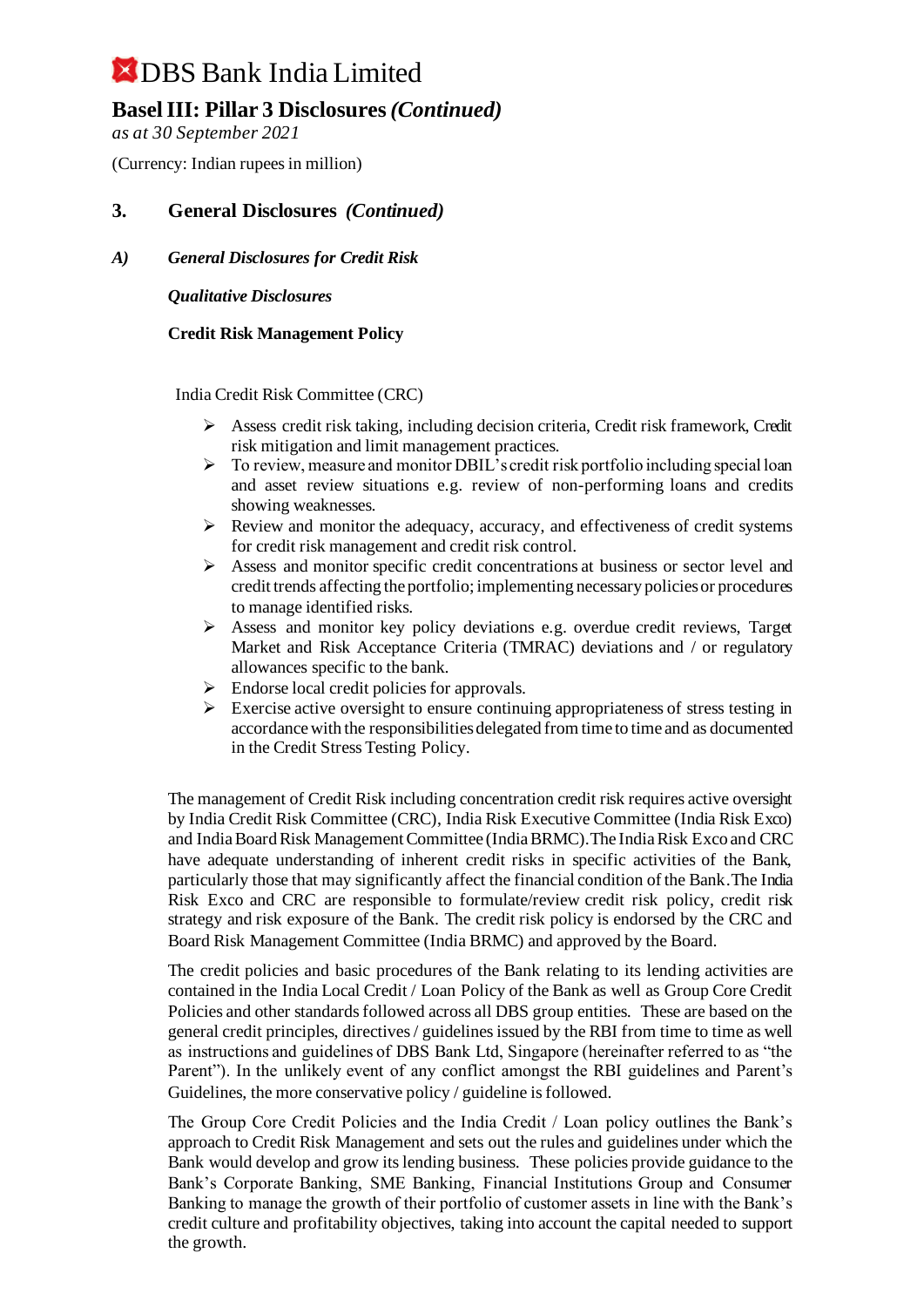### **Basel III: Pillar 3 Disclosures** *(Continued)*

*as at 30 September 2021*

(Currency: Indian rupees in million)

#### **3. General Disclosures** *(Continued)*

*General Disclosures for Credit Risk*

#### *Qualitative Disclosures*

#### **Credit Risk Management Policy**

Supplementary policies to the main Group Core Credit Policy and the India Credit / Loan policies have also been laid out, for certain types of lending and credit-related operations. These include subject specific policies relating to risk ratings, Default policy, Specialized Lending etc., as well as guidelines for Real Estate lending, NBFC lending, hedging of FX exposures, credit risk mitigation, sectoral and individual / group borrower limits, bridge loans, bill discounting, collateral valuation, collection management, policies for certain specific products, etc.

The India Credit Risk Committee, comprising Chief Executive Officer, Chief Risk Officer, Heads of business segments, Head of Special Assets Management and other senior representatives from business and credit meet on a monthly basis. The committee has oversight of credit risk related strategy planning, implementing necessary guidelines, procedures to manage identified risks, credit portfolio movements and other relevant trends in the portfolio pertaining to credit risk. The summary of discussions and outcome are shared with DBS Group, as required. From February 2021 onwards, the positions and movements in the portfolio taken over from erstwhile Lakshmi Vilas Bank (eLVB) are also being discussed in the monthly Credit Risk Committee meetings.

Responsibility for monitoring post-approval conditions for institutional borrowers resides with the Credit Control Unit ("CCU"), which reports to the Chief Risk Officer ("CRO") in India. The responsibility for credit risk reporting is with the Credit Portfolio Reporting And Monitoring (CPRAM) team which reports to the CRO in India through the RMG COO. The Risk Based Supervision (RBS) submission to RBI contains further details on the same.

#### **Credit Approval and Risk Rating process**

The Bank adopts a risk-based credit approval structure whereby Credit Approving Authority levels are tied to the Group and borrower's credit risk rating, and total credit facility limits extended across the Bank. The Business team prepares a credit memo and proposes the credit risk and facility risk ratings, which is then submitted to Credit Risk Managers (CRM), who are responsible for evaluation of the proposition based on the policies and guidelines and approve the limits as well as credit risk and facility risk ratings. To avoid conflict of interest, the credit approving team functions as a separate department and do not have any business targets. Larger Credit Limit may require approval from Credit Approval Committee (CAC) and Board Credit Approval Committee (BCAC). The roles & responsibilities for accounts in eLVB have been aligned with the one followed in DBIL.

Advances are classified into performing and non-performing advances (NPAs) as per RBI guidelines. NPA's are further classified into sub-standard, doubtful and loss assets based on the criteria stipulated by RBI.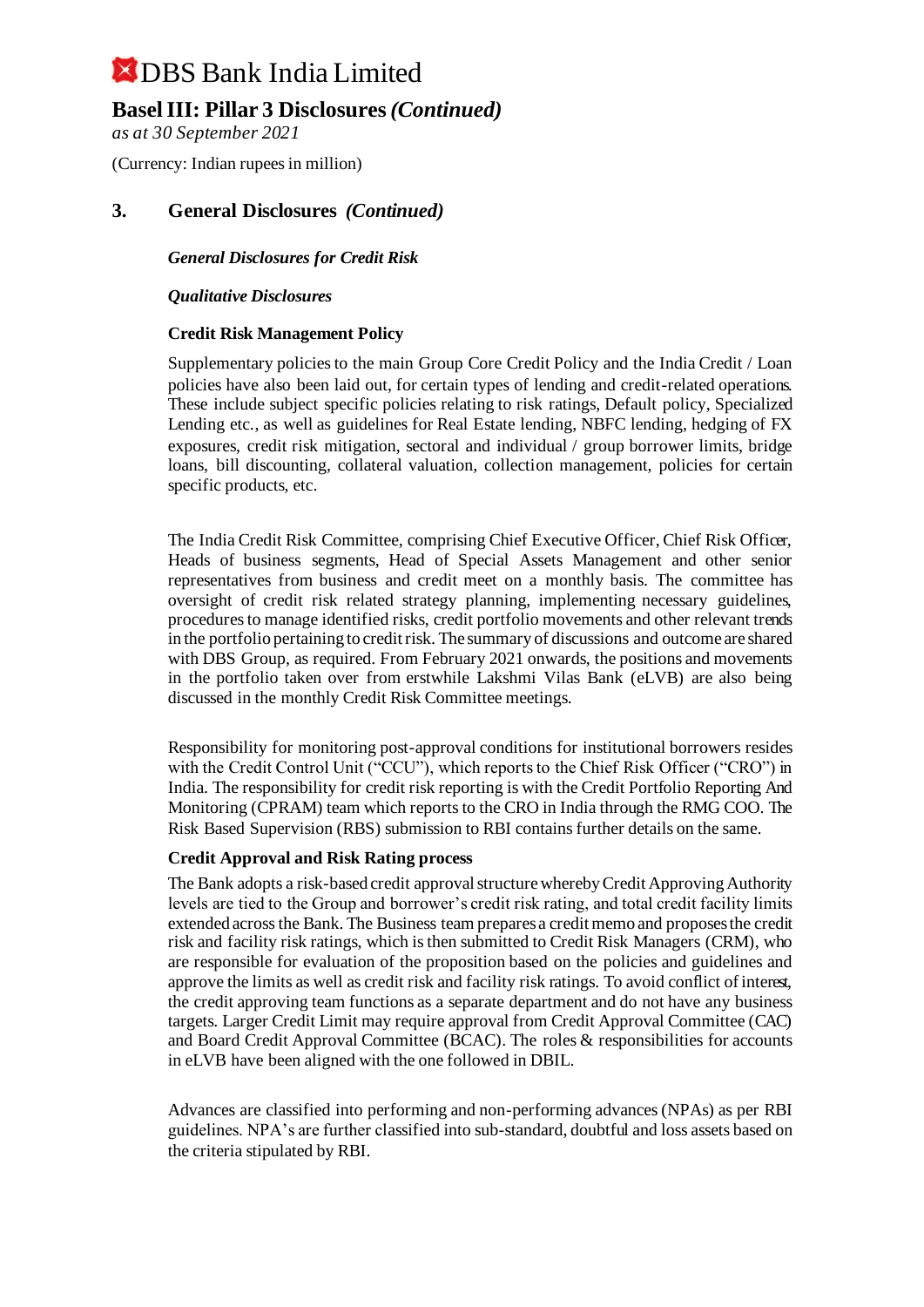## DBS Bank India Limited **Basel III: Pillar 3 Disclosures** *(Continued)*

*as at 30 September 2021*

(Currency: Indian rupees in million)

#### *Quantitative Disclosures*

| <b>Credit Exposure</b> |           |
|------------------------|-----------|
| <b>Particulars</b>     | 30 Sep 21 |
| Fund Based *           | 486.284   |
| Non Fund Based **      | 225,768   |
|                        |           |

\* Represents Gross Advances and Bank exposures.

\*\* Represents trade and unutilised exposures after applying credit conversion factor and Credit equivalent of FX/derivative exposures.

The Bank does not have overseas operations and hence exposures are restricted to the domestic segment.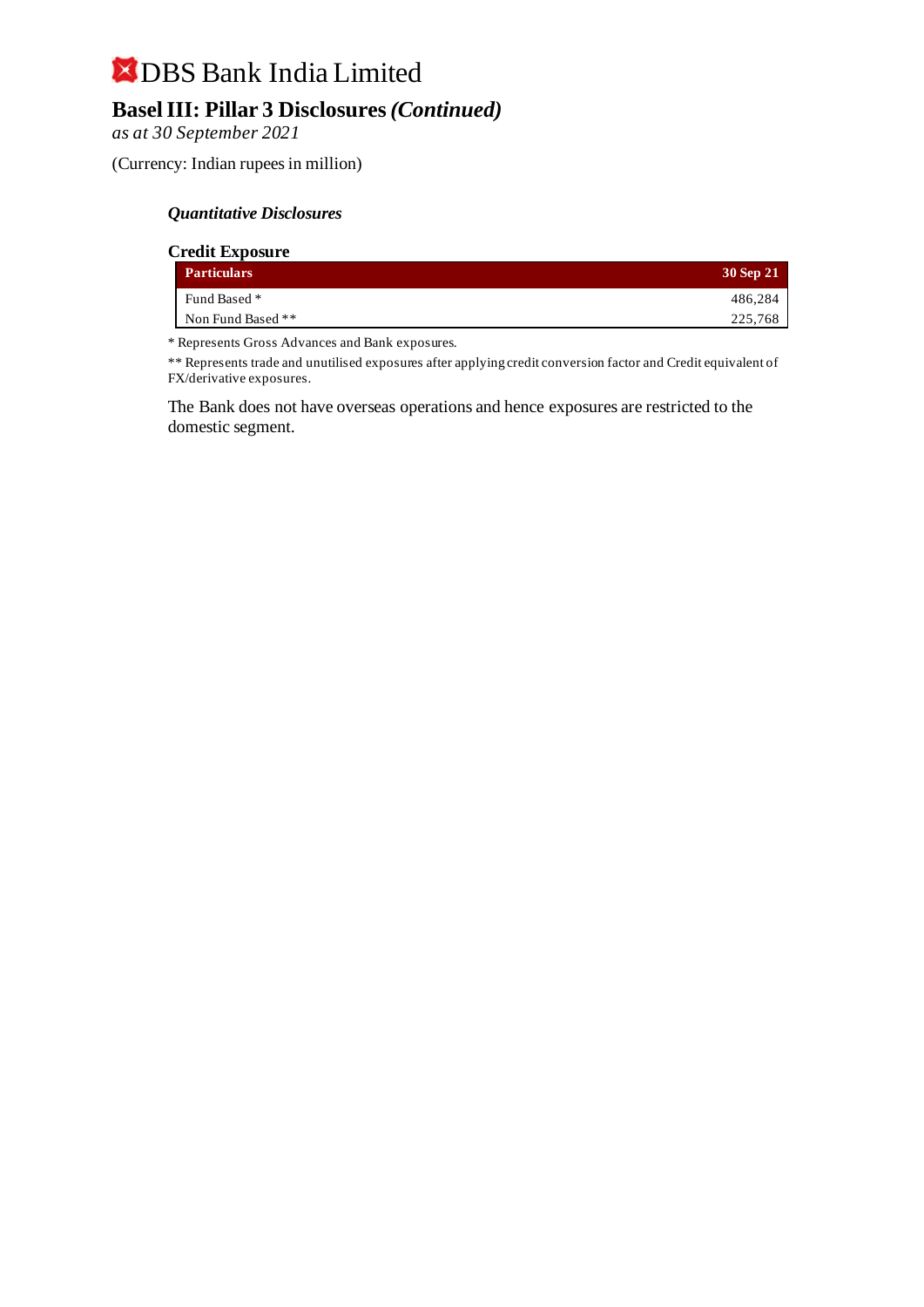### **Basel III: Pillar 3 Disclosures** *(Continued)*

*as at 30 September 2021*

(Currency: Indian rupees in million)

### **3. General Disclosures** *(Continued)*

*Quantitative Disclosures (Continued)*

#### **Industry wise Exposures (Fund Based exposures)**

| <b>Industry</b>                                                                  | 30 Sep 21 |
|----------------------------------------------------------------------------------|-----------|
| Non-Banking Financial Institutions/Companies                                     | 64,148    |
| Bank *                                                                           | 43,505    |
| Retail-Gold Loan                                                                 | 33,591    |
| Construction                                                                     | 32,957    |
| <b>Other Services</b>                                                            | 28,596    |
| Other Industries                                                                 | 26,197    |
| Home Loan                                                                        | 23,662    |
| Vehicles, Vehicle Parts and Transport Equipments                                 | 18,346    |
| Wholesale Trade (other than Food Procurement)                                    | 18,170    |
| Retail Trade                                                                     | 16,666    |
| Infrastructure - Electricity (generation-transportation and distribution)        | 13,326    |
| Food Processing - Others                                                         | 10,343    |
| Oil/Gas/LNG (storage and pipeline)                                               | 9,935     |
| Chemicals and Chemical Products (Dyes, Paints, etc.) - Others                    | 9,923     |
| <b>Trading Activity</b>                                                          | 9,817     |
| Chemicals and Chemical Products (Dyes, Paints, etc.) - Drugs and Pharmaceuticals | 9,468     |
| Infrastructure - Others                                                          | 9,183     |
| Petroleum (non-infra), Coal Products (non-mining) and Nuclear Fuels              | 8,887     |
| Computer Software                                                                | 8,462     |
| Social & Commercial Infrastructure                                               | 8,379     |
| All Engineering - Others                                                         | 6,566     |
| Rubber, Plastic and their Products                                               | 5,895     |
| Textiles                                                                         | 5,750     |
| Retail-Others                                                                    | 5,714     |
| Basic Metal and Metal Products                                                   | 5,695     |
| <b>Transport Operators</b>                                                       | 5,649     |
| Agriculture & allied activities                                                  | 5,014     |
| Infrastructure - Telecommunication                                               | 4,134     |
| Sugar                                                                            | 3,783     |
| Metal and Metal Products                                                         | 3,317     |
| Hotel & Tourism                                                                  | 3,000     |
| Textiles - Others                                                                | 2,737     |
| Basic Metal & Metal products - Iron and Steel                                    | 2,596     |
| Professional Services                                                            | 2,464     |
| Paper and Paper Products                                                         | 1,993     |
| Residuary advances                                                               | 1,669     |
| All Engineering - Electronics                                                    | 1,624     |
| Chemicals and Chemical Products (Dyes, Paints, etc.) - Fertilisers               | 1,380     |
| Wood and Wood Products                                                           | 1,327     |
| Food Processing - Edible Oils and Vanaspati                                      | 1,127     |
| Tourism, Hotel and Restaurants                                                   | 1,118     |
| Personal Loan                                                                    | 995       |
| Beverages (excluding Tea and Coffee) and Tobacco                                 | 974       |
| Textiles - Cotton                                                                | 893       |
| Petro-chemicals                                                                  | 777       |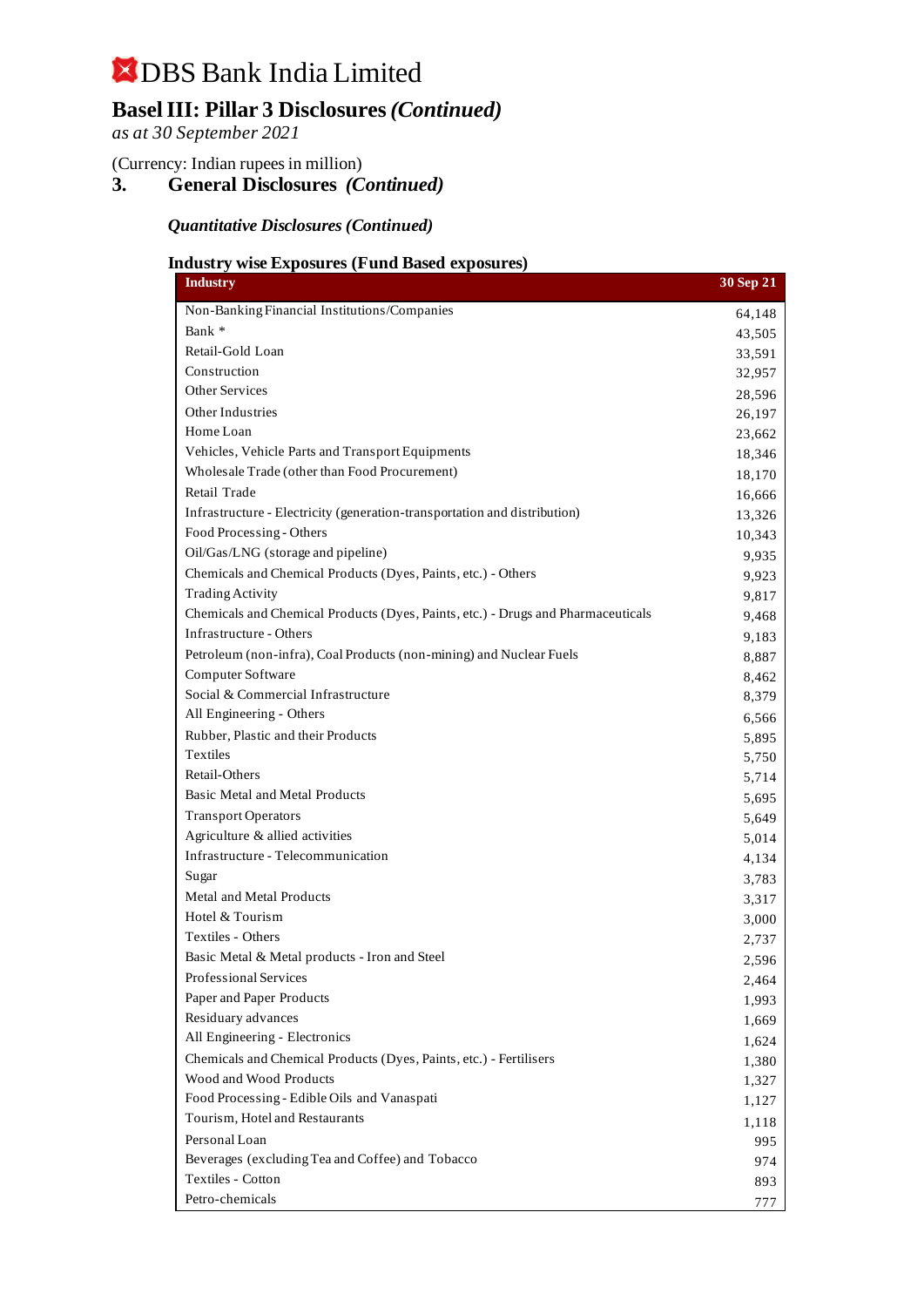### **Basel III: Pillar 3 Disclosures** *(Continued)*

*as at 30 September 2021*

(Currency: Indian rupees in million)

### **3. General Disclosures** *(Continued)*

*Quantitative Disclosures (Continued)*

#### **Industry wise Exposures (Fund Based exposures)**

| Gems and Jewellery                                                               | 622                         |
|----------------------------------------------------------------------------------|-----------------------------|
| Food processing - Sugar                                                          | 517                         |
| Glass and Glassware                                                              | 512                         |
| Chemicals and Chemical Products (Dyes, Paints, etc.)                             | 406                         |
| Tea                                                                              | 391                         |
| Infrastructure - Transport - Roads & Bridges                                     | 384                         |
| Mining and Quarrying                                                             | 376                         |
| <b>Cement and Cement Products</b>                                                | 345                         |
| Infrastructure - Transport - Roadways                                            | 341                         |
| Infrastructure - Social and Commercial Infrastructure-Tourism - Terminal markets | 333                         |
| <b>Retail-Education Loans</b>                                                    | 322                         |
| Coffee                                                                           | 320                         |
| <b>Beverages</b>                                                                 | 290                         |
| Infrastructure - Energy - Electricity Transmission - Private Sector              | 258                         |
| Beverages (excluding Tea & Coffee) and Tobacco - Tobacco and tobacco products    | 201                         |
| Retail-Vehicle/Auto Loans                                                        | 165                         |
| Leather and Leather products                                                     | 163                         |
| Infrastructure - Energy - others                                                 | 150                         |
| Beverages (excluding Tea & Coffee) and Tobacco - Others                          | 97                          |
| Railways                                                                         | 72                          |
| Aviation                                                                         | 71                          |
| Retail-Consumer Durables                                                         | 68                          |
| Textiles - Jute - Others                                                         | 24                          |
| Infrastructure - Water and Sanitation - Solid Waste Management                   | 22                          |
| Mining and Quarrying - Others                                                    | 22                          |
| Infrastructure - Social and Commercial Infrastructure-Tourism - Sports           | 17                          |
| Infrastructure                                                                   |                             |
| Food Processing - Coffee                                                         | 12                          |
| Infrastructure - Water and Sanitation                                            | 9                           |
| Textiles - Others - Spinning wool                                                | 9                           |
| Textiles - Silk - Spinning mills                                                 | 8                           |
| Retail-Credit Card Receivables                                                   | 3                           |
| Textiles - Jute - Spinning Mills                                                 | $\mathcal{D}_{\mathcal{A}}$ |
| <b>Total Credit Exposure (fund based)</b>                                        | 486,284                     |

\* Includes advances covered by Letters of Credit issued by other Banks.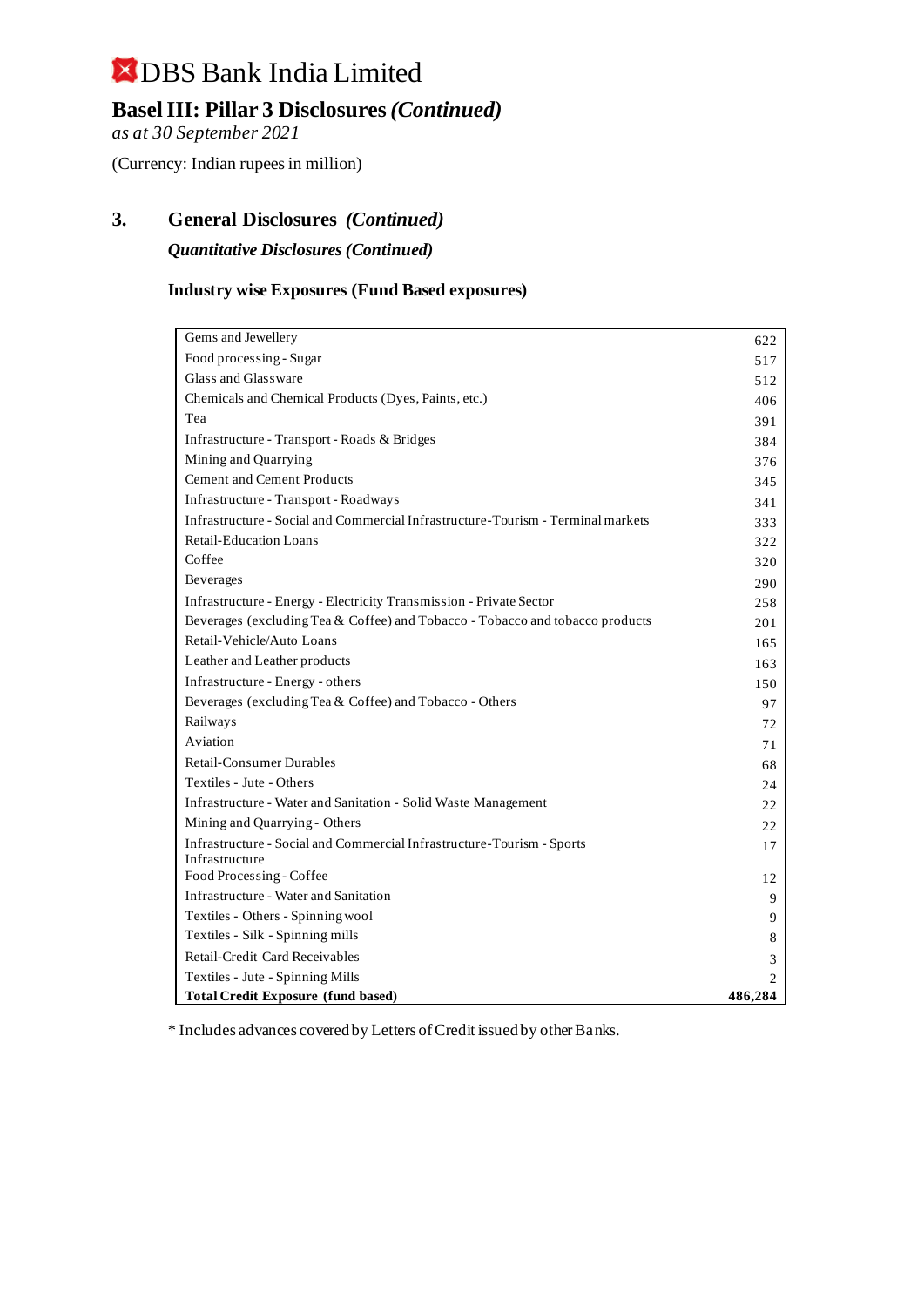## DBS Bank India Limited **Basel III: Pillar 3 Disclosures** *(Continued)*

*as at 30 September 2021*

(Currency: Indian rupees in million)

#### **Industry wise Exposures (Non - Fund Based exposures)**

| <b>Industry</b>                                                                  | 30 Sep 21 |
|----------------------------------------------------------------------------------|-----------|
| <b>Banks</b>                                                                     | 79,884    |
| Non-Banking Financial Institutions/Companies                                     | 38,498    |
| All Engineering - Others                                                         | 10,849    |
| Food Processing - Edible Oils and Vanaspati                                      | 9,364     |
| Chemicals and Chemical Products (Dyes, Paints, etc.) - Others                    | 9,273     |
| Infrastructure - Electricity (generation-transportation and distribution)        | 7,284     |
| Construction                                                                     | 6,890     |
| Other Industries                                                                 | 5,937     |
| Infrastructure - Telecommunication                                               | 5,718     |
| <b>Other Services</b>                                                            | 5,618     |
| <b>Trading Activity</b>                                                          | 4,140     |
| Petroleum (non-infra), Coal Products (non-mining) and Nuclear Fuels              | 4,081     |
| <b>Retail Others</b>                                                             | 3,638     |
| Wholesale Trade (other than Food Procurement)                                    | 3,579     |
| Vehicles, Vehicle Parts and Transport Equipments                                 | 3,244     |
| All Engineering - Electronics                                                    | 2,857     |
| Infrastructure - Transport - Ports                                               | 2,801     |
| Metal and Metal Products                                                         | 2,649     |
| Chemicals and Chemical Products (Dyes, Paints, etc.) - Drugs and Pharmaceuticals | 1,798     |
| <b>Cement and Cement Products</b>                                                | 1,767     |
| Infrastructure - Others                                                          | 1,507     |
| Computer Software                                                                | 1,486     |
| Food Processing - Others                                                         | 1,327     |
| Chemicals and Chemical Products (Dyes, Paints, etc.) - Fertilisers               | 1,302     |
| Rubber, Plastic and their Products                                               | 1,277     |
| Textiles - Others                                                                | 1,238     |
| Basic Metal & Metal products - Iron and Steel                                    | 1,191     |
| Infrastructure - Others                                                          | 1,076     |
| Paper and Paper Products                                                         | 634       |
| Infrastructure - Energy - Oil/Gas/Liquefied Natural Gas (LNG) storage facility   | 625       |
| Retail Trade                                                                     | 607       |
| <b>Transport Operators</b>                                                       | 562       |
| Infrastructure - Energy - Electricity Transmission - Private Sector              | 469       |
| Professional Services                                                            | 449       |
| Home Loan                                                                        | 365       |
| Petro-chemicals                                                                  | 228       |
| Beverages                                                                        | 219       |
| Wood and Wood Products                                                           | 215       |
| Textiles - Cotton                                                                | 174       |
| Infrastructure - Energy - others                                                 | 170       |
| Food processing - Sugar                                                          | 133       |
| Agriculture & allied activities                                                  | 132       |
| Beverages (excluding Tea and Coffee) and Tobacco                                 | 86        |
| Basic Metal and Metal Products                                                   | 84        |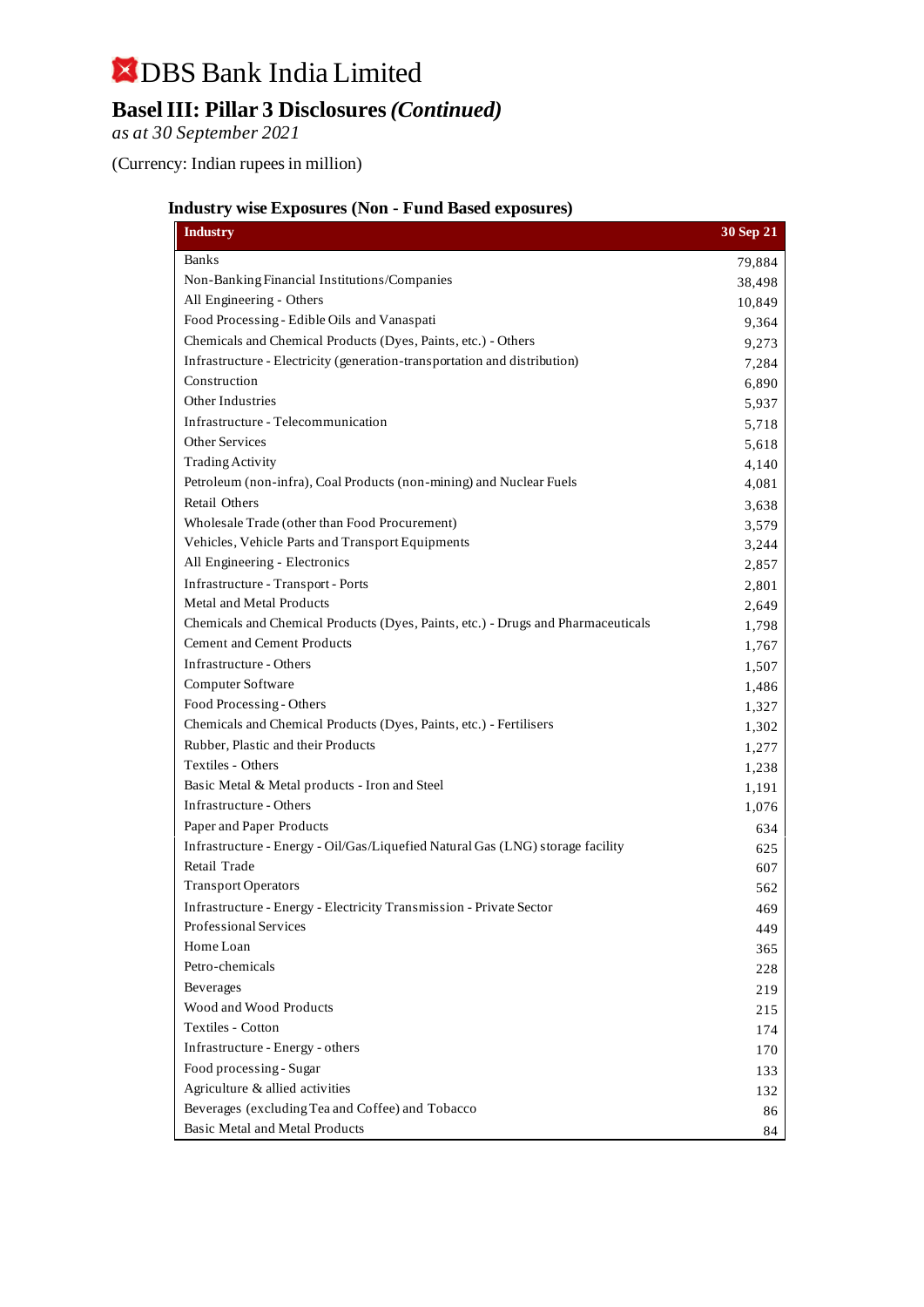### **Basel III: Pillar 3 Disclosures** *(Continued)*

*as at 30 September 2021*

(Currency: Indian rupees in million)

**3. General Disclosures** *(Continued)*

*Quantitative Disclosures (Continued)*

#### **Industry wise Exposures (Non - Fund Based exposures)**

| Mining and Quarrying - Others                                                                              | 74      |
|------------------------------------------------------------------------------------------------------------|---------|
| Textiles - Cotton - Spinning Mills                                                                         | 46      |
| Glass and Glassware                                                                                        | 40      |
| Food processing - Coffee                                                                                   | 38      |
| Chemicals and Chemical Products (Dyes, Paints, etc.)                                                       | 28      |
| <b>Retail-Consumer Durables</b>                                                                            | 20      |
| Retail-Gold Loan                                                                                           | 17      |
| Leather and Leather products                                                                               | 16      |
| <b>Retail-Education Loans</b>                                                                              | 14      |
| Tourism, Hotel and Restaurants                                                                             | 7       |
| Beverages (excluding Tea & Coffee) and Tobacco - Others                                                    | 6       |
| Textiles - Jute - Others                                                                                   | 6       |
| Infrastructure - Transport - Railway Track, tunnels, viaducts, bridges                                     | 5       |
| Infrastructure - Social and Commercial Infrastructure-Tourism - Terminal markets                           | 5       |
| Textiles - Silk - Spinning mills                                                                           | 4       |
| Aviation                                                                                                   | 4       |
| Infrastructure - Social and Commercial Infrastructure-Tourism - Sports Infrastructure                      | 3       |
| <b>Infrastructure - Water and Sanitation - Solid Waste Management</b>                                      | 3       |
| Gems and Jewellery                                                                                         | 3       |
| Chemicals and Chemical Products (Dyes, Paints, etc.) - Petro-chemicals (excluding under<br>Infrastructure) | 1       |
| Retail-Vehicle/Auto Loans                                                                                  | 1       |
| Retail-Credit Card Receivables                                                                             |         |
| Textiles - Others - Spinning wool                                                                          |         |
| <b>Total Credit Exposure (non-fund based)</b>                                                              | 225,768 |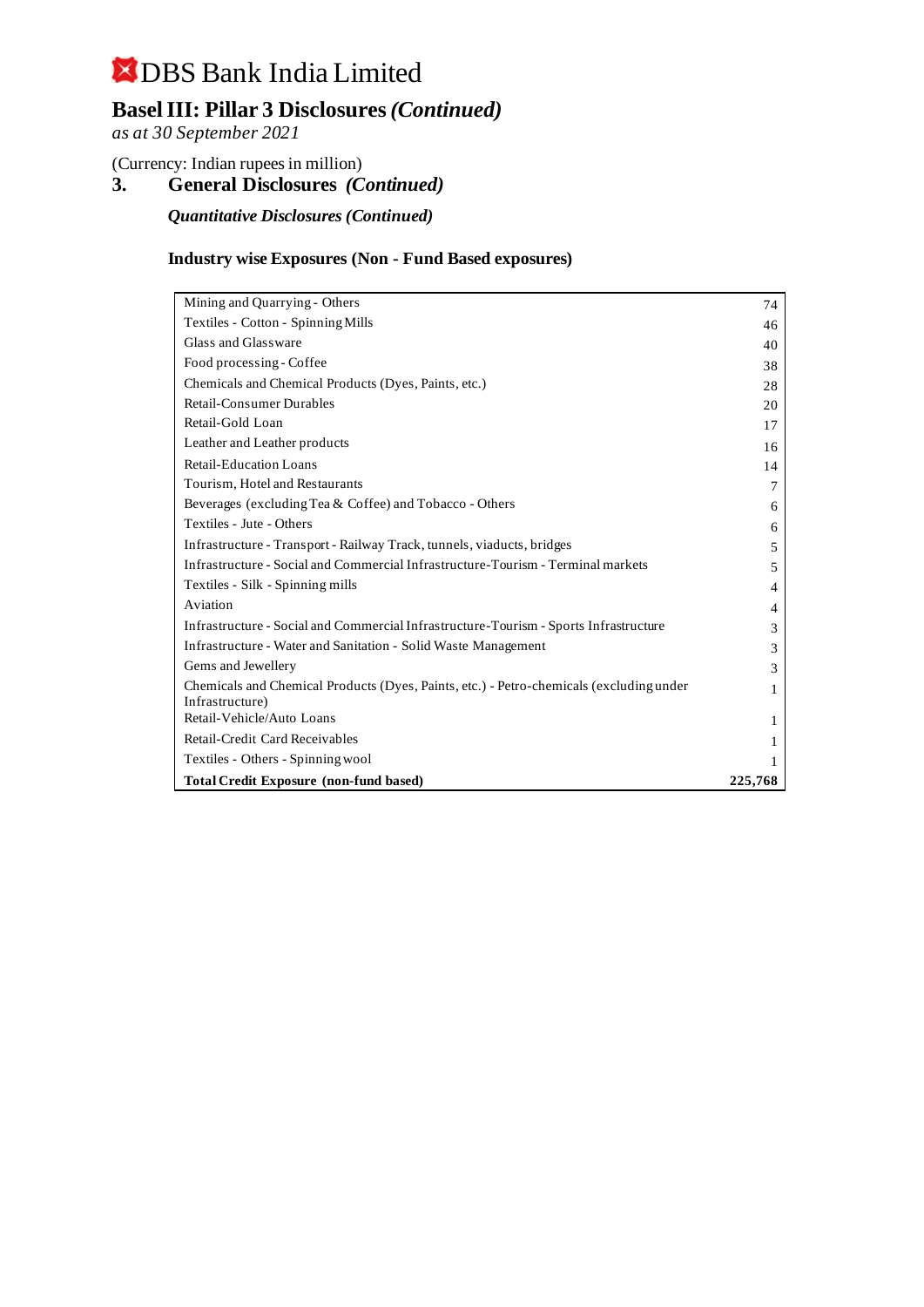### **Basel III: Pillar 3 Disclosures** *(Continued)*

*as at 30 September 2021*

(Currency: Indian rupees in million)

#### **3. General Disclosures** *(Continued)*

#### **Maturity of Assets as at 30 September 2021**

| <b>Particulars</b>   | Cash                     | <b>Balance with RBI</b> | <b>Balance with Banks</b><br>and money at call<br>and short notice | Investments (net of<br>depreciation) | Loans $\&$<br><b>Advances</b> (net of<br>provisions) | <b>Fixed Assets</b>      | <b>Other Assets</b> |
|----------------------|--------------------------|-------------------------|--------------------------------------------------------------------|--------------------------------------|------------------------------------------------------|--------------------------|---------------------|
| 1 day                | 4,082                    | 3,662                   | 6,197                                                              | 101,281                              | 7,171                                                | $\overline{\phantom{a}}$ | 1,167               |
| $2-7$ days           | $\overline{\phantom{a}}$ | 1,345                   | $\overline{\phantom{a}}$                                           | 3,887                                | 2,193                                                |                          | 57                  |
| $8-14$ Days          | $\overline{\phantom{a}}$ | 1,255                   | $\overline{\phantom{a}}$                                           | 2,595                                | 7,616                                                | $\overline{\phantom{a}}$ | 97                  |
| 15-30 Days           | -                        | 772                     | $\overline{\phantom{a}}$                                           | 3,631                                | 12,716                                               | $\overline{\phantom{a}}$ | 567                 |
| 1 month - 2 months   | $\sim$                   | 1,242                   | $\overline{\phantom{0}}$                                           | 3,145                                | 32,488                                               | $\sim$                   | 389                 |
| 2-3 months           | $\overline{\phantom{0}}$ | 1,242                   |                                                                    | 4,355                                | 18,772                                               | $\overline{\phantom{a}}$ | 274                 |
| $3-6$ Months         | $\overline{\phantom{a}}$ | 1,598                   | 7,423                                                              | 6,040                                | 48,775                                               | $\overline{\phantom{a}}$ | 653                 |
| $6$ Months $-1$ Year | $\overline{\phantom{0}}$ | 2,055                   | 5,567                                                              | 4,456                                | 31,043                                               | $\overline{\phantom{a}}$ | 183                 |
| $1-3$ Years          |                          | 7,244                   | 22,640                                                             | 25,388                               | 147,761                                              | $\overline{\phantom{a}}$ | 15,983              |
| $3-5$ Years          | $\overline{\phantom{0}}$ | 181                     |                                                                    | 8,232                                | 49,064                                               |                          | 450                 |
| Over 5Years          |                          | 8,490                   | 3                                                                  | 68,770                               | 44,419                                               | 4,140                    | 57,084              |
| <b>Total</b>         | 4,082                    | 29,086                  | 41,830                                                             | 231,780                              | 402,018                                              | 4,140                    | 76,904              |

Note: The classification of assets and liabilities under the different maturity buckets are compiled by management on the same estimates and assumptions as used by the Bank for compiling the returns submitted to the RBI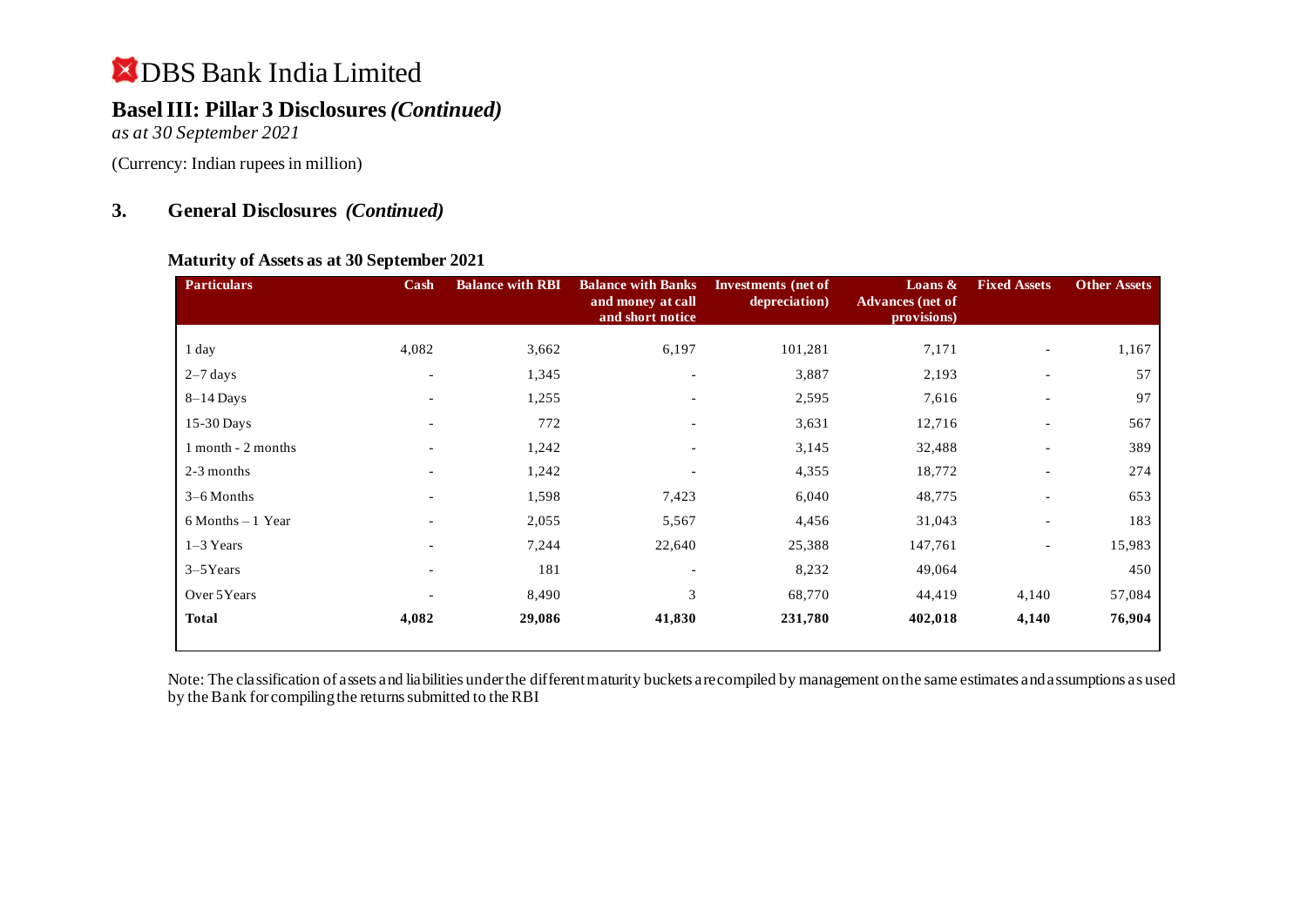### **Basel III: Pillar 3 Disclosures** *(Continued)*

*as at 30 September 2021*

(Currency: Indian rupees in million)

### **3. General Disclosures** *(Continued)*

#### **Classification of NPA's**

| <b>Particulars</b>     | 30 Sep 21 |
|------------------------|-----------|
|                        |           |
| Amount of NPAs (Gross) | 52,036    |
| Substandard            | 11,498    |
| Doubtful 1             | 2,924     |
| Doubtful 2             | 12,879    |
| Doubtful 3             | 11,274    |
| Loss                   | 13,461    |

#### **Movement of NPAs and Provision for NPAs**

|              | <b>Particulars</b>                                         | 30 Sep 21 |
|--------------|------------------------------------------------------------|-----------|
| $\mathbf{A}$ | Amount of NPAs (Gross)                                     | 52,036    |
| B            | Net NPAs *                                                 | 9,590     |
| C            | <b>NPA Ratios</b>                                          |           |
|              | Gross NPAs to gross advances (%)                           | 11.71%    |
|              | Net NPAs to net advances (%)                               | 2.38%     |
| D            | Movement of NPAs (Gross)                                   |           |
|              | Opening balance as of the beginning of the financial year  | 53,332    |
|              | Additions                                                  | 4,362     |
|              | Reductions on account of recoveries/write - offs           | 5,658     |
|              | Closing balance                                            | 52,036    |
| E            | Movement of Provision for NPAs                             |           |
|              | Opening balance as of the beginning of the financial year  | 39,977    |
|              | Provision made during the year<br>$\overline{\phantom{0}}$ | 3,780     |
|              | Write $-$ offs / Write $-$ back of excess provision        | 3,057     |
|              | Closing balance                                            | 40,700    |
|              |                                                            |           |

\* Net NPA is after considering ECGC claim, sundries balance and floating provision.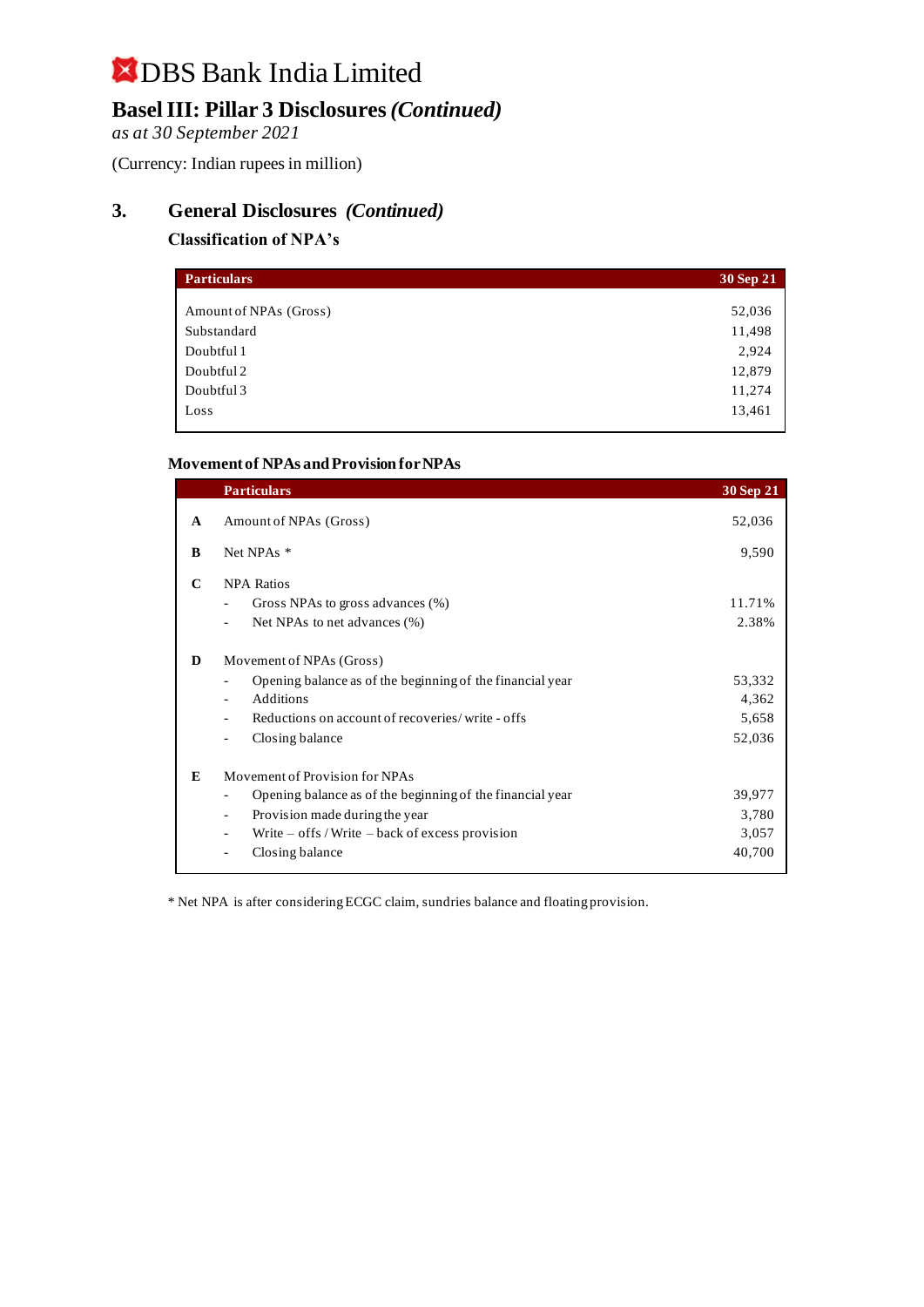### **Basel III: Pillar 3 Disclosures** *(Continued)*

#### *as at 30 September 2021*

#### (Currency: Indian rupees in million)

#### **General Provisions**

In accordance with RBI guidelines, the Bank maintains provision on standard advances, standard derivative exposures and provision on Unhedged Foreign Currency Exposure (UFCE). Movement in general provisions is detailed below

| <b>Particulars</b> |                                                                    | 30 Sep 21 |
|--------------------|--------------------------------------------------------------------|-----------|
|                    |                                                                    |           |
|                    | <b>Opening Balance</b>                                             | 2,973     |
| Add:               | Provisions Made During the Year/Period                             | 161       |
| Less:              | Write off / Write back of Excess provisions during the Year/Period |           |
|                    | <b>Closing Balance</b>                                             | 3.134     |

The above includes provision for stressed sectors based on the Bank's evaluation of risk and stress in various sectors.

#### **Amount of Non-Performing Investments and Provision for NPIs**

Non-Performing Investments and Provision for NPIs is given below:

|   | <b>Particulars</b>                                       | 30 Sep 21 |
|---|----------------------------------------------------------|-----------|
| A | Amount of Non-Performing Investments (Gross)             | 347       |
|   |                                                          |           |
| B | Amount of provisions held for non-performing investments | 110 I     |

#### **Movement in Provisions held towards Depreciation on Investments**

#### Movement in Provisions held towards Depreciation on Investments is given below:

| <b>Particulars</b>                      |                                                             | 30 Sep 21 |
|-----------------------------------------|-------------------------------------------------------------|-----------|
| <b>Opening Balance</b>                  |                                                             | 1.254     |
| Provisions made during the year<br>Add: |                                                             |           |
| Less:                                   | Write off / Write back of excess provisions during the year | 435       |
| <b>Closing Balance</b>                  |                                                             | 819       |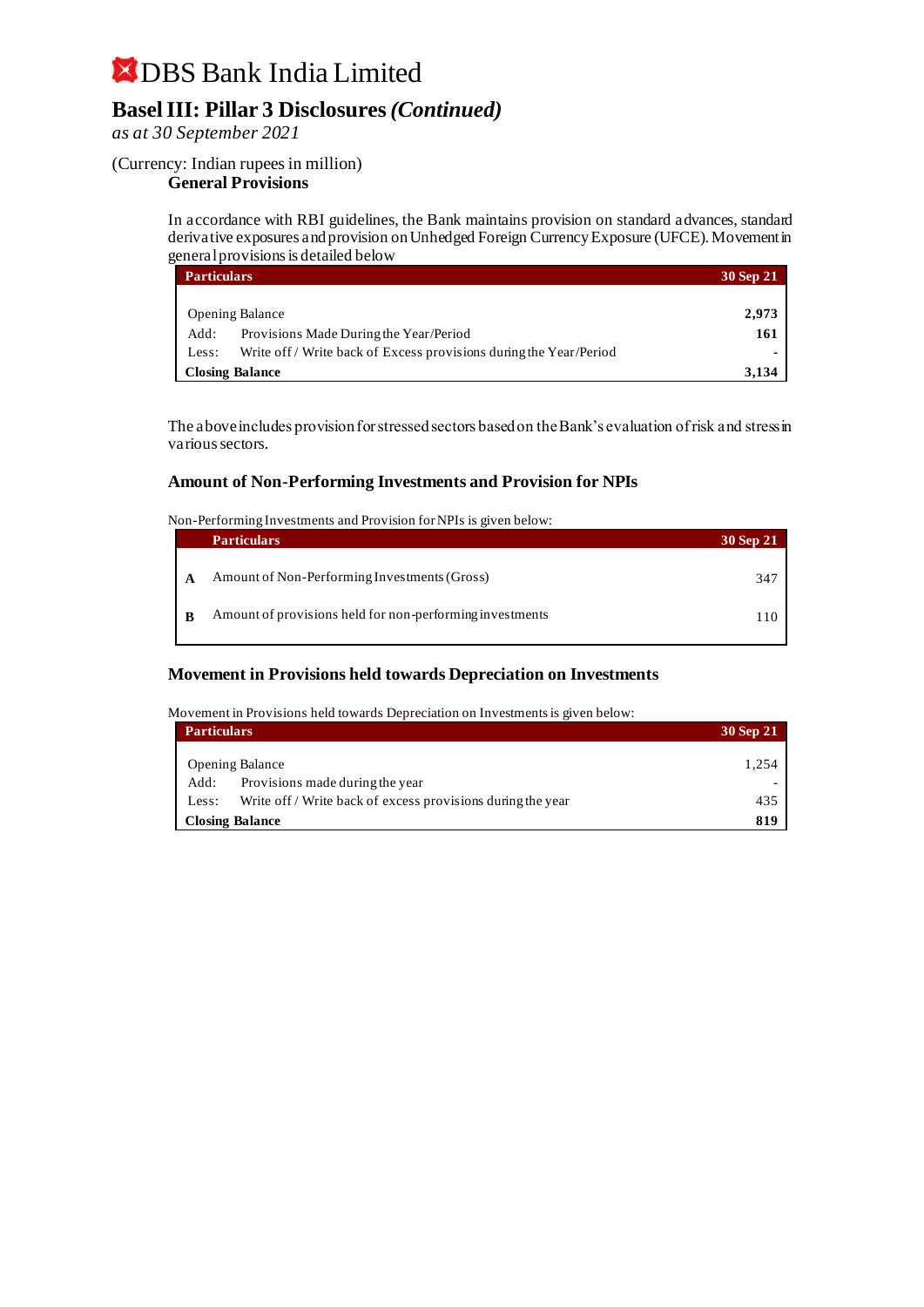### **Basel III: Pillar 3 Disclosures** *(Continued)*

*as at 30 September 2021*

#### (Currency: Indian rupees in million)

|  | <b>Industry wise Past Due Loans</b> |
|--|-------------------------------------|

| <b>Particulars</b>                                                                    | 30 Sep 21      |
|---------------------------------------------------------------------------------------|----------------|
| Home Loan                                                                             | 1,861          |
| <b>Transport Operators</b>                                                            | 1,650          |
| <b>Other Services</b>                                                                 | 1,133          |
| Retail-Gold Loan                                                                      | 1,062          |
| Retail Trade                                                                          | 583            |
| Food Processing - Tea                                                                 | 391            |
| Construction                                                                          | 272            |
| Vehicles, Vehicle Parts and Transport Equipments                                      | 234            |
| Textiles - Others                                                                     | 176            |
| Other Industries                                                                      | 164            |
| Wholesale Trade (other than Food Procurement)                                         | 159            |
| Mining and Quarrying - Others                                                         | 93             |
| Retail Loan - Other Retail Loans                                                      | 90             |
| Food Processing - Others                                                              | 58             |
| <b>Trading Activity</b>                                                               | 54             |
| Paper and Paper Products                                                              | 47             |
| <b>Retail-Education Loans</b>                                                         | 46             |
| Agriculture & allied activities                                                       | 41             |
| Retail-Vehicle/Auto Loans                                                             | 30             |
| Chemicals and Chemical Products (Dyes, Paints, etc.)                                  | 30             |
| Tourism, Hotel and Restaurants                                                        | 27             |
| All Engineering - Others                                                              | 25             |
| Basic Metal and Metal Products                                                        | 23             |
| Gems and Jewellery                                                                    | 20             |
| Beverages (excluding Tea & Coffee) and Tobacco - Others                               | 19             |
| <b>Professional Services</b>                                                          | 18             |
| <b>Cement and Cement Products</b>                                                     | 18             |
| Rubber, Plastic and their Products                                                    | 13             |
| Wood and Wood Products                                                                | 7              |
| Beverages (excluding Tea and Coffee) and Tobacco                                      | 5              |
| Glass & Glassware                                                                     | 2              |
| Food Processing - Coffee                                                              | $\overline{2}$ |
| Non-Banking Financial Institutions/Companies                                          | 2              |
| Food Processing - Edible Oils and Vanaspati                                           | 1              |
| Infrastructure - Social and Commercial Infrastructure-Tourism - Sports Infrastructure | $\mathbf{1}$   |
| Total                                                                                 | 8,357          |

#### **Ageing of Past Due Loans**

| <b>Particulars</b>             | 30 Sep 21 |
|--------------------------------|-----------|
| Overdue upto 30 Days           | 4.271     |
| Overdue between 31 and 60 Days | 1.171     |
| Overdue between 61 and 90 Days | 2.915     |
| <b>Total</b>                   | 8.357     |

The Bank does not have overseas operations and hence amount of NPAs and past due loans are restricted to the domestic segment.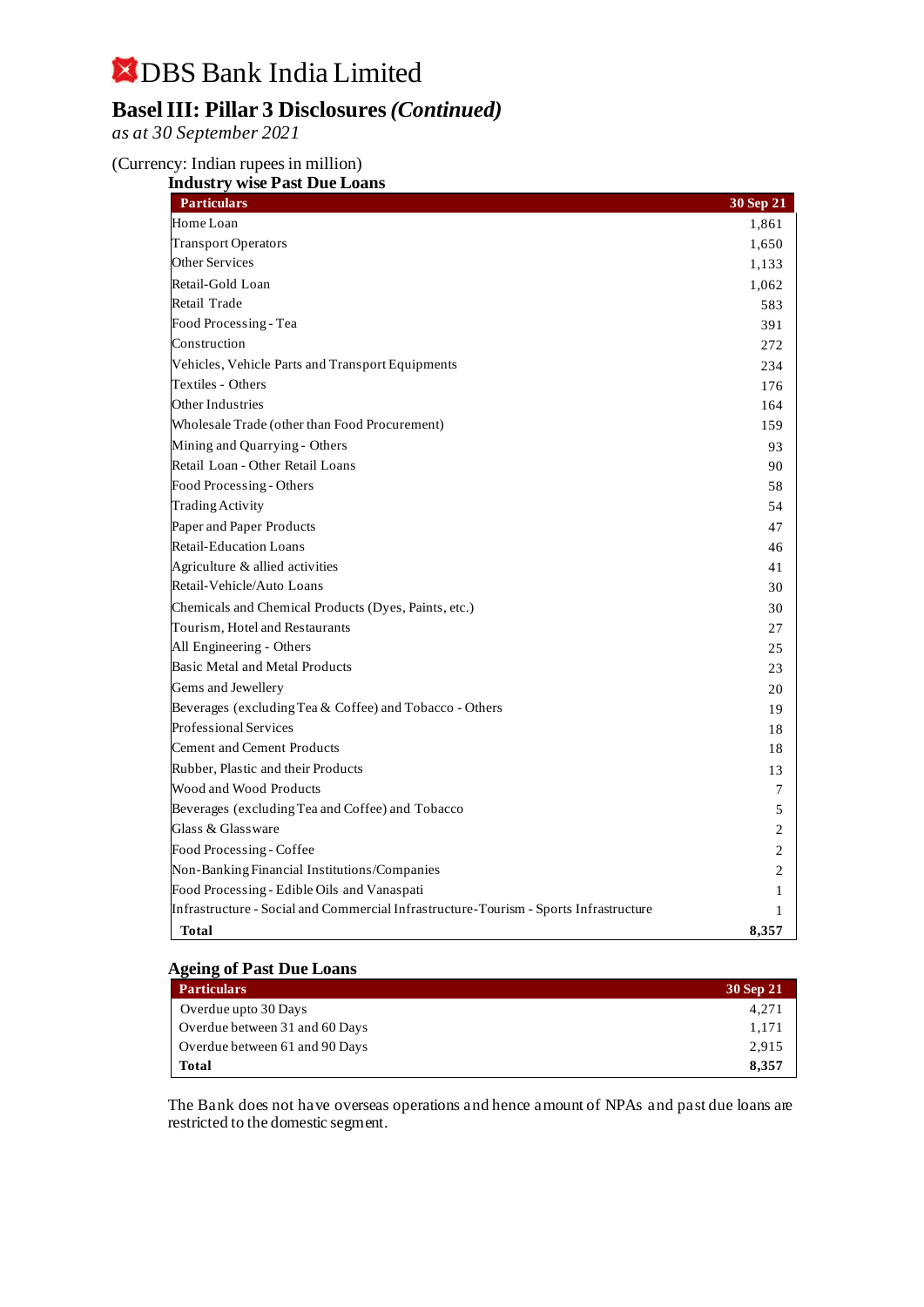## DBS Bank India Limited **Basel III: Pillar 3 Disclosures** *(Continued)*

*as at 30 September 2021*

#### (Currency: Indian rupees in million)

| <b>Industry wise NPAs</b><br><b>Particulars</b>                     | <b>Amount of</b>    | Specific                  |
|---------------------------------------------------------------------|---------------------|---------------------------|
| Infrastructure - Others                                             | <b>NPA</b><br>7,187 | <b>Provision</b><br>6,899 |
| Other services                                                      | 4,586               | 2,972                     |
| Basic Metal and Metal Products - Others                             | 4,235               | 4,214                     |
| Agriculture & allied activities                                     | 4,214               | 3,592                     |
| Wholesale Trade (other than Food Procurement)                       | 3,376               | 2,971                     |
| Retail Trade                                                        | 2,946               | 1,646                     |
| Non-Banking Financial Institutions/Companies                        | 2,379               | 1,809                     |
| Other Industries                                                    | 2,361               | 1,683                     |
| Construction                                                        | 2,158               | 1,762                     |
| Home Loan                                                           | 1,993               | 618                       |
| <b>Transport Operators</b>                                          | 1,989               | 1,709                     |
| Textiles - Others                                                   | 1,971               | 1,111                     |
| Food Processing - Others                                            | 1,872               | 959                       |
| All Engineering - Others                                            | 1,863               | 1,376                     |
| Residuary other advances                                            | 1,669               | 1,433                     |
| <b>Trading Activity</b>                                             | 1,026               | 876                       |
| Rubber, Plastic and their Products                                  | 804                 | 493                       |
| Retail-Others                                                       | 672                 | 600                       |
| Food processing - Sugar                                             | 493                 | 493                       |
| Glass and Glassware                                                 | 406                 | 406                       |
| Infrastructure - Transport - Roads & Bridges                        | 384                 | 384                       |
| Gems and Jewellery                                                  | 359                 | 344                       |
| Infrastructure - Transport - Roadways                               | 341                 | 341                       |
| Infrastructure - Social and Commercial Infrastructure-Tourism -     | 333                 | 251                       |
| <b>Terminal markets</b>                                             |                     |                           |
| Chemicals and Chemical Products (Dyes, Paints, etc.) - Others       | 312                 | 142                       |
| Beverages (excluding Tea & Coffee) and Tobacco - Others             | 281                 | 261                       |
| Wood and Wood Products                                              | 268                 | 170                       |
| Infrastructure - Energy - Electricity Transmission - Private Sector | 258                 | 258                       |
| Beverages (excluding Tea & Coffee) and Tobacco - Tobacco and        | 201                 | 201                       |
| tobacco products                                                    |                     |                           |
| Computer Software                                                   | 198                 | 198                       |
| Tourism, Hotel and Restaurants                                      | 157                 | 62                        |
| <b>Cement and Cement Products</b>                                   | 121                 | 102                       |
| Professional Services                                               | 120                 | 40                        |
| Food Processing - Edible Oils and Vanaspati                         | 115                 | 103                       |
| Basic Metal & Metal products - Iron and Steel                       | 67                  | 26                        |
| Gas/LNG (storage and pipeline)                                      | 60                  | 60                        |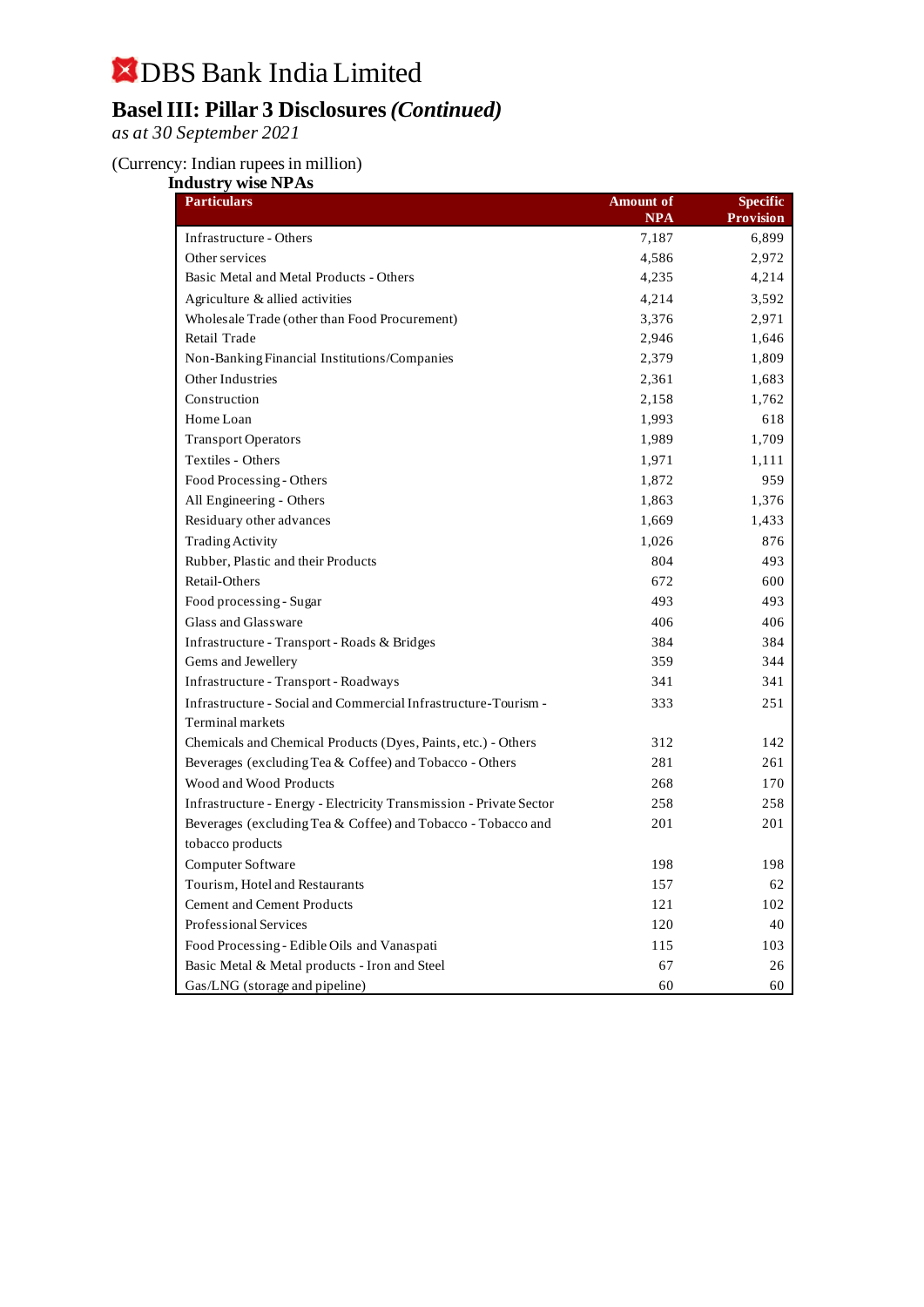### **Basel III: Pillar 3 Disclosures** *(Continued)*

*as at 30 September 2021*

#### (Currency: Indian rupees in million)

| <b>Particulars</b>                                              | <b>Amount of</b><br><b>NPA</b> | <b>Specific</b><br><b>Provision</b> |
|-----------------------------------------------------------------|--------------------------------|-------------------------------------|
| Paper and Paper Products                                        | 57                             | 21                                  |
| Mining and Quarrying                                            | 53                             | 20                                  |
| Retail-Gold Loan                                                | 46                             | 13                                  |
| Personal Loans                                                  | 41                             | 37                                  |
| Vehicles, Vehicle Parts and Transport Equipments                | 37                             | 30                                  |
| Retail-Education Loans                                          | 8                              |                                     |
| Leather and Leather products                                    | 7                              |                                     |
| Food Processing - Coffee                                        | Δ                              |                                     |
| Infrastructure - Water and Sanitation - Solid Waste Management  | 4                              |                                     |
| Retail-Vehicle/Auto Loans                                       | $\mathcal{D}_{\mathcal{L}}$    |                                     |
| <b>Retail-Consumer Durables</b>                                 |                                |                                     |
| Infrastructure - Social and Commercial Infrastructure-Tourism - |                                |                                     |
| Sports Infrastructure                                           |                                |                                     |
| Total                                                           | 52,036                         | 40,700                              |

#### **Industry wise General Provisions \***

| <b>Particulars</b>                                                             | 30 Sep 21 |
|--------------------------------------------------------------------------------|-----------|
| Construction                                                                   | 934       |
| Non-Banking Financial Institutions/Companies                                   | 303       |
| Other Services                                                                 | 176       |
| Other Industries                                                               | 167       |
| Vehicles, Vehicle Parts and Transport Equipments                               | 162       |
| Retail-Gold Loan                                                               | 156       |
| Infrastructure - Others                                                        | 102       |
| Wholesale Trade (other than Food Procurement)                                  | 97        |
| Home Loan                                                                      | 80        |
| Computer Software                                                              | 79        |
| <b>Financial Institutions</b>                                                  | 69        |
| <b>Trading Activity</b>                                                        | 67        |
| Chemicals and Chemical Products (Dyes, Paints, etc.) - Others                  | 59        |
| Food Processing - Others                                                       | 56        |
| Infrastructure - Electricity (generation-transportation and distribution)      | 55        |
| Chemicals and Chemical Products (Dyes, Paints, etc.) - Drugs and               | 52        |
| Pharmaceuticals                                                                |           |
| Textiles - Others                                                              | 48        |
| Petroleum (non-infra), Coal Products (non-mining) and Nuclear Fuels            | 42        |
| Infrastructure - Energy - Oil/Gas/Liquefied Natural Gas (LNG) storage facility | 40        |
| Rubber, Plastic and their Products                                             | 35        |
| <b>Transport Operators</b>                                                     | 35        |
| <b>Banks</b>                                                                   | 29        |
| Retail-Others                                                                  | 28        |
| All Engineering - Others                                                       | 27        |
| Food processing - Sugar                                                        | 25        |
| Infrastructure - Telecommunication                                             | 24        |
| Retail Trade                                                                   | 22        |
| <b>Metal and Metal Products</b>                                                | 20        |
| Basic Metal and Metal Products                                                 | 17        |
| Basic Metal & Metal products - Iron and Steel                                  | 15        |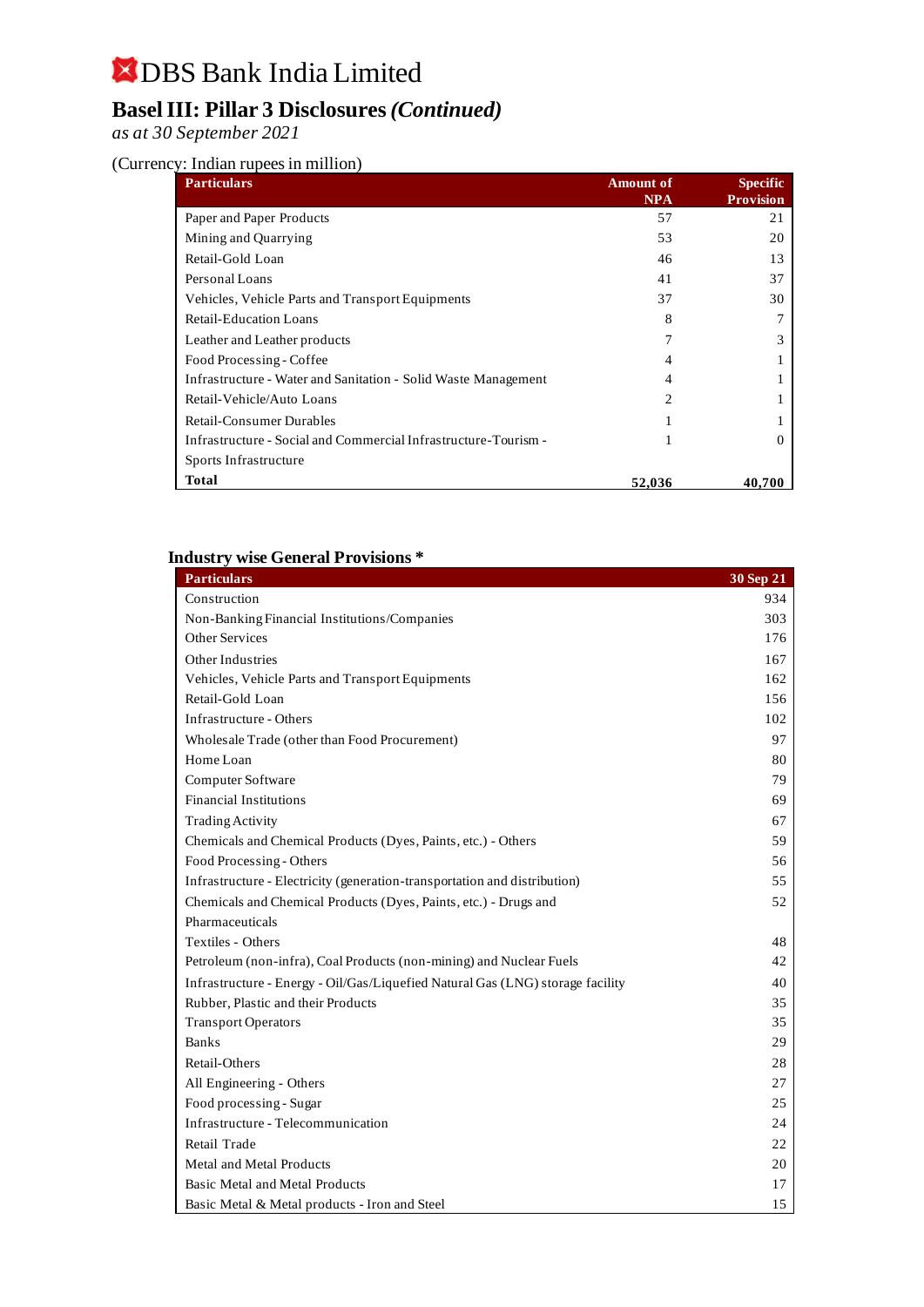## DBS Bank India Limited **Basel III: Pillar 3 Disclosures** *(Continued)*

*as at 30 September 2021*

(Currency: Indian rupees in million)

| <b>Industry wise General Provisions (Continued)</b> |  |
|-----------------------------------------------------|--|
|                                                     |  |

| <b>Particulars</b>                                                 | 30 Sep 21 |
|--------------------------------------------------------------------|-----------|
| Professional Services                                              | 12        |
| Infrastructure - Transport - Ports                                 | 12        |
| All Engineering - Electronics                                      | 11        |
| Paper and Paper Products                                           | 10        |
| Beverages (excluding Tea & Coffee) and Tobacco - Others            | 7         |
| Agriculture & allied activities                                    | 6         |
| Petro-chemicals                                                    | 6         |
| Wood and Wood Products                                             | 6         |
| Textiles - Cotton                                                  | 6         |
| Chemicals and Chemical Products (Dyes, Paints, etc.) - Fertilisers | 6         |
| Food Processing - Edible Oils and Vanaspati                        | 5         |
| Tourism, Hotel and Restaurants                                     | 4         |
| Food processing - Coffee                                           | 4         |
| Mining and Quarrying                                               | 3         |
| Gems and Jewellery                                                 | 2         |
| <b>Cement and Cement Products</b>                                  | 2         |
| Beverages                                                          | 2         |
| Food Processing - Tea                                              | 2         |
| <b>Retail-Education Loans</b>                                      | 1         |
| Mining and Quarrying - Others                                      | 1         |
| Glass and Glassware                                                | 1         |
| Retail-Vehicle/Auto Loans                                          | 1         |
| Aviation                                                           |           |
| Leather and Leather products                                       |           |
| Infrastructure - Energy - Others                                   |           |
| <b>Total</b>                                                       | 3,134     |

\* Includes provision for Stressed sector.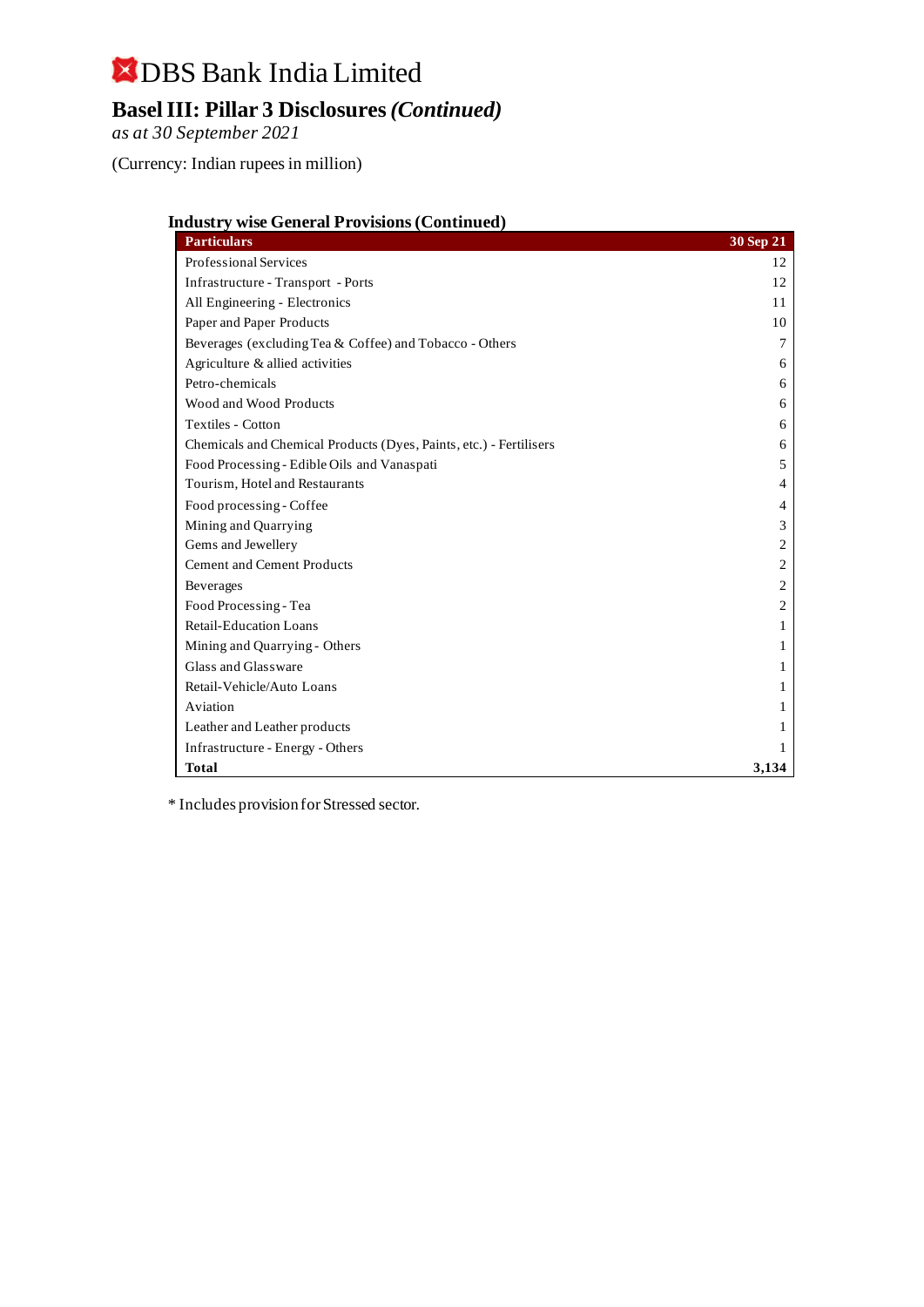### **Basel III: Pillar 3 Disclosures** *(Continued)*

*as at 30 September 2021*

(Currency: Indian rupees in million)

#### **Movement in Industry wise Specific Provisions (net of write-backs)**

| <b>Particulars</b>                                                             | 30 Sep 21 |
|--------------------------------------------------------------------------------|-----------|
| <b>Transport Operators</b>                                                     | 1,350     |
| Non-Banking Financial Institutions/Companies                                   | 806       |
| Retail-Others                                                                  | 636       |
| Food processing - Sugar                                                        | 493       |
| Wholesale Trade (other than Food Procurement)                                  | 492       |
| Infrastructure - Transport - Roads & Bridges                                   | 384       |
| Home Loan                                                                      | 323       |
| Beverages (excluding Tea and Coffee) and Tobacco                               | 261       |
| Infrastructure - Energy - Electricity Transmission - Private Sector            | 258       |
| Infrastructure - Social and Commercial Infrastructure-Tourism - Terminal       | 251       |
| markets                                                                        |           |
| Glass and Glassware                                                            | 249       |
| All Engineering - Others                                                       | 217       |
| Beverages (excluding Tea & Coffee) and Tobacco - Tobacco and tobacco           | 201       |
| products                                                                       |           |
| Agriculture & allied activities                                                | 137       |
| Food Processing - Edible Oils and Vanaspati                                    | 103       |
| Other Industries                                                               | 100       |
| Chemicals and Chemical Products (Dyes, Paints, etc.)                           | 90        |
| Retail Trade                                                                   | 72        |
| Residuary Advances                                                             | 70        |
| Other services                                                                 | 56        |
| Tourism, Hotel and Restaurants                                                 | 52        |
| Construction                                                                   | 51        |
| <b>Trading Activity</b>                                                        | 15        |
| Rubber, Plastic and their Products                                             | 9         |
| <b>Retail-Education Loans</b>                                                  | 7         |
| Retail-Gold Loan                                                               | 6         |
| Computer Software                                                              | 4         |
| Mining and Quarrying - Others                                                  | 3         |
| <b>Cement and Cement Products</b>                                              | 2         |
| Paper and Paper Products                                                       | 2         |
| Infrastructure - Water and Sanitation - Solid Waste Management                 | 1         |
| Vehicles, Vehicle Parts and Transport Equipments                               | 1         |
| Food Processing - Coffee                                                       | 1         |
| <b>Retail-Consumer Durables</b>                                                | 1         |
| Leather and Leather products                                                   | (1)       |
| Textiles - Others                                                              | (1)       |
| Infrastructure - Energy - Oil/Gas/Liquefied Natural Gas (LNG) storage facility | (2)       |
| Gems and Jewellery                                                             | (4)       |
| Retail Loan - Consumer Durables                                                | (5)       |
| Wood and Wood Products                                                         | (15)      |
| Professional Services                                                          | (25)      |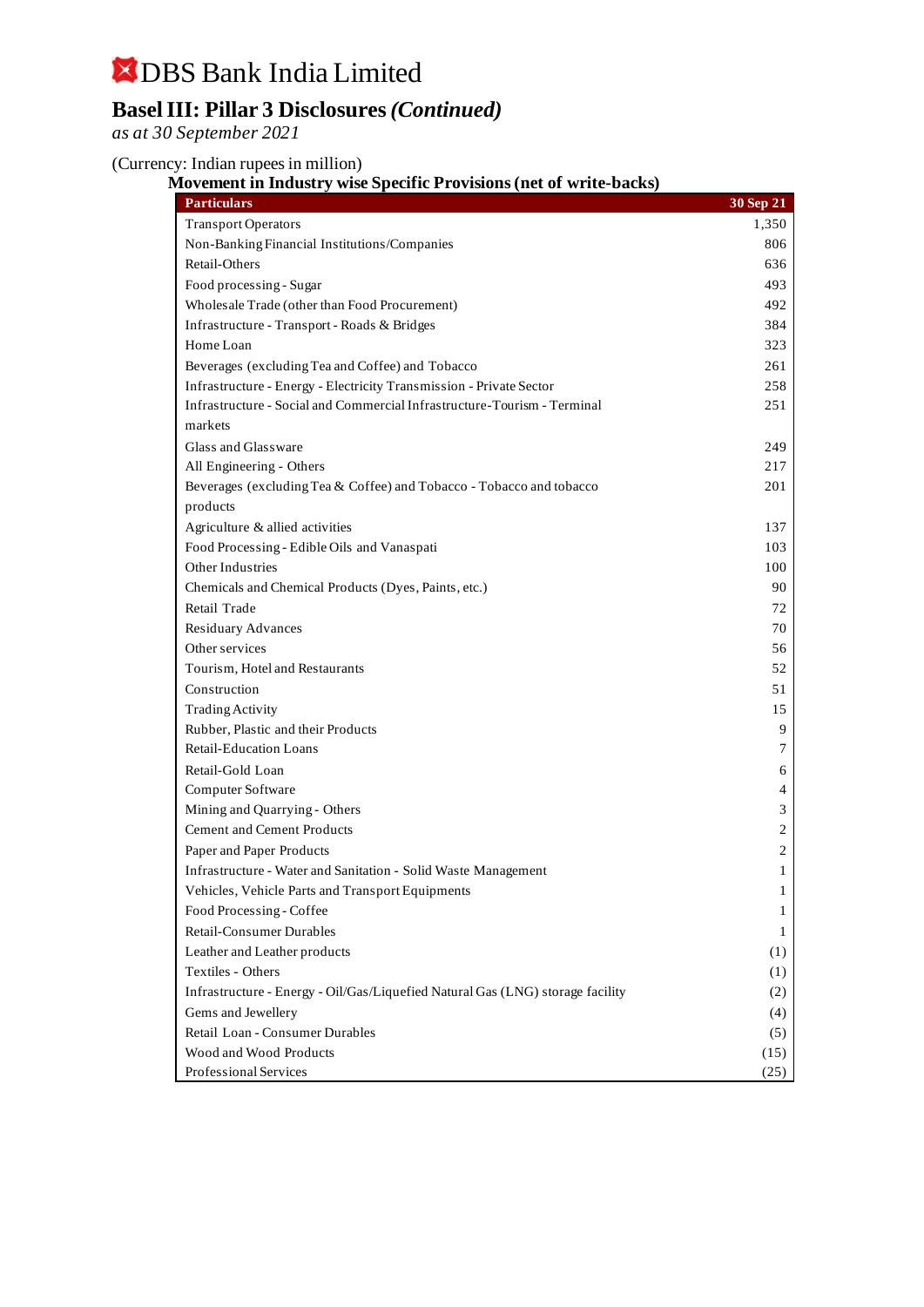## DBS Bank India Limited **Basel III: Pillar 3 Disclosures** *(Continued)*

*as at 30 September 2021*

(Currency: Indian rupees in million)

| Infrastructure - Transport - Roadways                               | (32)    |
|---------------------------------------------------------------------|---------|
| Retail Loan - Education Loans                                       | (33)    |
| Personal Loan                                                       | (61)    |
| Petroleum (non-infra), Coal Products (non-mining) and Nuclear Fuels | (124)   |
| Basic Metal and Metal Products                                      | (413)   |
| Food Processing - Others                                            | (434)   |
| <b>Beverages</b>                                                    | (446)   |
| Chemical & Chemical Products                                        | (760)   |
| Retail Loan - Other Retail Loans                                    | (977)   |
| Infrastructure - Others                                             | (2,648) |
| <b>Total</b>                                                        | 723     |

#### **Industry wise write-off's**

| <b>Particulars</b>                                                  | 30 Sep 21      |
|---------------------------------------------------------------------|----------------|
| Chemicals and Chemical Products (Dyes, Paints, etc.)                | 434            |
| Basic Metal & Metal products - Iron and Steel                       | 336            |
| Other Industries                                                    | 166            |
| Personal Loan                                                       | 98             |
| Petroleum (non-infra), Coal Products (non-mining) and Nuclear Fuels | 89             |
| <b>Retail-Education Loans</b>                                       | 46             |
| Retail-Gold Loan                                                    | 14             |
| Other services                                                      | 13             |
| Retail-Others                                                       | 13             |
| Home Loan                                                           | 12             |
| Retail-Vehicle/Auto Loans                                           | 11             |
| <b>Transport Operators</b>                                          | 8              |
| Professional Services                                               | 6              |
| Retail Trade                                                        | $\overline{c}$ |
| Glass & Glassware                                                   |                |
| <b>Total</b>                                                        | 1,249          |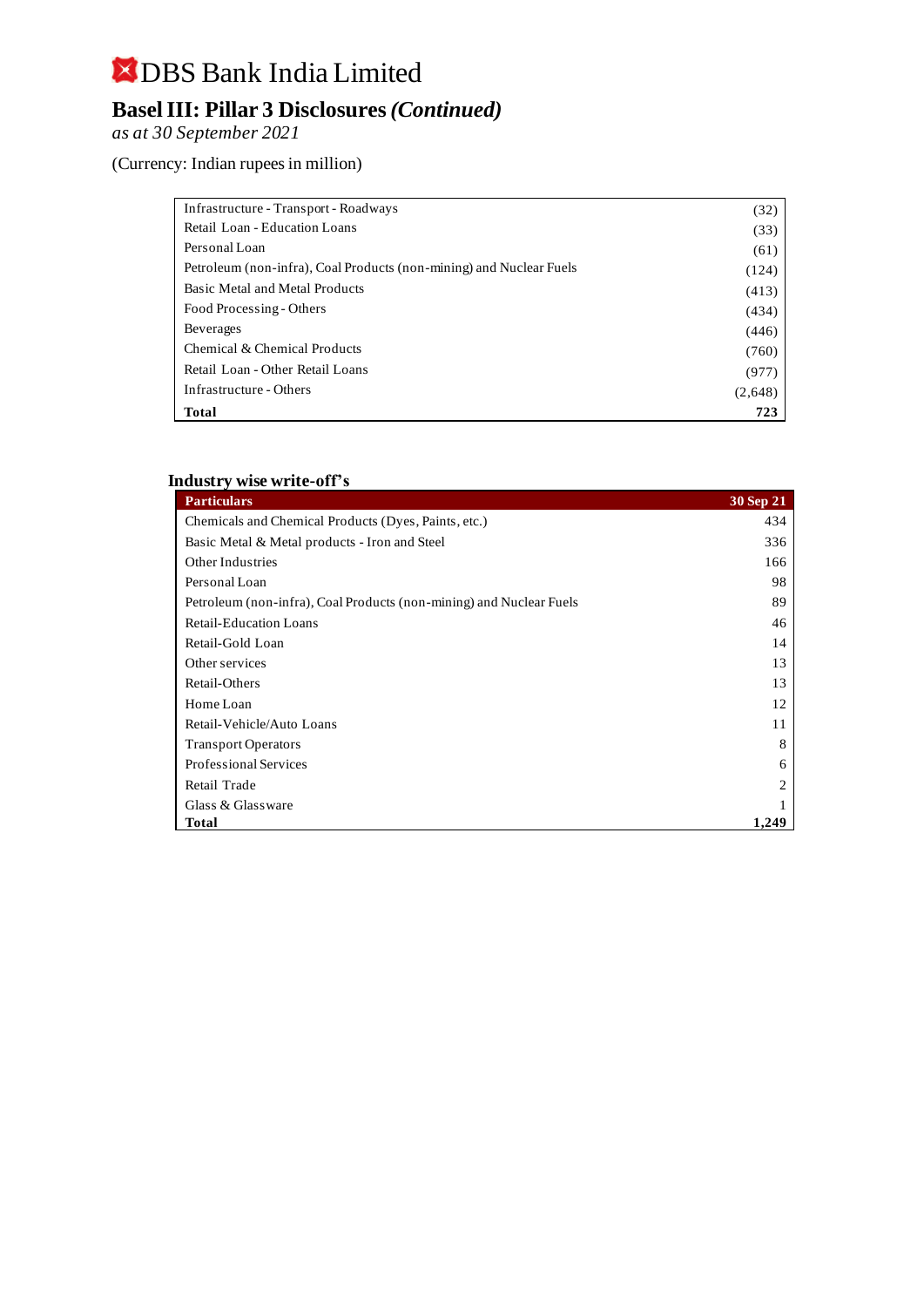### **Basel III: Pillar 3 Disclosures** *(Continued)*

*as at 30 September 2021*

(Currency: Indian rupees in million)

**4. Disclosures for Credit Risk: Portfolios subject to Standardised approach**

#### *Qualitative Disclosures*

Currently based on our clientele, ratings of the following agencies have been used i.e. CARE Ratings Ltd., CRISIL, India Ratings and Research Private Ltd., ICRA, Brickwork, Acuite Ratings and Research Limited, Infomerics Valuation and Rating Private Limited (IVRPL), Standards & Poors, Moody's and Fitch for all exposures. The Bank assigns Long term credit ratings accorded by the chosen credit rating agencies for assets which have a contractual maturity of more than one year. However, in accordance with RBI guidelines, the Bank classifies all cash credit exposures as long term exposures and accordingly the long term ratings accorded by the chosen credit rating agencies are assigned. The Bank uses both issue specific and issuer ratings. For the mortgage loans portfolio, risk weight is derived as per LTV ratio. RBI guidelines are followed for risk rating of other portfolios.

#### *Quantitative Disclosures*

Categorization of Credit Exposures (Fund and Non Fund based) \* classified on the basis of Risk Weightage is provided below:

| <b>Particulars</b>          | 30 Sep 21 |
|-----------------------------|-----------|
| $\approx 100\%$ Risk Weight | 481,836   |
| 100 % Risk Weight           | 244,452   |
| $>100\%$ Risk Weight        | 34.103    |
| Total                       | 760,391   |

\* Credit Exposures are reported net of NPA provisions and provision for diminution in fair value of restructured advances classified as Standard.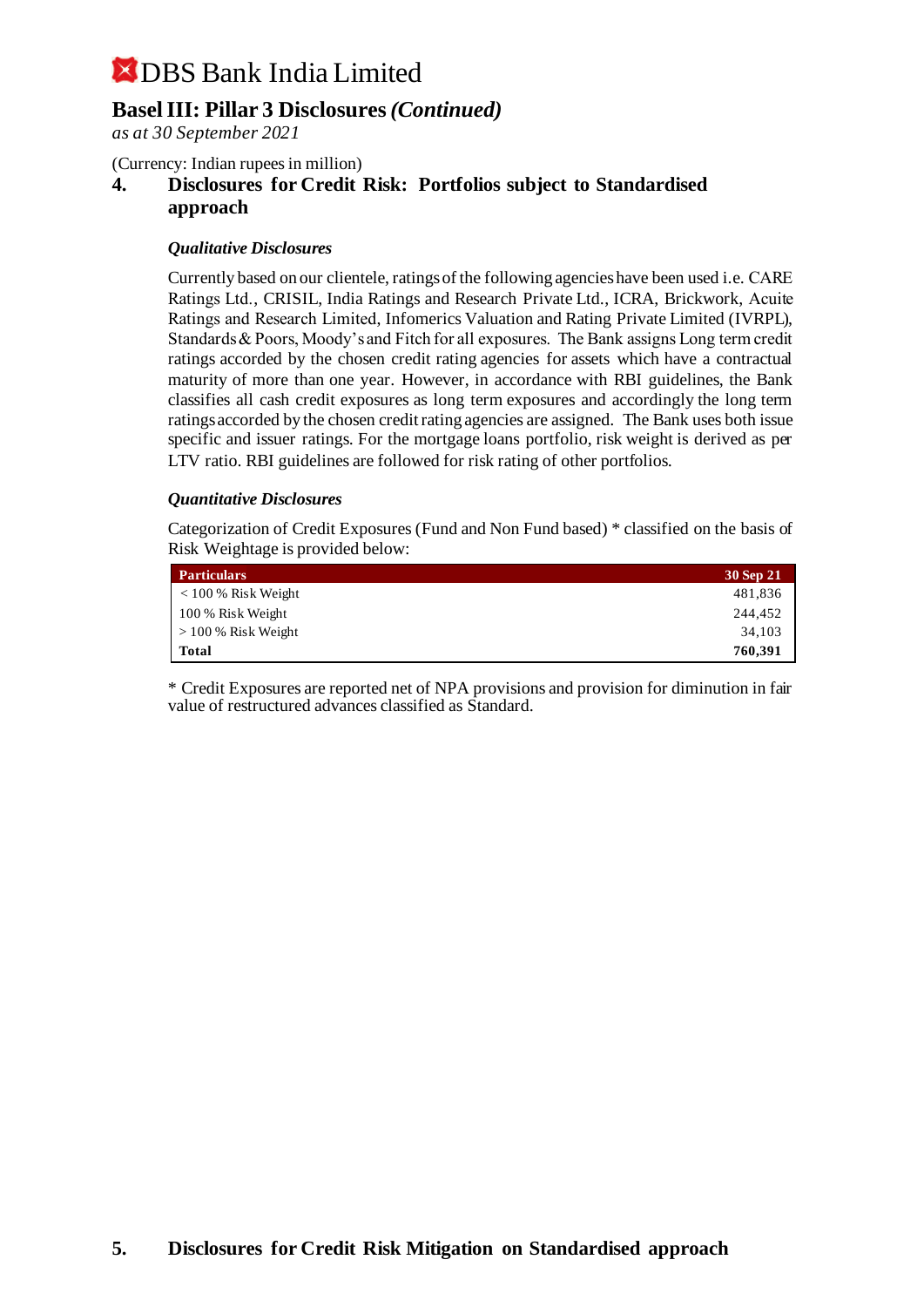### **Basel III: Pillar 3 Disclosures** *(Continued)*

*as at 30 September 2021*

#### (Currency: Indian rupees in million)

#### *Qualitative Disclosures*

This is detailed in our policy on Credit Risk Mitigation techniques and Collateral Management.

#### *Quantitative Disclosures*

The Bank uses various collateral, both financial and non-financial guarantees and credit insurance as credit risk mitigants. However, capital benefit can be taken only on eligible financial collaterals including bank deposits, NSC/KVP/Life Insurance Policy, gold etc. subject to Pillar I eligibility criteria. Currently, eligible financial collateral in the form of fixed deposits under lien, amount accepted under Parallel Deposit and guarantees issued by eligible guarantor as specified in RBI guidelines have been used as credit risk mitigants. In the case of fixed deposits under lien, the Bank reduces its credit exposure to counterparty by the value of the fixed deposits.

The details of exposures (after application of haircut) wherein the bank has used credit risk mitigants (CRM) are as under:

| <b>Product</b>          | <b>Amount of CRM</b> |
|-------------------------|----------------------|
| Fund based exposure     | 39.920               |
| Non Fund based exposure | 4.849                |
| <b>Total</b>            | 44,769               |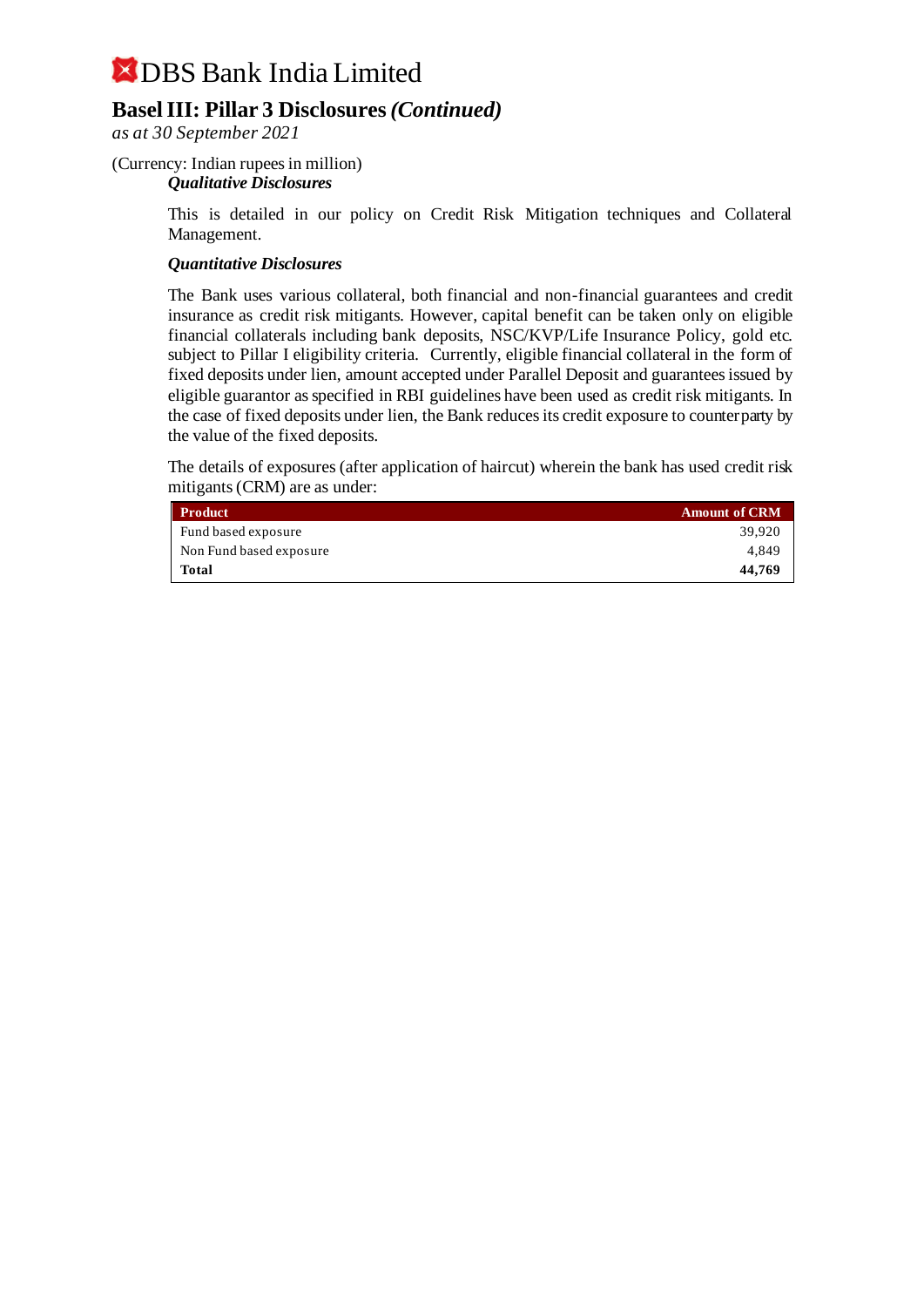### **Basel III: Pillar 3 Disclosures** *(Continued)*

*as at 30 September 2021*

(Currency: Indian rupees in million)

#### **6. Disclosure on Securitisation for Standardised approach**

The Bank has not undertaken any securitisation and hence this disclosure is not applicable.

#### **7. Disclosure on Market Risk in Trading book**

#### *Qualitative disclosures*

Market Risk arises from changes in value from changes in interest rates yields, foreign exchange rates, equity prices, commodity prices, credit spreads and the impact of changes in the correlations and volatilities of these risk factors. The Bank's market risk appetite is determined by the Board of Directors through the Board Risk Management Committee, with detailed limit frameworks recommended by the appropriate risk committees. The Market & Liquidity Risk Committee and the Risk Executive Committee, oversees the market risk management infrastructure, sets market risk control limits and provides enterprise-wide oversight of all market risks and their management.

The Bank's market risk framework identifies the types of the market risk to be covered, the risk metrics and methodologies to be used to capture such risk and the standards governing the management of market risk within the Bank including the limit setting and independent model validation, monitoring and valuation.

Market risk from investments and off-balance sheet items made by the erstwhile Laxmi Vilas Bank (eLVB) is managed centrally at DBIL. The same market risk management framework of DBIL is applicable for the consolidated positions of eLVB and DBIL.

The principal market risk appetite measure is Expected Shortfall. The Expected Shortfall is supplemented by risk control measures, such as sensitivities to risk factors, including their volatilities, as well as P&L loss triggers (Management Action Triggers) for management action.

Expected Shortfall estimates the potential loss on the current portfolio assuming a specified time horizon and level of confidence. The Expected Shortfall methodology uses a historical simulation approach to forecast the market risk. Expected Shortfall risk factor scenarios are aligned to parameters and market data used for valuation. The Expected Shortfall is calculated for the Combined T&M Book, the T&M trading, the T&M banking and the Central Operations book.

The Bank computes the Trading and Banking Expected Shortfall daily, while the Central Operations Expected Shortfall is computed on a weekly basis. The trading Expected Shortfall forecasts are back tested against the profit and loss of the trading book to monitor its predictive power.

To complement the Expected Shortfall framework, regular stress testing is carried out to monitor the Bank's vulnerability to shocks. Also, monthly and annual P/L stop loss limits are monitored daily for the Trading book.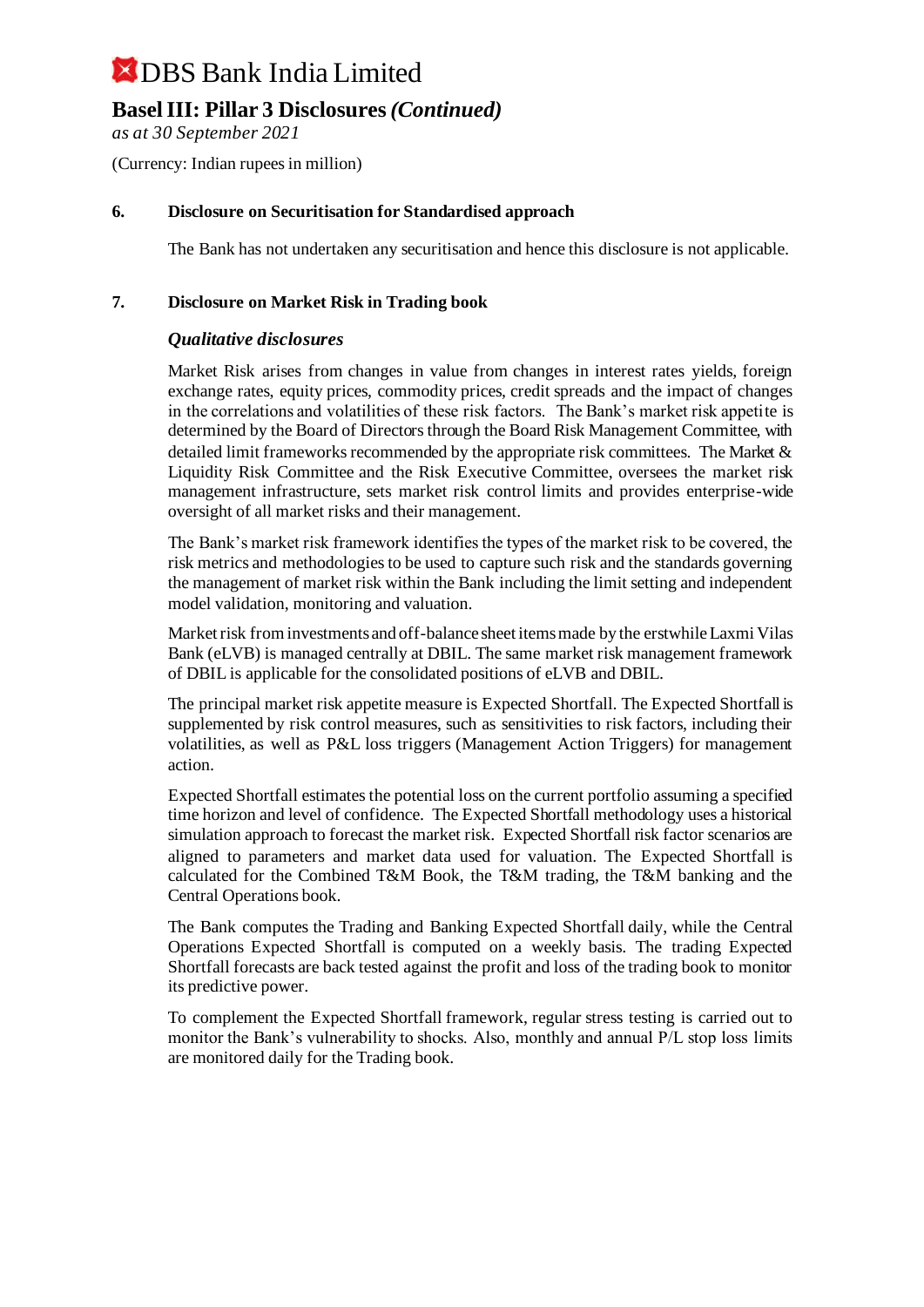### **Basel III: Pillar 3 Disclosures** *(Continued)*

*as at 30 September 2021*

(Currency: Indian rupees in million)

#### **7. Disclosure on Market Risk in Trading book** *(Continued)*

#### *Qualitative Disclosures*

The risk control measures such as Interest rate PV01 (IRPV01), FX Delta & FX Vega measure the interest rate and FX rate risk to the current portfolio. The IR PV01 measures the change in the Net present value (NPV) due to an increase of 1 basis point in interest rates. The FX delta measures the change in the NPV due to an increase of 1 unit in FX rates, while the FX Vega measures the change in the NPV due to an increase of 1 unit in FX volatilities. The currency wise IRPV01 and FX Delta is calculated daily for T&M trading, T&M banking and Central Operations book, while the FX Vega is calculated daily for the T&M trading book.

The other risk control measures such as Credit spread PV01 (CSPV01) and Jump to Zero (JTZ) measures the change in the NPV due to an increase of 1 basis point in credit spreads and the expected loss due to immediate default respectively. The CSPV01 and JTZ are calculated daily for T&M trading book.

#### *Quantitative Disclosures*

#### **Capital Requirement for Market Risk \***

| 30 Sep 21 |
|-----------|
| 5,827     |
| 540 l     |
| 285       |
|           |

\* Capital required for Market Risk is calculated at 8% of Risk Weighted Assets.

#### **8. Operational Risk**

DBIL (DBS Bank India Limited Operational Risk Management (ORM) policy:

– Defines operational risk and the scope of its application;

– Establishes the dimensions of operational risk;

– Provides a consistent country wide approach for managing operational risk in a structured, systematic and consistent manner.

Operational risk arises from inadequate or failed internal processes, people, systems or from external events. It includes legal risk but excludes strategic or reputation risk.

DBIL adopts a zero-tolerance mindset for operational risk that can endanger the franchise.

DBIL adopts the following risk management approach to manage operational risk: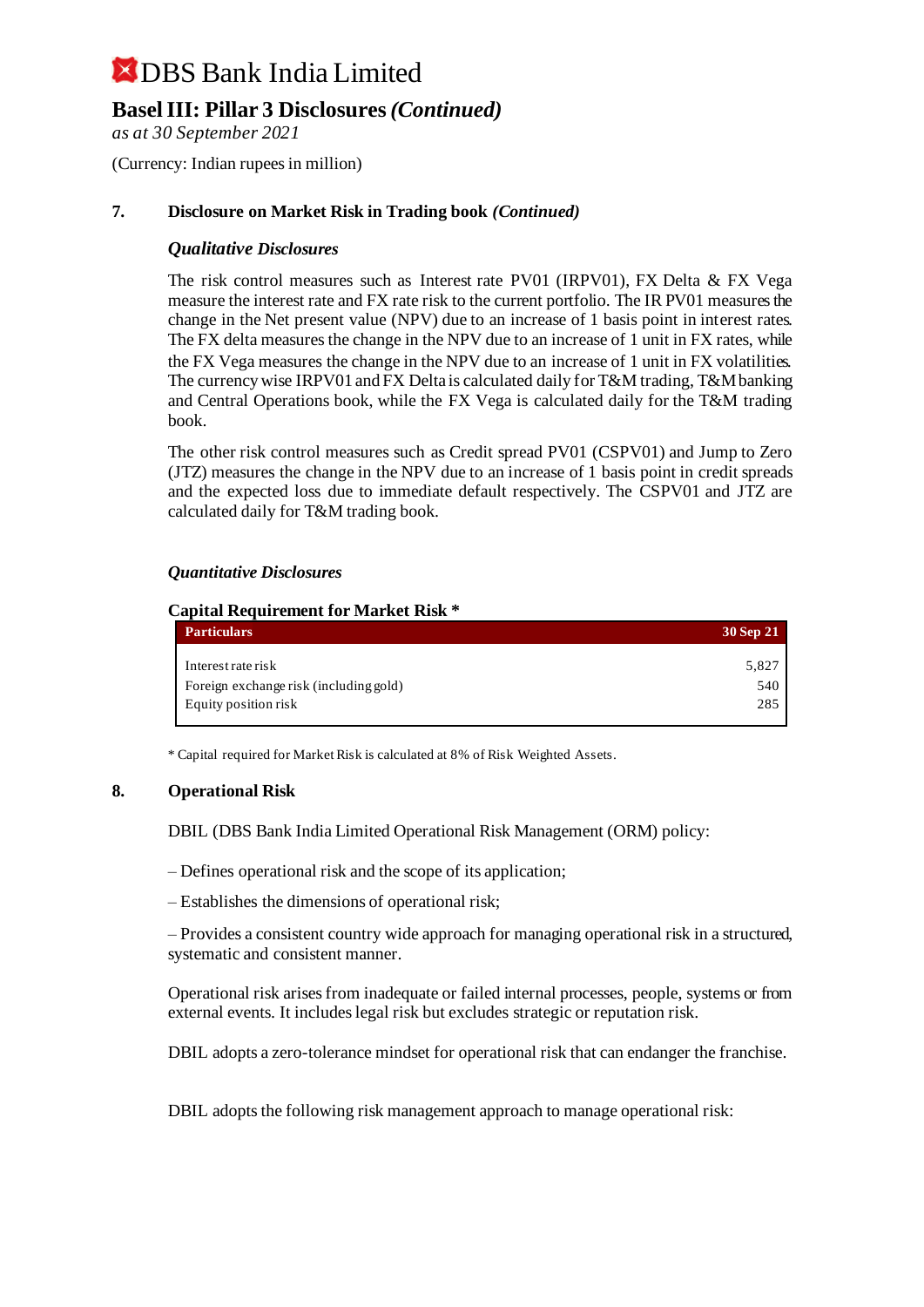#### **Basel III: Pillar 3 Disclosures** *(Continued)*

*as at 30 September 2021*

(Currency: Indian rupees in million)



The operational risk management (ORM) approach adopted by DBIL comprises several elements as follows:

|                                             | Risk Appetite / Culture & Awareness              |                                     |                |
|---------------------------------------------|--------------------------------------------------|-------------------------------------|----------------|
| <b>FOUNDATION</b>                           | Governance                                       |                                     |                |
|                                             | Operational Risk Policies & Standards / Taxonomy |                                     |                |
|                                             | Risk & Control Self-Assessment                   | еð                                  | еð             |
| <b>RISK TOOLS</b>                           | Operational Risk Event Management & Reporting    | Issue Management<br>Action Tracking | Reporting      |
|                                             | Key Operational Risk Indicators                  |                                     | Risk Profiling |
|                                             | Scenario Assessment'                             |                                     |                |
| Internal Controls                           |                                                  |                                     |                |
| <b>RISK MITIGATION</b><br><b>PROGRAMMES</b> | <b>Business Continuity Management</b>            |                                     |                |
|                                             | Group Insurance Programme                        |                                     |                |
| <b>RISK</b><br>QUANTIFICATION               | Loss Provisioning & Capital Allocation           |                                     |                |
| <b>SYSTEM</b>                               | Operational Risk Management System               |                                     |                |

The ORM policy includes inter-alia:

- a) ORM Governance key responsibilities (Board, Senior Management, Location / Business level, unit operational risk managers control functions, Risk Management Group – Operational Risks and Internal Audit.
- b) ORM guiding principles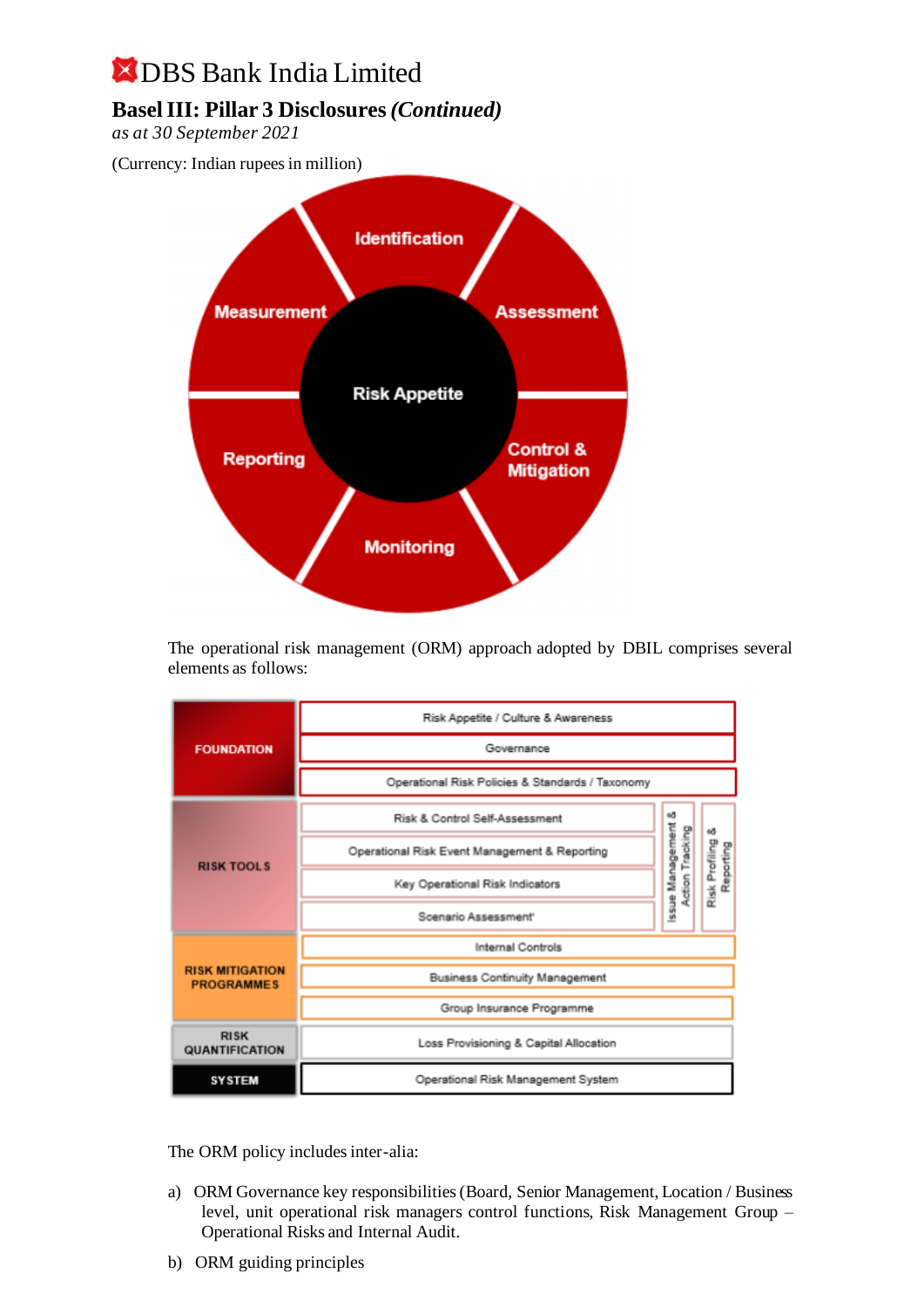### **Basel III: Pillar 3 Disclosures** *(Continued)*

*as at 30 September 2021*

- (Currency: Indian rupees in million)
	- c) Core Operational Risk Standards (CORS)
	- d) Controls and mitigations:
		- Internal controls
		- Group Insurance Programme; and
		- Business Continuity Management
	- e) Risk Tools and Mechanisms comprising:
		- Risk & Control Self-Assessment (RCSA)
		- Operational Risk Event Management & Reporting (OREM&R)
		- Key Risk Indicators (KRI)
		- Scenario Assessment (SA)
		- Internal Controls
		- Issue Management & Action Tracking
		- Risk profiling and reporting
	- f) Risk Quantification & Disclosure
		- Loss Provisioning / Capital Allocation

#### **Structure and Organisation**

The Bank has in place an India Operational Risk Committee (IORC) which meets on a monthly basis to discuss Operational Risk issues / related matters. The committee is chaired by the Chief Risk Officer (CRO) and is administered by the Head - Operational Risk, India. The committee reports to the Risk Exco. This ensures appropriate management and oversight of the prevailing operational risks in the Bank.

The IORC comprises of Chief Risk Officer (Chairman), Head, RMG Operational Risk (Delegate Chairman), Chief Operating Officer, Head, Legal and Compliance, Chief Operating Officers (COOs) of key Business Units, COO eLVB, COO, Finance, COO T&O, COO Risk Management Group – Credit Risk, Head Client Coverage (CBG), Head Product and Associated Platforms (CBG), Head - Retail Assets and Strategic Alliances (CBG), Country Head Business Banking, Head National Distribution, Regional Head National Distribution, Head Trade Transaction Banking (GTS), Chief Information Security Officer (CISO), Head Compliance, Head Legal, Head FCSS, Head Information Technology, Head Operations, Team Head Business HR, Internal Audit (permanent standing invitee) and other invited members as defined in the Terms of Reference (TOR)

From March 2021 onwards, A monthly Operational Risk Management Committee (ORMC) meeting is held for eLVB and key items from this meeting are tabled to IORC for discussion

As part of the Bank's ORM structure, an independent Operational Risk function is in place led by the local Head of Operational Risk, who reports to the CRO, India and functionally to the Group Head of Operational Risk at the Head Office in Singapore.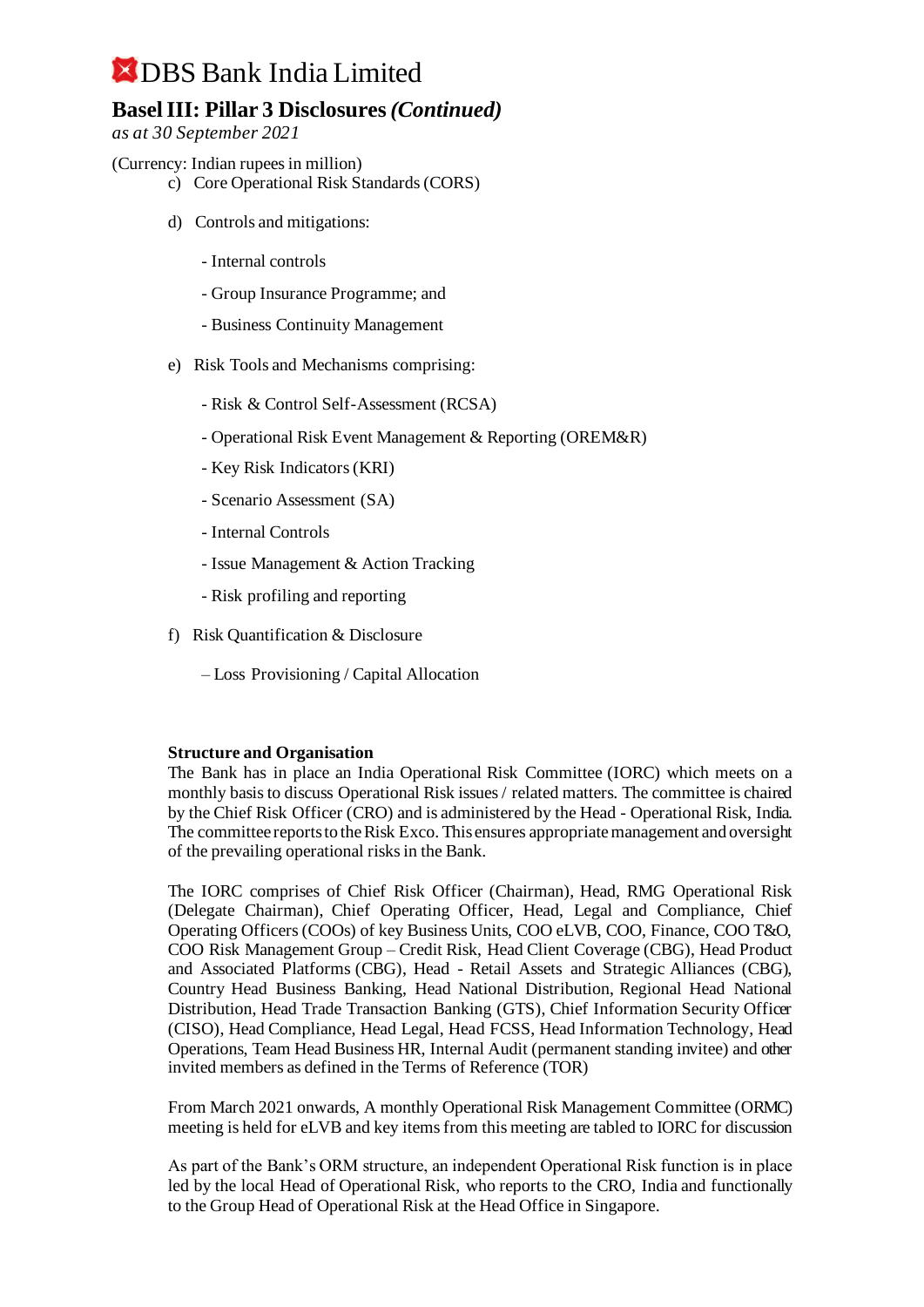### **Basel III: Pillar 3 Disclosures** *(Continued)*

*as at 30 September 2021*

#### (Currency: Indian rupees in million)

Coverage includes identifying, assessing, controlling / mitigating risk, monitoring, reporting and measuring risk and also ensuring compliance with DBS Group standards and meeting local (RBI) and MAS regulatory requirements relating to Operational Risk.

DBIL adopts the three lines of defence model for the management of operational risk. In addition to the independent second line of defence by Risk Management Group - Operational Risk, Unit Operational Risk Managers (UORM) are appointed within the first line of defence for all Business Units (BU) and Support Units (SU) to support and implement the risk management policy / standards & processes and to ensure maintenance of adequate controls on an ongoing basis. Periodic training / orientations / discussions are held to keep UORM updated with key developments. As the third line of defence, Audit provides independent assurance.

#### **Risk Mitigation Programs**

#### *Internal Controls*

The day-to-day management of Operational Risk within the Bank is through maintenance of a comprehensive system of internal controls. An effective internal control system is a combination of a strong control environment and appropriate internal control procedures. These internal controls comprise of preventive, detective, directive and corrective controls.

#### *Group Insurance Programme (GIP)*

GIP helps to mitigate operational risk losses from significant risk events.

The key objective of GIP is to reduce low frequency high impact financial losses via transfer of loss to external funding sources (insurers). In line with DBIL ORM philosophy, high frequency low impact operational losses are managed through establishment of strong internal controls.

*Business Continuity Management (BCM)* is a key Operational Risk programme of DBIL to minimize the impact of a business disruption, irrespective of cause, and to provide an acceptable level of business until normal business operations are resumed.

BU/SUs are to comply with the BCM Policies and Standards established by Group Business Continuity Management (GBCM).

BCM includes the following:

- Establishment of ownership, roles and responsibilities
- Risk analysis
- Business impact analysis
- Recovery strategies
- Familiarisation of emergency response and crisis management plans
- Regular review and maintenance
- Regular, complete and meaningful testing

#### **Risk Reporting and Measurement**

Operational Risk related MIS is reported through the central ORM system (GRC – Governance, Risk and Control), as follows: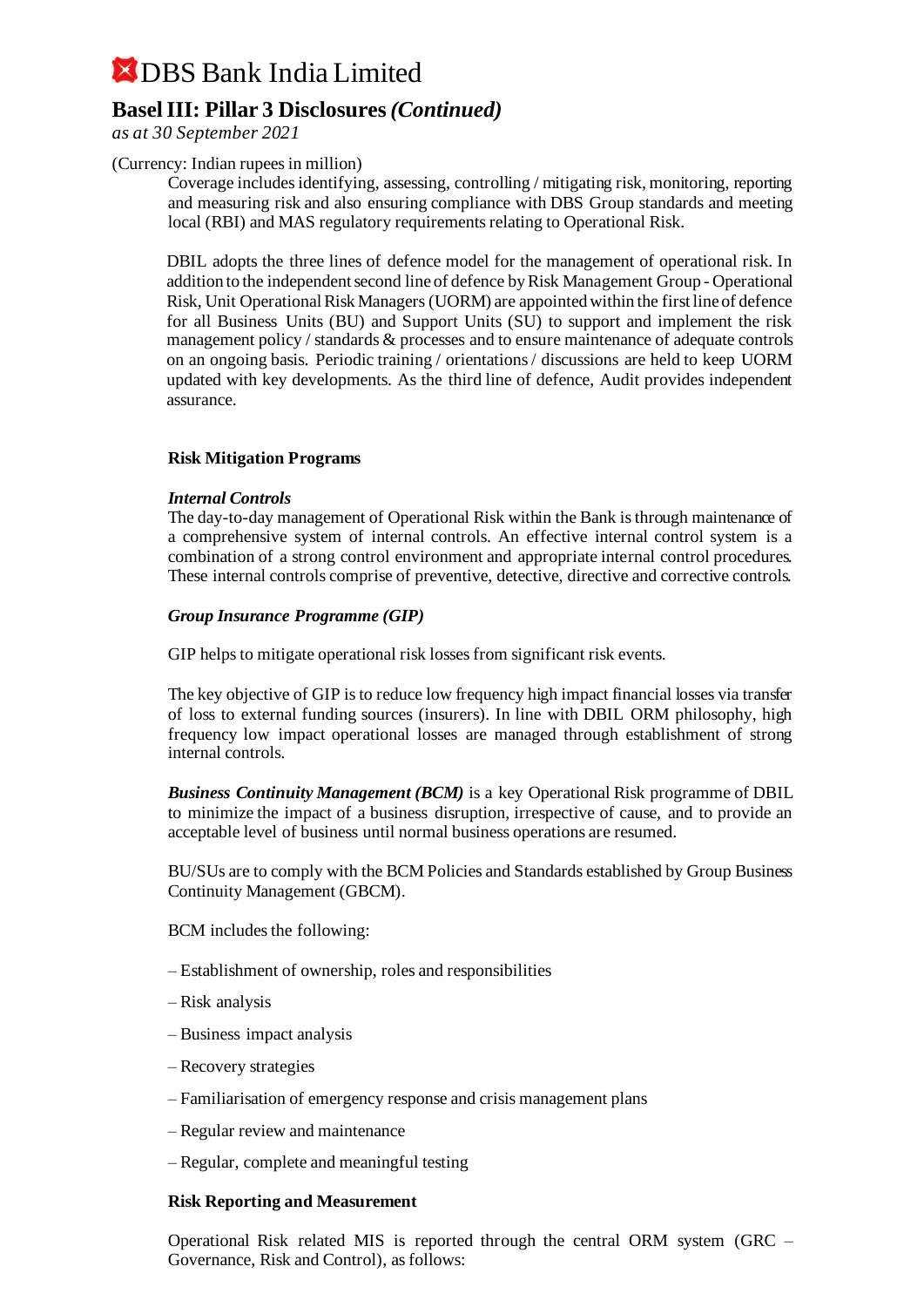### **Basel III: Pillar 3 Disclosures** *(Continued)*

*as at 30 September 2021*

(Currency: Indian rupees in million)

– Incident Management (INC) Module in GRC - for reporting of Risk Events (including near miss and timing error, etc.)

– Issue and Action Management (I&A) Module in GRC - for tracking of issues and actions emanating from Risk Events, Audit Issues, Regulatory Issues and other risk related issues

– Key Indicator (KI) Module in GRC - for reporting and monitoring of Key Risk Indicators (KRI)

– Risk and Control Self-Assessment (RCSA) Module in GRC- to facilitate and record the assessment of the Risk and Control Self-Assessment process. RCSA review and assessment is performed as per risk-based frequency approach.

The Operational Risk Profile including relevant MIS relating to the above is placed at the monthly India Operational Risk Committee (IORC).

#### **Approach for operational risk capital assessment**

– The Bank currently adopts the Basic Indicator Approach to calculate capital requirements for operational risk.

#### **9. Interest rate risk in the banking book (IRRBB)**

#### *Qualitative Disclosures*

The Asset and Liability Committee ("ALCO") oversees the structural interest rate risk and funding liquidity risk in the Bank. The Market & Liquidity Risk Committee (MLRC) ensures that the exposures are within prudent levels. Structural interest rate risk arises from mismatches in the interest rate profile of customer loans and deposits. This interest rate risk has several aspects: basis risk arising from different interest rate benchmarks, interest rate re-pricing risk, yield curve risks and embedded optionality. To monitor the structural interest rate risk, the tools used by DBIL include re-pricing gap reports based on traditional as well as duration gap approach, sensitivity analysis and income simulations under various scenarios.

Liquidity risk for the erstwhile Laxmi Vilas Bank (eLVB) is managed centrally at DBIL. The same liquidity risk management framework of DBIL is applicable for the consolidated positions of eLVB and DBIL.

#### *Quantitative Disclosures*

The Bank uses the Duration Gap approach to measure the impact of Market Value of Equity (MVE) for upward and downward rate shocks. This measures the potential change in MVE of the Bank for a 200 bps change in interest rates. The change in MVE due to a 200 bps change in interest rates are (for banking and trading book):-

| Change in MVE due to a $200$ bps change in interest rates | <b>INR Million</b> |
|-----------------------------------------------------------|--------------------|
| 30th Sep 2021                                             | 4,085              |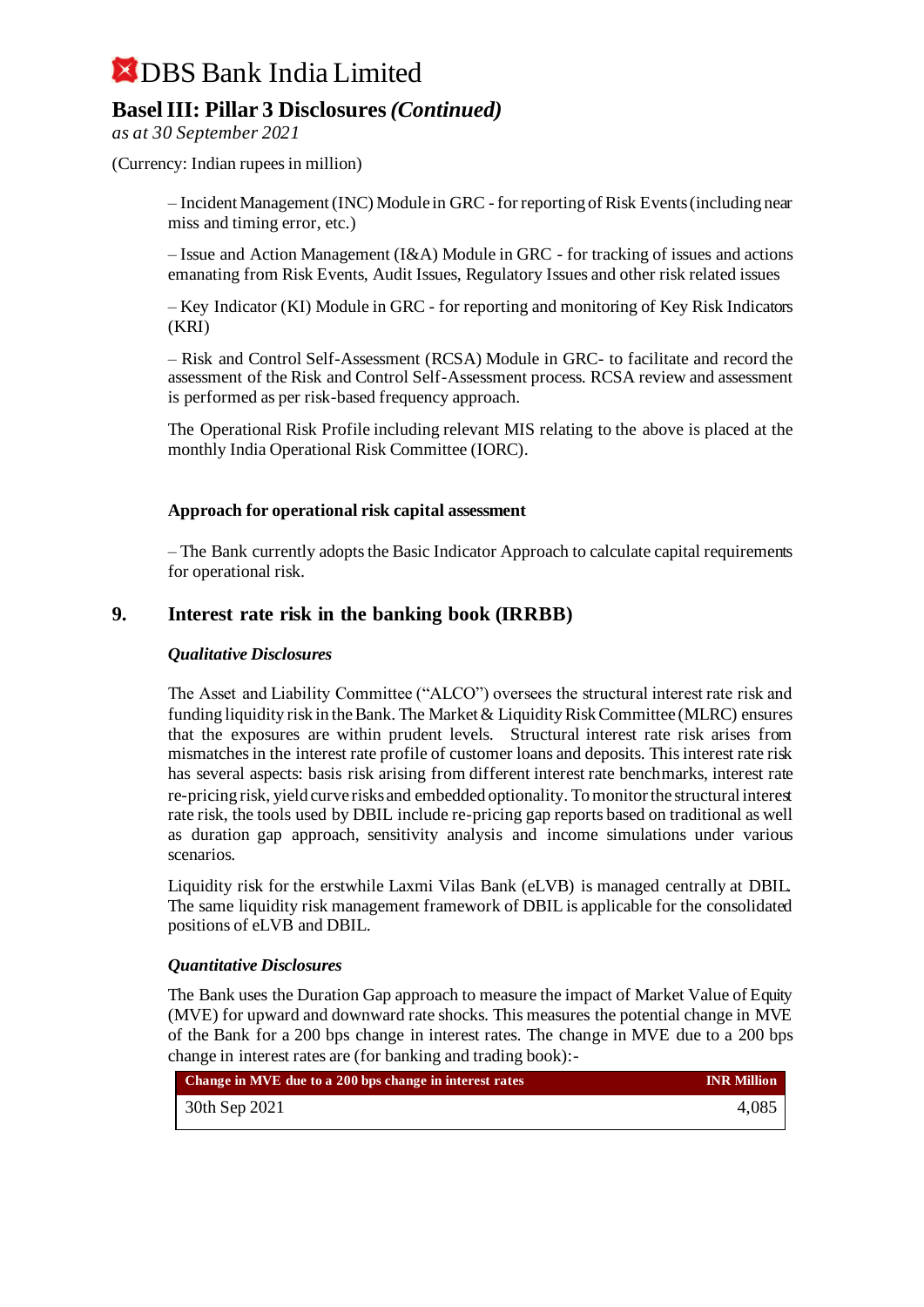### **Basel III: Pillar 3 Disclosures** *(Continued)*

*as at 30 September 2021*

(Currency: Indian rupees in million)

The impact on Earnings is computed as per the definition laid down in the ALM Policy of the Bank. Per the policy, Earnings-at-Risk (EaR) measures the interest rate risk from the earnings perspective. It is computed as an impact (over a 1-year horizon) of a 1% parallel shift in the yield curve on the Bank's earning. This is computed using the net IRS gaps for each bucket up to 1 year. The aggregate of these approximates the net interest income impact of a 1% parallel shift (increase in interest rates) in the yield curve over a 1 year horizon and acts as a useful tool in the hands of the MLRC to monitor and assess the impact of Interest rate risk exposure of the Bank on its NII.

EaR is computed for the banking book.

| <b>EaR</b> on the <b>INR</b> book (banking) | <b>INR Million</b> |
|---------------------------------------------|--------------------|
| 30th Sep 2021                               | 659                |

#### **10. General Disclosure for Exposures Related to Counterparty Credit Risk**

#### *Qualitative Disclosures*

#### *USE OF ECONOMIC CAPITAL (EC) FOR CONCENTRATION RISK MANAGEMENT*

While the Bank firmly complies with regulatory capital requirements at all times, we recognize the need to have more robust methodologies to measure capital usage. Currently, Economic Capital (EC) model is not used in DBS India, but the Bank has adopted other qualitative and quantitative measures to address credit concentration risk. In addition to the regulatory limits, there are internally developed risk limits on the amount of exposure, as a percentage of the total exposure, that can be taken on any single industry, to avoid any sector concentration. Additionally, the Bank has developed maximum exposure limit norms which stipulates the amount of exposure that may be taken on a borrower considering its turnover and credit risk rating. In order to address the geographic concentration risk, the bank has implemented a policy on the maximum amount of advance, as a percentage of the total advances, which can be booked in some of the larger branches. The quantitative measurement of concentration risk, both for name and sector concentration and allocation of additional capital is one of the components of our ICAAP.

#### *CREDIT RISK MITIGANTS*

#### *Collateral*

Where possible, the Bank takes collateral as a secondary recourse to the borrower. Collateral includes cash, marketable securities, properties, gold, trade receivables, inventory and equipment and other physical and financial collateral. The Bank may also take fixed and floating charges on the assets of borrowers. It has put in place policies to determine the eligibility of collateral for credit risk mitigation, which include requiring specific collaterals to meet minimum operational requirements in order to be considered as effective risk mitigants.

When a collateral arrangement is in place for financial market counterparties covered under market standard documentation (such as Master Repurchase Agreements and International Swaps and Derivatives Association (ISDA) agreements), collateral received is marked to market on a frequency mutually agreed with the counterparties.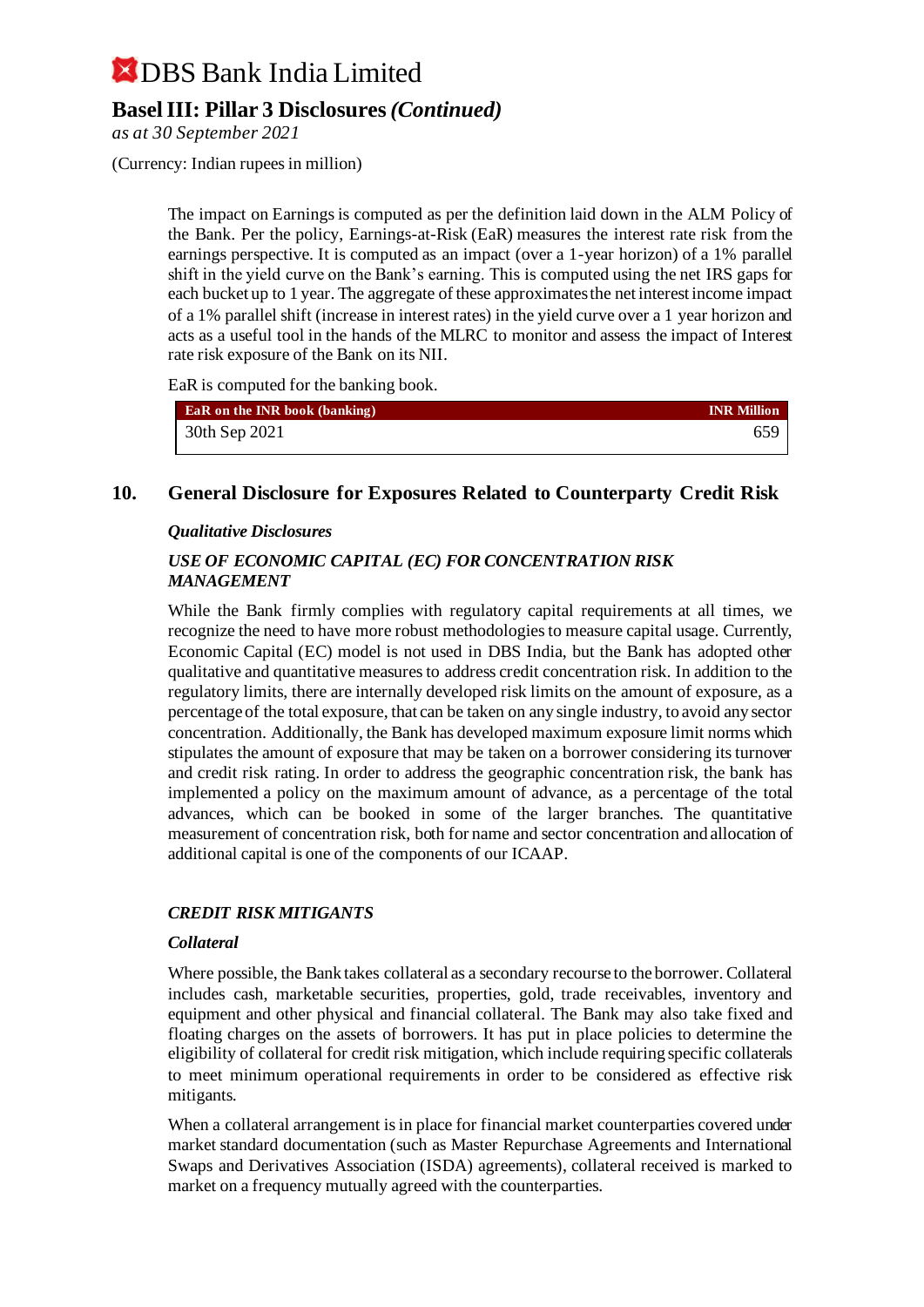### **Basel III: Pillar 3 Disclosures** *(Continued)*

*as at 30 September 2021*

(Currency: Indian rupees in million)

#### *Other Risk Mitigants*

The Bank manages its credit exposure from derivatives, repo and other repo-style transactions by entering into netting and collateral arrangements with counterparties where it is appropriate and feasible to do so. The credit risk associated with outstanding contracts with positive mark to market is reduced by master netting arrangements to the extent that if an event of default occurs, all amounts with a single counterparty in a netting-eligible jurisdiction are settled on a net basis.

The Bank may also enter into agreements which govern the posting of collateral with derivative counterparties for credit risk mitigation (e.g. Credit Support Annexes under ISDA master agreements). These are governed by internal guidelines with respect to the eligibility of collateral types and the frequency of collateral calls.

In addition, the Bank also uses guarantees as credit risk mitigants. While the Bank may accept guarantees from any counterparty, it sets internal thresholds for considering guarantors to be eligible for credit risk mitigation.

#### *COUNTER PARTY RISK MANAGEMENT*

Counterparty risk that may arise from traded products and securities is measured on a loan equivalent basis and included under the Bank's overall credit limits to counterparties. Issuer Default Risk that may arise from traded products and securities are generally measured based on jump-to-default computations.

The Bank actively monitors and manages its exposure to counterparties in over-the-counter (OTC) derivative trades to protect its balance sheet in the event of counterparty default. Counterparty risk exposures which may be materially and adversely affected by market risk events are identified, reviewed and acted upon by management and highlighted to the appropriate risk committees. In addition, the Bank's risk measurement methodology takes into account the higher risks associated with transactions that exhibit a strong relationship between the creditworthiness of a counterparty and the expected future replacement value of a relevant transaction (so called wrong-way risk) as identified during the trade booking process. The current exposure method is used for calculating the Bank's net credit exposure and regulatory capital for counterparty exposures, using the mark-to-market exposures with an appropriate add-on factor for potential future exposures.

#### *Quantitative Disclosures*

| <b>Particulars</b>          | <b>Notionals</b> | <b>Credit Exposures</b> * |
|-----------------------------|------------------|---------------------------|
| - Currency Derivatives      | 1.893.269        | 80.833                    |
| - Interest Rate Derivatives | 4.815.098        | 55.786                    |

\* Amounts reported represent credit exposures prior to bilateral netting.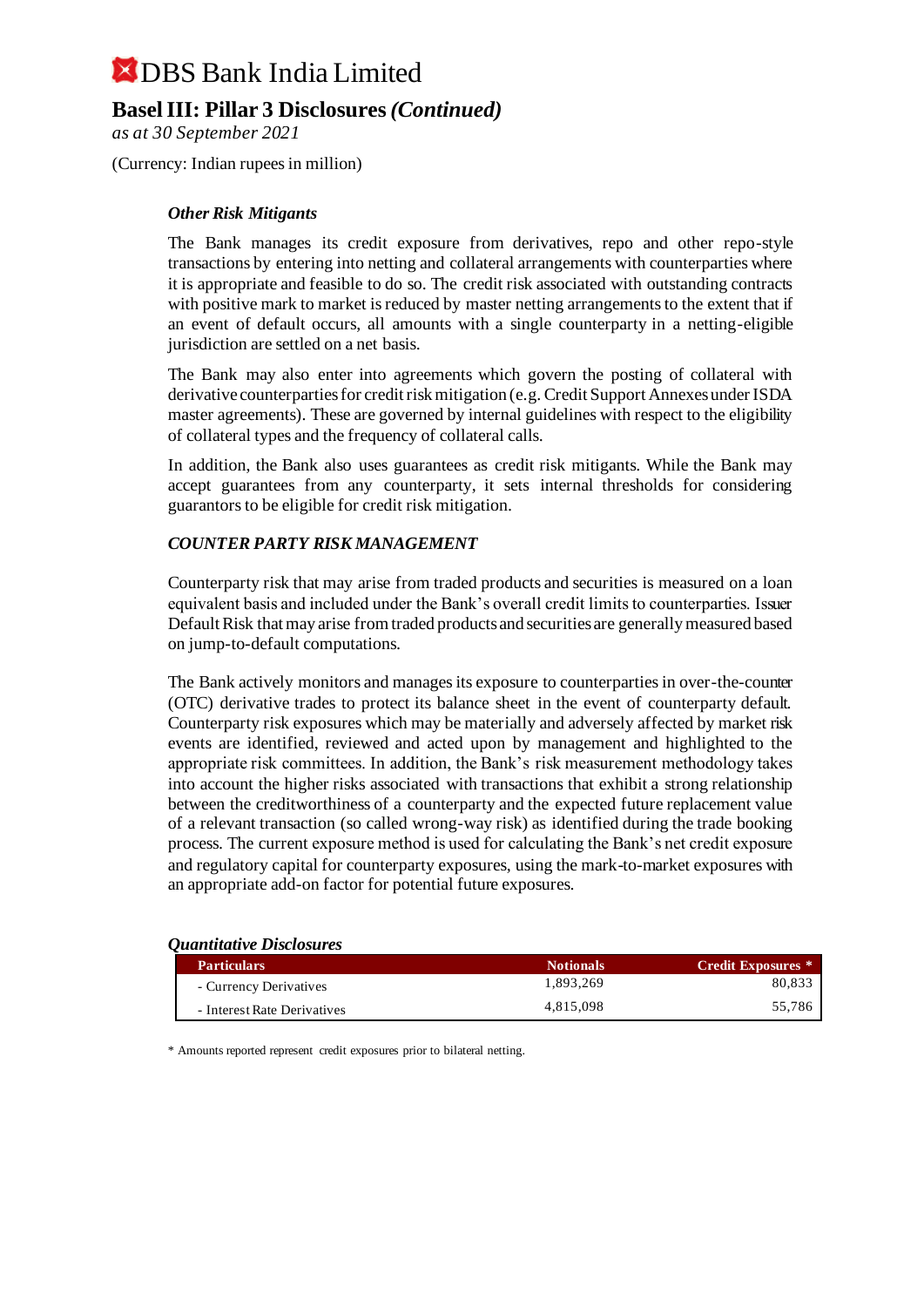## **Basel III: Pillar 3 Disclosures** *(Continued)*

*as at 30 September 2021*

(Currency: Indian rupees in million)

### **11. Composition of Capital**

|    |                                                                                                                                                                                                                                                                              |        | (Rs. in million) |
|----|------------------------------------------------------------------------------------------------------------------------------------------------------------------------------------------------------------------------------------------------------------------------------|--------|------------------|
|    | Basel III common disclosure template to be used from September 30, 2021                                                                                                                                                                                                      |        | Ref No           |
|    |                                                                                                                                                                                                                                                                              |        |                  |
|    |                                                                                                                                                                                                                                                                              |        |                  |
|    |                                                                                                                                                                                                                                                                              |        |                  |
|    | <b>Common Equity Tier 1 capital : instruments and reserves</b>                                                                                                                                                                                                               |        |                  |
| 1  | Directly issued qualifying common share capital plus related stock surplus<br>(share premium)                                                                                                                                                                                | 66,791 | A                |
| 2  | Retained earnings                                                                                                                                                                                                                                                            | 561    | L                |
| 3  | Accumulated other comprehensive income (and other reserves)                                                                                                                                                                                                                  | 18,356 | $B+C+G$<br>$+K$  |
| 4  | Directly issued capital subject to phase out from CET1 (only applicable to non-<br>joint stock companies)                                                                                                                                                                    |        |                  |
| 5  | Common share capital issued by subsidiaries and held by third parties (amount<br>allowed in group CET1)                                                                                                                                                                      |        |                  |
| 6  | Common Equity Tier 1 capital before regulatory adjustments                                                                                                                                                                                                                   | 85,708 |                  |
|    | Common Equity Tier 1 capital : regulatory adjustments                                                                                                                                                                                                                        |        |                  |
| 7  | Prudential valuation adjustments                                                                                                                                                                                                                                             | 211    |                  |
| 8  | Goodwill (net of related tax liability)                                                                                                                                                                                                                                      | 5,892  | M                |
| 9  | Intangibles other than mortgage-servicing rights (net of related tax liability)                                                                                                                                                                                              | 354    | N                |
| 10 | Deferred tax assets                                                                                                                                                                                                                                                          | 2,642  | F                |
| 11 | Cash-flow hedge reserve                                                                                                                                                                                                                                                      |        |                  |
| 12 | Shortfall of provisions to expected losses                                                                                                                                                                                                                                   |        |                  |
| 13 | Securitisation gain on sale                                                                                                                                                                                                                                                  |        |                  |
| 14 | Gains and losses due to changes in own credit risk on fair valued liabilities                                                                                                                                                                                                |        |                  |
| 15 | Defined-benefit pension fund net assets                                                                                                                                                                                                                                      |        |                  |
| 16 | Investments in own shares (if not already netted off paid-up capital on reported<br>balance sheet)                                                                                                                                                                           |        |                  |
| 17 | Reciprocal cross-holdings in common equity                                                                                                                                                                                                                                   |        |                  |
| 18 | Investments in the capital of banking, financial and insurance entities that are<br>outside the scope of regulatory consolidation, net of eligible short positions,<br>where the bank does not own more than 10% of the issued share capital (amount<br>above 10% threshold) |        |                  |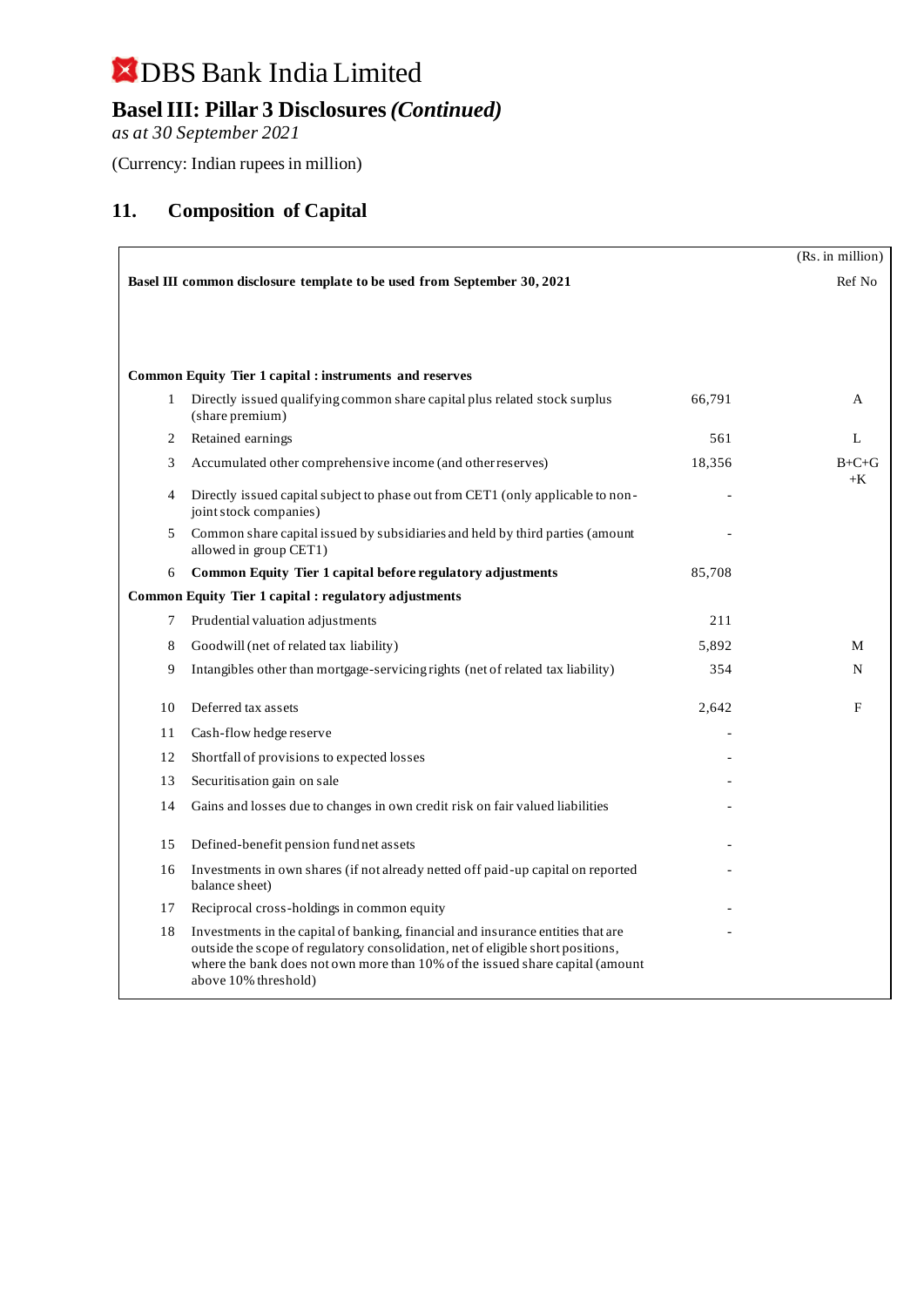## **Basel III: Pillar 3 Disclosures** *(Continued)*

*as at 30 September 2021*

(Currency: Indian rupees in million)

|                                                                         |                                                                                                                                                                                                                     |        | (Rs. in million) |  |
|-------------------------------------------------------------------------|---------------------------------------------------------------------------------------------------------------------------------------------------------------------------------------------------------------------|--------|------------------|--|
| Basel III common disclosure template to be used from September 30, 2021 |                                                                                                                                                                                                                     |        |                  |  |
|                                                                         |                                                                                                                                                                                                                     |        |                  |  |
|                                                                         |                                                                                                                                                                                                                     |        |                  |  |
|                                                                         |                                                                                                                                                                                                                     |        |                  |  |
|                                                                         |                                                                                                                                                                                                                     |        |                  |  |
|                                                                         | <b>Common Equity Tier 1 capital : regulatory adjustments</b>                                                                                                                                                        |        |                  |  |
| 19                                                                      | Significant investments in the common stock of banking, financial and<br>insurance entities that are outside the scope of regulatory consolidation, net<br>of eligible short positions (amount above 10% threshold) |        |                  |  |
| 20                                                                      | Mortgage servicing rights (amount above 10% threshold)                                                                                                                                                              |        |                  |  |
| 21                                                                      | Deferred tax assets arising from temporary differences (amount above 10%)<br>threshold, net of related tax liability)                                                                                               | 4,634  | H                |  |
| 22                                                                      | Amount exceeding the 15% threshold                                                                                                                                                                                  |        |                  |  |
| 23                                                                      | of which: significant investments in the common stock of financial entities                                                                                                                                         |        |                  |  |
| 24                                                                      | of which: mortgage servicing rights                                                                                                                                                                                 |        |                  |  |
| 25                                                                      | of which: deferred tax assets arising from temporary differences                                                                                                                                                    |        |                  |  |
| 26                                                                      | National specific regulatory adjustments (26a+26b+26c+26d)                                                                                                                                                          |        |                  |  |
|                                                                         | a.of which: Investments in the equity capital of unconsolidated insurance<br>subsidiaries                                                                                                                           |        |                  |  |
|                                                                         | b.of which: Investments in the equity capital of unconsolidated non-<br>financial subsidiaries                                                                                                                      |        |                  |  |
|                                                                         | c.of which: Shortfall in the equity capital of majority owned financial<br>entities which have not been consolidated with the bank                                                                                  |        |                  |  |
|                                                                         | d.of which: Unamortised pension funds expenditures                                                                                                                                                                  |        |                  |  |
| 27                                                                      | Regulatory adjustments applied to Common Equity Tier 1 due to<br>insufficient Additional Tier 1 and Tier 2 to cover deductions                                                                                      |        |                  |  |
| 28                                                                      | Total regulatory adjustments to Common equity Tier 1                                                                                                                                                                | 13,733 |                  |  |
| 29                                                                      | Common Equity Tier 1 capital (CET1)                                                                                                                                                                                 | 71,975 |                  |  |
|                                                                         | <b>Additional Tier 1 capital : instruments</b>                                                                                                                                                                      |        |                  |  |
| 30                                                                      | Directly issued qualifying Additional Tier 1 instruments plus related stock<br>surplus (share premium) $(31+32)$                                                                                                    |        |                  |  |
| 31                                                                      | of which: classified as equity under applicable accounting standards<br>(Perpetual Non-Cumulative Preference Shares)                                                                                                |        |                  |  |
| 32                                                                      | of which: classified as liabilities under applicable accounting standards<br>(Perpetual debt Instruments)                                                                                                           |        |                  |  |
| 33                                                                      | Directly issued capital instruments subject to phase out from Additional<br>Tier 1                                                                                                                                  |        |                  |  |
| 34                                                                      | Additional Tier 1 instruments (and CET1 instruments not included in row 5)<br>issued by subsidiaries and held by third parties (amount allowed in group<br>AT1)                                                     |        |                  |  |
| 35                                                                      | of which: instruments issued by subsidiaries subject to phase out                                                                                                                                                   |        |                  |  |
| 36                                                                      | Additional Tier 1 capital before regulatory adjustments                                                                                                                                                             |        |                  |  |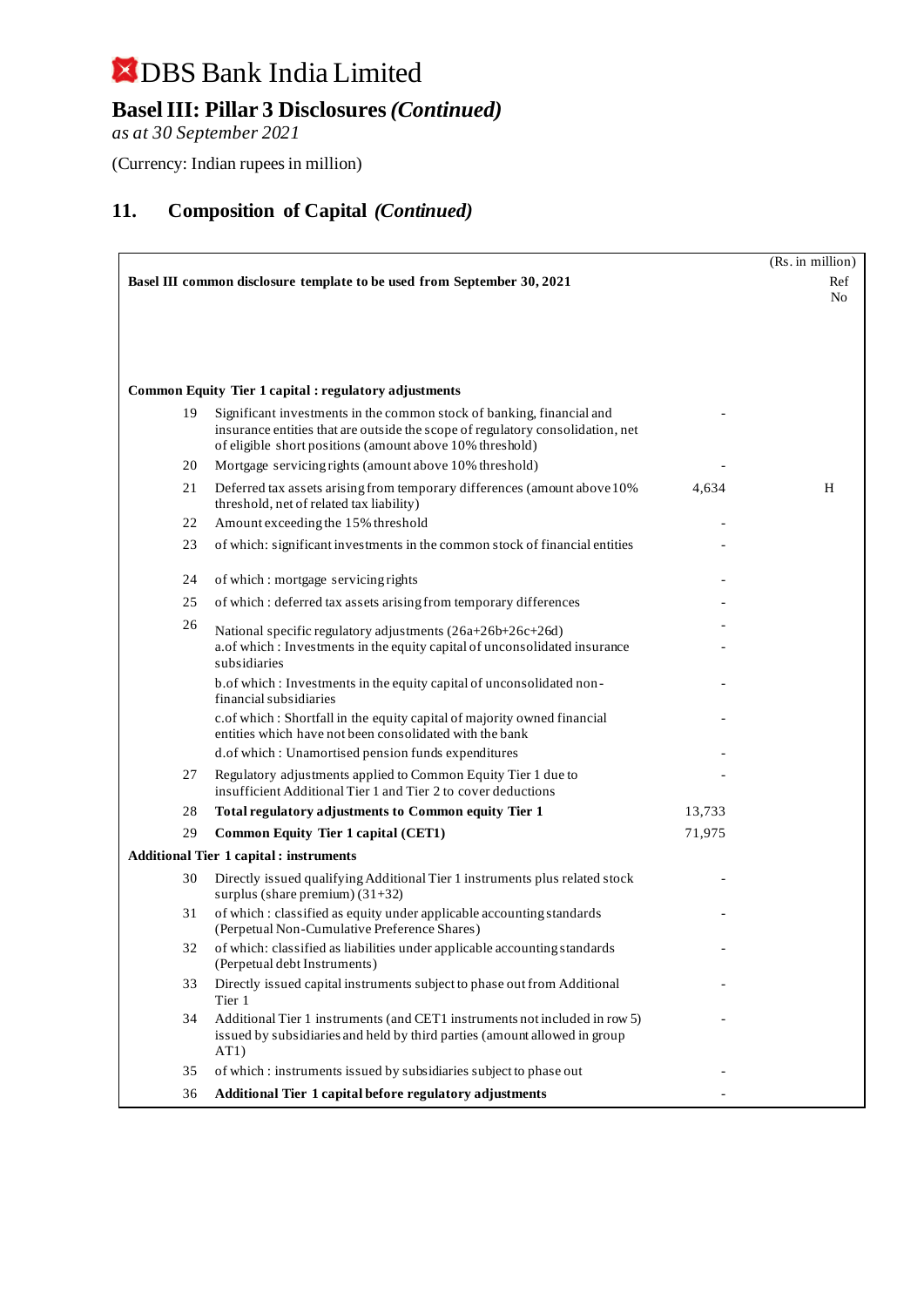## **Basel III: Pillar 3 Disclosures** *(Continued)*

*as at 30 September 2021*

(Currency: Indian rupees in million)

|    |                                                                                                                                                                                                                                                                                                   |        | (Rs. in million)      |
|----|---------------------------------------------------------------------------------------------------------------------------------------------------------------------------------------------------------------------------------------------------------------------------------------------------|--------|-----------------------|
|    | Basel III common disclosure template to be used from September 30, 2021                                                                                                                                                                                                                           |        | Ref<br>N <sub>0</sub> |
|    |                                                                                                                                                                                                                                                                                                   |        |                       |
|    | <b>Additional Tier 1 capital : regulatory adjustments</b>                                                                                                                                                                                                                                         |        |                       |
| 37 | Investments in own Additional Tier 1 instruments                                                                                                                                                                                                                                                  |        |                       |
| 38 | Reciprocal cross-holdings in Additional Tier 1 instruments                                                                                                                                                                                                                                        |        |                       |
| 39 | Investments in the capital of banking, financial and insurance entities that are<br>outside the scope of regulatory consolidation, net of eligible short positions,<br>where the bank does not own more than 10% of the issued common share capital<br>of the entity (amount above 10% threshold) |        |                       |
| 40 | Significant investments in the capital of banking, financial and insurance entities<br>that are outside the scope of regulatory consolidation (net of eligible short<br>positions)                                                                                                                |        |                       |
| 41 | National specific regulatory adjustments (41a+41b)                                                                                                                                                                                                                                                |        |                       |
|    | a. of which: Investments in the Additional Tier 1 capital of unconsolidated<br>insurance subsidiaries                                                                                                                                                                                             |        |                       |
|    | b. of which: Shortfall in the Additional Tier 1 capital of majority owned financial<br>entities which have not been consolidated with the bank                                                                                                                                                    |        |                       |
|    | Regulatory Adjustments Applied to Additional Tier 1 in respect of Amounts<br>Subject to Pre-Basel III Treatment                                                                                                                                                                                   |        |                       |
|    | of which:                                                                                                                                                                                                                                                                                         |        |                       |
|    | of which:                                                                                                                                                                                                                                                                                         |        |                       |
|    | of which:                                                                                                                                                                                                                                                                                         |        |                       |
| 42 | Regulatory adjustments applied to Additional Tier 1 due to insufficient Tier 2 to<br>cover deductions                                                                                                                                                                                             |        |                       |
| 43 | Total regulatory adjustments to Additional Tier 1 capital                                                                                                                                                                                                                                         |        |                       |
| 44 | <b>Additional Tier 1 capital (AT1)</b>                                                                                                                                                                                                                                                            |        |                       |
|    | a. Additional Tier 1 capital reckoned for capital adequacy                                                                                                                                                                                                                                        |        |                       |
| 45 | Tier 1 capital (T1 = CET1 + Admissible AT1) $(29 + 44a)$                                                                                                                                                                                                                                          | 71,975 |                       |
|    | Tier 2 capital: instruments and provisions                                                                                                                                                                                                                                                        |        |                       |
| 46 | Directly issued qualifying Tier 2 instruments plus related stock surplus                                                                                                                                                                                                                          |        |                       |
| 47 | Directly issued capital instruments subject to phase out from Tier 2                                                                                                                                                                                                                              | 11,135 | I                     |
| 48 | Tier 2 instruments (and CET1 and AT1 instruments not included in rows 5 or 34)<br>issued by subsidiaries and held by third parties (amount allowed in group Tier 2)                                                                                                                               |        |                       |
| 49 | of which: instruments issued by subsidiaries subject to phase out                                                                                                                                                                                                                                 |        |                       |
| 50 | Provisions                                                                                                                                                                                                                                                                                        | 5,093  | $D+E+J$               |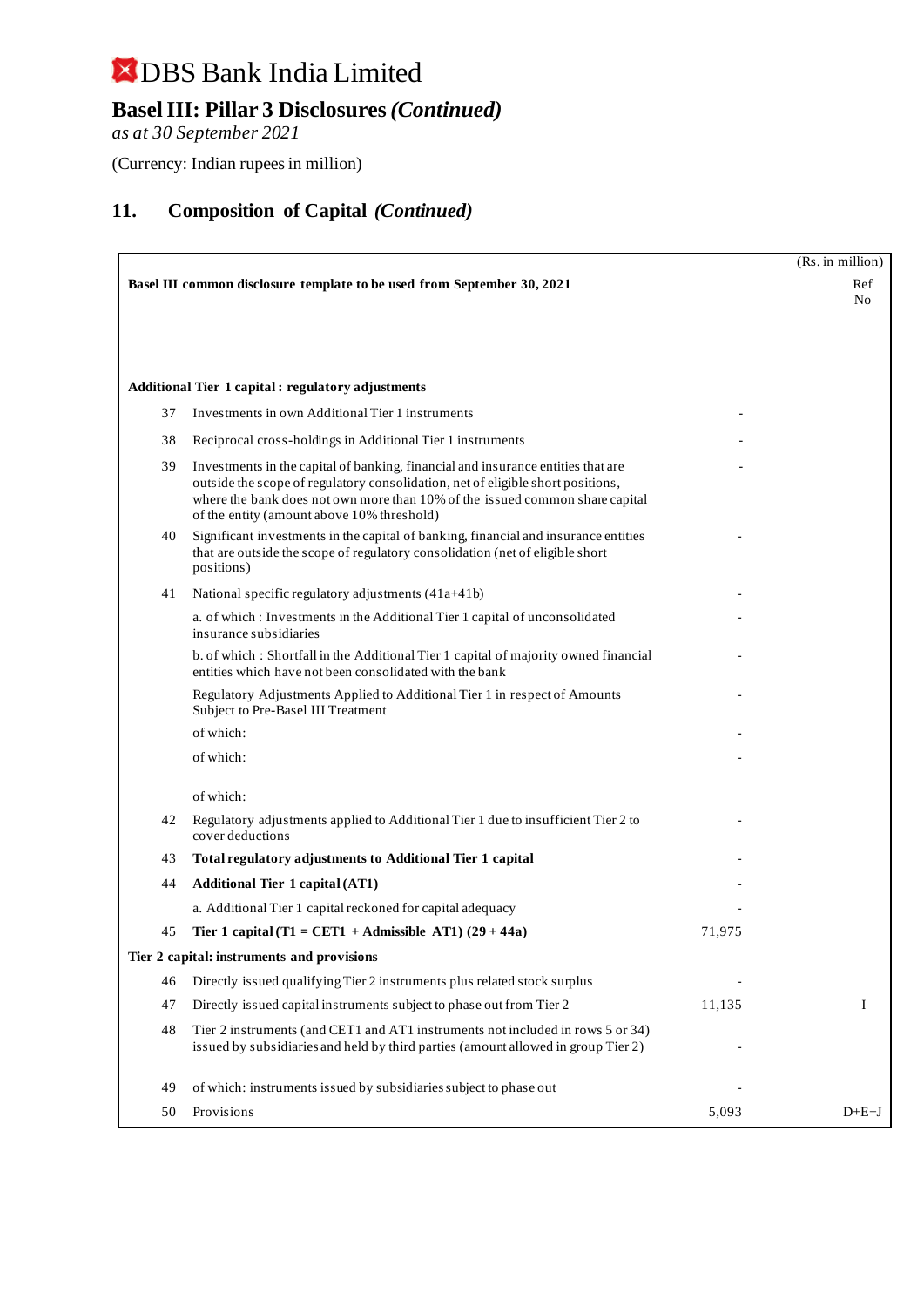## **Basel III: Pillar 3 Disclosures** *(Continued)*

*as at 30 September 2021*

(Currency: Indian rupees in million)

|    |                                                                                                                                                                                                                                                                                                       |         | (Rs. in million) |  |
|----|-------------------------------------------------------------------------------------------------------------------------------------------------------------------------------------------------------------------------------------------------------------------------------------------------------|---------|------------------|--|
|    | Basel III common disclosure template to be used from September 30, 2021                                                                                                                                                                                                                               |         |                  |  |
|    |                                                                                                                                                                                                                                                                                                       |         |                  |  |
| 51 | Tier 2 capital before regulatory adjustments                                                                                                                                                                                                                                                          | 16,228  |                  |  |
|    | Tier 2 capital: regulatory adjustments                                                                                                                                                                                                                                                                |         |                  |  |
| 52 | Investments in own Tier 2 instruments                                                                                                                                                                                                                                                                 |         |                  |  |
| 53 | Reciprocal cross-holdings in Tier 2 instruments                                                                                                                                                                                                                                                       |         |                  |  |
| 54 | Investments in the capital of banking, financial and insurance entities that<br>are outside the scope of regulatory consolidation, net of eligible short<br>positions, where the bank does not own more than 10% of the issued<br>common share capital of the entity (amount above the 10% threshold) |         |                  |  |
| 55 | Significant investments in the capital banking, financial and insurance<br>entities that are outside the scope of regulatory consolidation (net of eligible<br>short positions)                                                                                                                       |         |                  |  |
| 56 | National specific regulatory adjustments (56a+56b)                                                                                                                                                                                                                                                    |         |                  |  |
|    | a. of which: Investments in the Tier 2 capital of unconsolidated insurance<br>subsidiaries                                                                                                                                                                                                            |         |                  |  |
|    | b. of which: Shortfall in the Tier 2 capital of majority owned financial<br>entities which have not been consolidated with the bank                                                                                                                                                                   |         |                  |  |
|    | Regulatory Adjustments Applied to Tier 2 in respect of Amounts Subject to<br>Pre-Basel III Treatment                                                                                                                                                                                                  |         |                  |  |
|    | of which: [INSERT TYPE OF ADJUSTMENT e.g. existing adjustments<br>which are deducted from Tier 2 at 50%]                                                                                                                                                                                              |         |                  |  |
|    | of which: [INSERT TYPE OF ADJUSTMENT]                                                                                                                                                                                                                                                                 |         |                  |  |
| 57 | Total regulatory adjustments to Tier 2 capital                                                                                                                                                                                                                                                        |         |                  |  |
| 58 | Tier 2 capital (T2)                                                                                                                                                                                                                                                                                   | 16,228  |                  |  |
|    | a. Tier 2 capital reckoned for capital adequacy                                                                                                                                                                                                                                                       | 16,228  |                  |  |
|    | b. Excess Additional Tier 1 capital reckoned as Tier 2 capital                                                                                                                                                                                                                                        |         |                  |  |
|    | c. Total Tier 2 capital admissible for capital adequacy $(58a + 58b)$                                                                                                                                                                                                                                 | 16,228  |                  |  |
| 59 | Total capital $(TC = T1 + \text{Admissible } T2)$ (45 + 58c)                                                                                                                                                                                                                                          | 88,203  |                  |  |
| 60 | Total risk weighted assets $(60a + 60b + 60c)$                                                                                                                                                                                                                                                        | 575,377 |                  |  |
|    | a. of which: total credit risk weighted assets                                                                                                                                                                                                                                                        | 459,219 |                  |  |
|    | b. of which: total market risk weighted assets                                                                                                                                                                                                                                                        | 83,149  |                  |  |
|    | c. of which: total operational risk weighted assets                                                                                                                                                                                                                                                   | 33,009  |                  |  |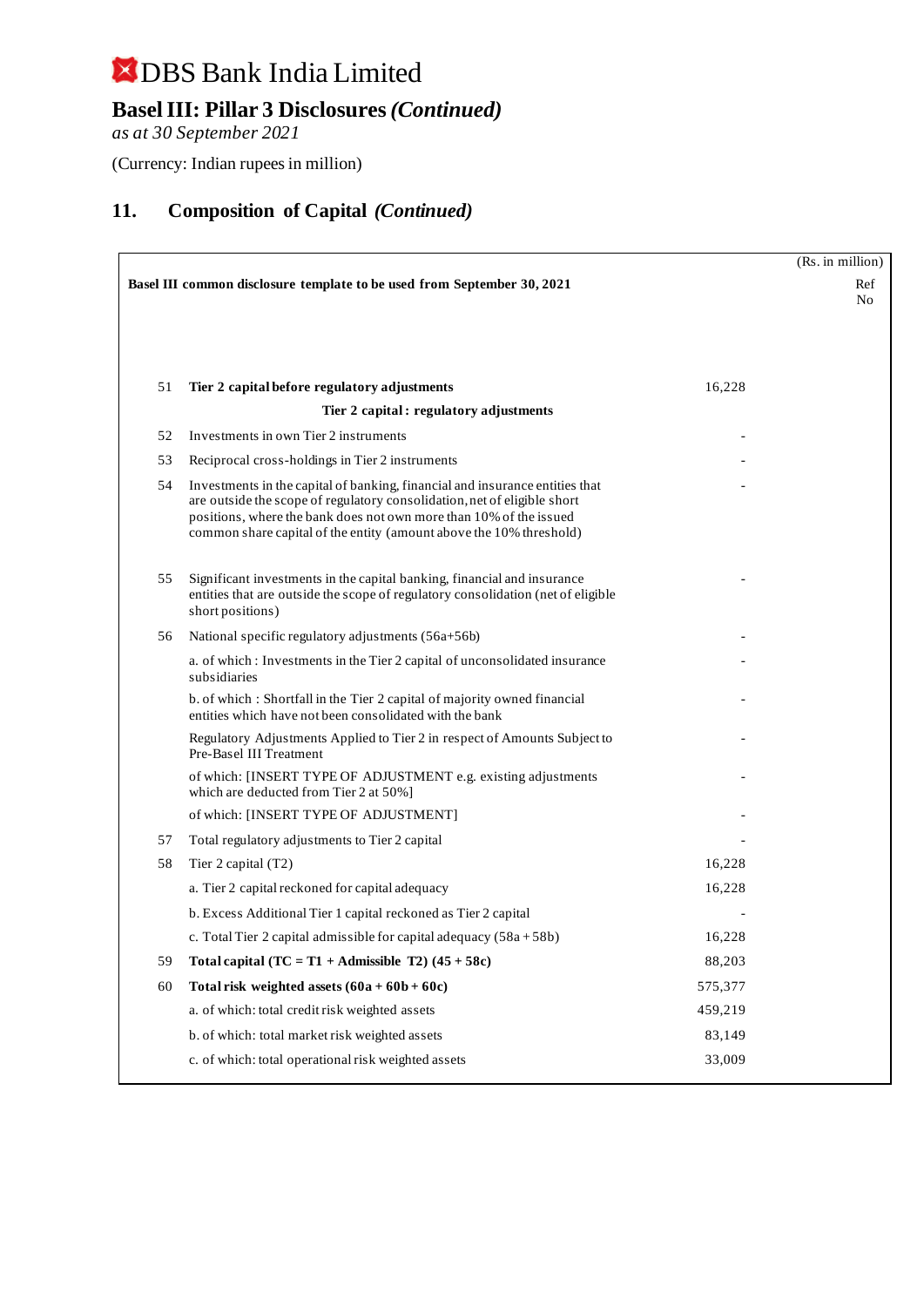## **Basel III: Pillar 3 Disclosures** *(Continued)*

*as at 30 September 2021*

(Currency: Indian rupees in million)

|    |                                                                                                                                                                                                                              |           | (Rs. in million) |
|----|------------------------------------------------------------------------------------------------------------------------------------------------------------------------------------------------------------------------------|-----------|------------------|
|    | Basel III common disclosure template to be used from September 30, 2021                                                                                                                                                      |           | Ref No           |
|    |                                                                                                                                                                                                                              |           |                  |
|    |                                                                                                                                                                                                                              |           |                  |
|    |                                                                                                                                                                                                                              |           |                  |
|    | <b>Capital ratios and buffers</b>                                                                                                                                                                                            |           |                  |
| 61 | Common Equity Tier 1 (as a percentage of risk weighted assets)                                                                                                                                                               | 12.51%    |                  |
| 62 | Tier 1 (as a percentage of risk weighted assets)                                                                                                                                                                             | 12.51%    |                  |
| 63 | Total capital (as a percentage of risk weighted assets)                                                                                                                                                                      | 15.33%    |                  |
| 64 | Institution specific buffer requirement (minimum CET1 requirement plus<br>capital conservation plus countercyclical buffer requirements plus G-SIB<br>buffer requirement, expressed as a percentage of risk weighted assets) | 7.375%    |                  |
| 65 | of which: capital conservation buffer requirement                                                                                                                                                                            | 1.875%    |                  |
| 66 | of which: bank specific countercyclical buffer requirement                                                                                                                                                                   |           |                  |
| 67 | of which: G-SIB buffer requirement                                                                                                                                                                                           |           |                  |
| 68 | Common Equity Tier 1 available to meet buffers (as a percentage of risk<br>weighted assets)                                                                                                                                  | 5.134%    |                  |
|    | National minima (if different from Basel III)                                                                                                                                                                                |           |                  |
| 69 | National Common Equity Tier 1 minimum ratio (if different from Basel III<br>minimum)                                                                                                                                         | 7.375%    |                  |
| 70 | National Tier 1 minimum ratio (if different from Basel III minimum)                                                                                                                                                          | 7.00%     |                  |
| 71 | National total capital minimum ratio (if different from Basel III minimum)                                                                                                                                                   | 11.875%   |                  |
|    | Amounts below the thresholds for deduction (before risk weighting)                                                                                                                                                           |           |                  |
| 72 | Non-significant investments in the capital of other financial entities                                                                                                                                                       |           |                  |
| 73 | Significant investments in the common stock of financial entities                                                                                                                                                            |           |                  |
| 74 | Mortgage servicing rights (net of related tax liability)                                                                                                                                                                     |           |                  |
| 75 | Deferred tax assets arising from temporary differences (net of related tax<br>liability)                                                                                                                                     |           |                  |
|    | Applicable caps on the inclusion of provisions in Tier 2                                                                                                                                                                     |           |                  |
| 76 | Provisions eligible for inclusion in Tier 2 in respect of exposures subject to<br>standardised approach (prior to application of cap)                                                                                        | 5,093     |                  |
| 77 | Cap on inclusion of provisions in Tier 2 under standardised approach                                                                                                                                                         | 5,740     |                  |
| 78 | Provisions eligible for inclusion in Tier 2 in respect of exposures subject to<br>internal ratings-based approach (prior to application of cap)                                                                              | <b>NA</b> |                  |
| 79 | Cap for inclusion of provisions in Tier 2 under internal ratings-based approach                                                                                                                                              | <b>NA</b> |                  |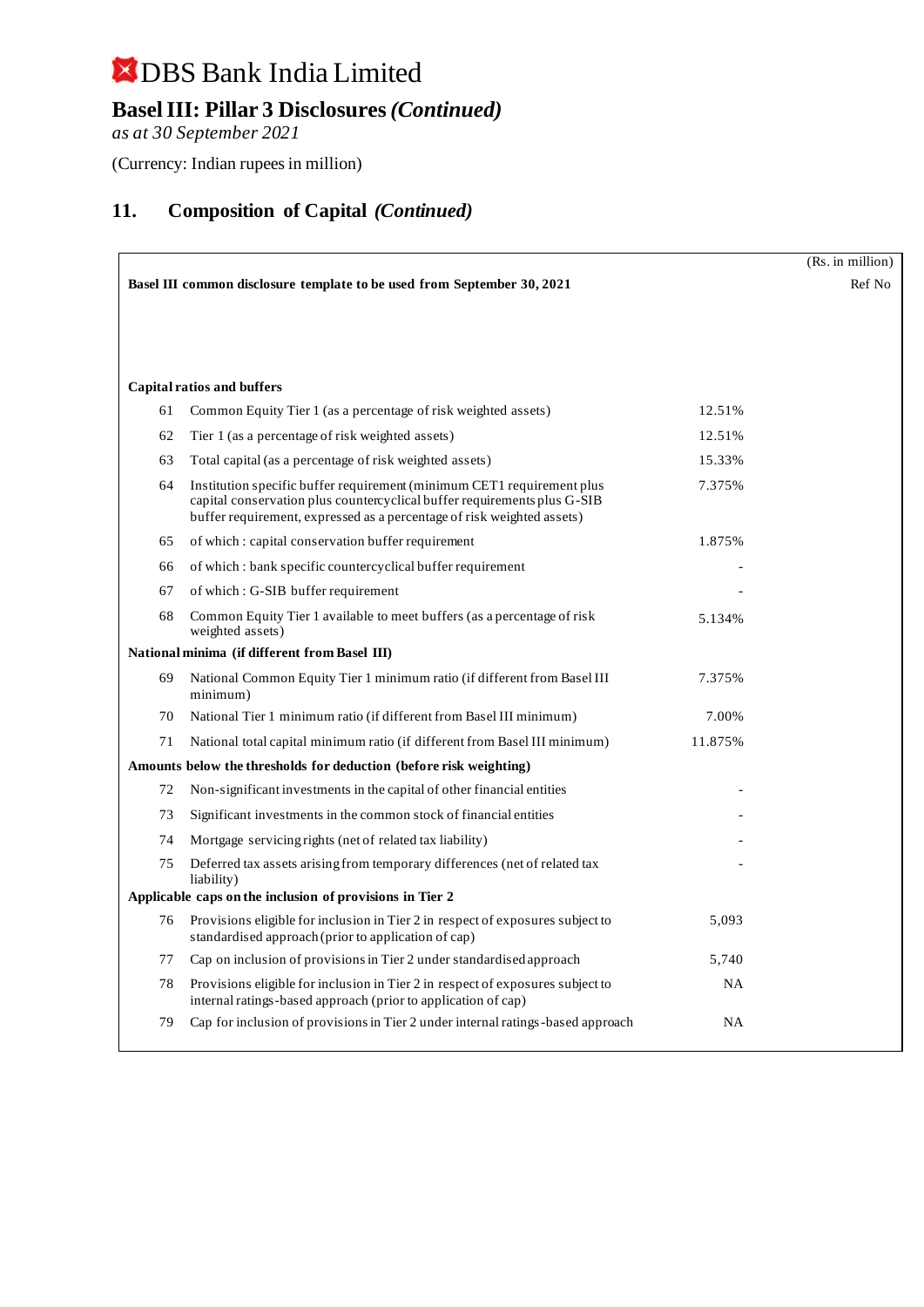## **Basel III: Pillar 3 Disclosures** *(Continued)*

*as at 30 September 2021*

(Currency: Indian rupees in million)

|    |                                                                                            | (Rs. in million) |
|----|--------------------------------------------------------------------------------------------|------------------|
|    | Basel III common disclosure template to be used from September 30, 2021                    | Ref              |
|    |                                                                                            | No               |
|    |                                                                                            |                  |
|    |                                                                                            |                  |
|    |                                                                                            |                  |
|    |                                                                                            |                  |
|    | (only applicable between March 31, 2017 and March 31, 2022)                                |                  |
| 80 | Current cap on CET1 instruments subject to phase out arrangements                          |                  |
| 81 | Amount excluded from CET1 due to cap (excess over cap after redemptions and<br>maturities) |                  |
| 82 | Current cap on AT1 instruments subject to phase out arrangements                           |                  |
| 83 | Amount excluded from AT1 due to cap (excess over cap after redemptions and<br>maturities)  |                  |
| 84 | Current cap on T2 instruments subject to phase out arrangements                            |                  |
| 85 | Amount excluded from T2 due to cap (excess over cap after redemptions and                  |                  |
|    | maturities)                                                                                |                  |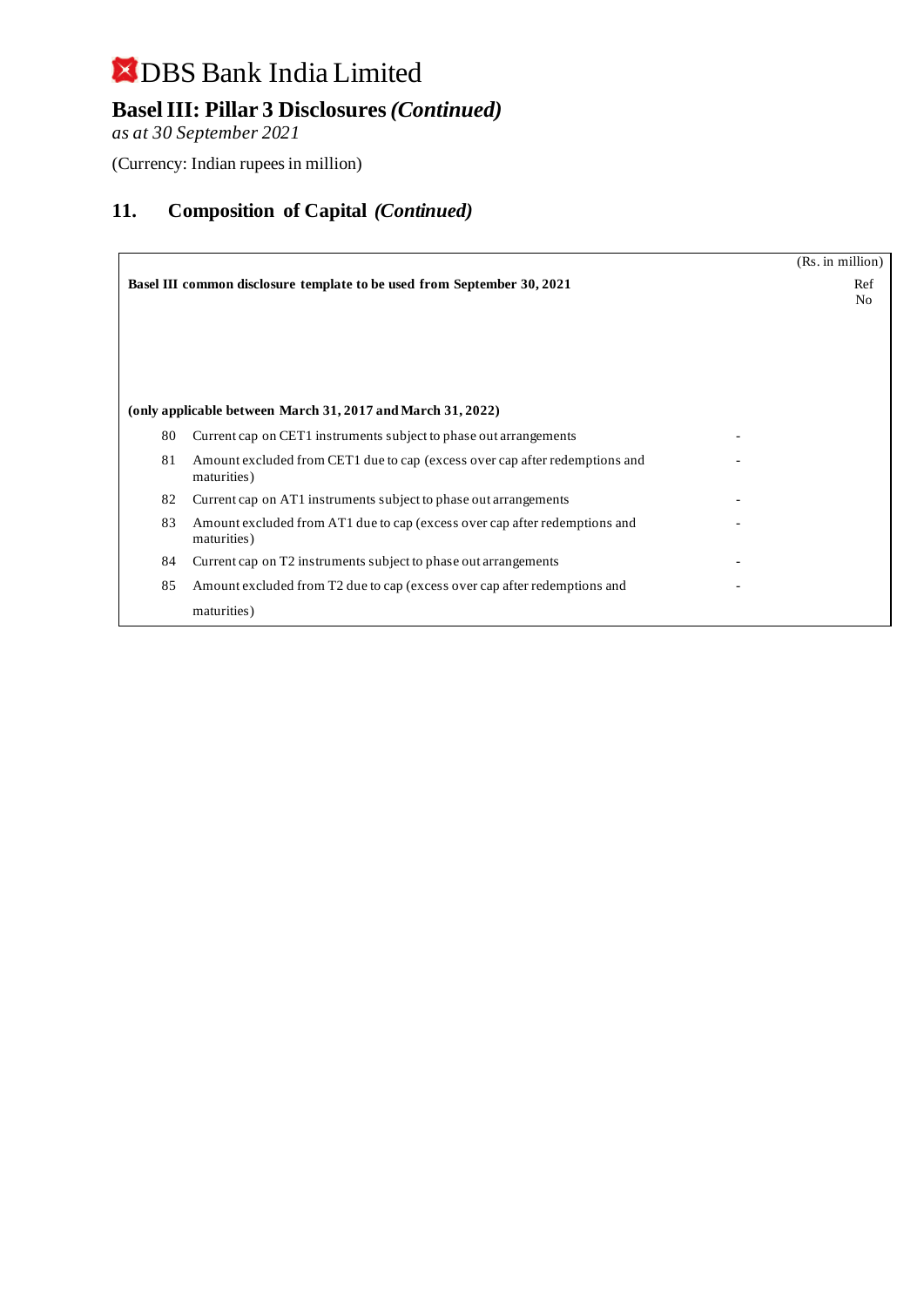## **Basel III: Pillar 3 Disclosures** *(Continued)*

*as at 30 September 2021*

(Currency: Indian rupees in million)

| <b>Notes to the above Template</b> |                                                                                                                                                                                                           |                  |  |
|------------------------------------|-----------------------------------------------------------------------------------------------------------------------------------------------------------------------------------------------------------|------------------|--|
| Row No.<br>of the<br>template      | Particular                                                                                                                                                                                                | (Rs. in million) |  |
| 10                                 | Deferred tax assets associated with accumulated losses                                                                                                                                                    | 2,642            |  |
|                                    | Deferred tax assets (excluding those associated with accumulated losses) net<br>of Deferred tax liability                                                                                                 |                  |  |
|                                    | Total as indicated in row 10                                                                                                                                                                              | 2,642            |  |
| 19                                 | If investments in insurance subsidiaries are not deducted fully from capital<br>and instead considered under 10% threshold for deduction, the resultant<br>increase in the capital of bank                |                  |  |
|                                    | of which: Increase in Common Equity Tier 1 capital                                                                                                                                                        |                  |  |
|                                    | of which: Increase in Additional Tier 1 capital                                                                                                                                                           |                  |  |
|                                    | of which: Increase in Tier 2 capital                                                                                                                                                                      |                  |  |
| 26 <sub>b</sub>                    | If investments in the equity capital of unconsolidated non-financial<br>subsidiaries are not deducted and hence, risk weighted then:                                                                      |                  |  |
|                                    | Increase in Common Equity Tier 1 capital<br>$\ddot{1}$                                                                                                                                                    |                  |  |
|                                    | ii) Increase in risk weighted assets                                                                                                                                                                      |                  |  |
| 44a                                | Excess Additional Tier 1 capital not reckoned for capital adequacy<br>(difference between Additional Tier 1 capital as reported in row 44 and<br>admissible Additional Tier 1 capital as reported in 44a) |                  |  |
|                                    | of which: Excess Additional Tier 1 capital which is considered as Tier 2<br>capital under row 58b                                                                                                         |                  |  |
| 50                                 | Eligible Provisions included in Tier 2 capital                                                                                                                                                            | 5,093            |  |
|                                    | Eligible Revaluation Reserves included in Tier 2 capital                                                                                                                                                  |                  |  |
|                                    | Total of row 50                                                                                                                                                                                           | 5,093            |  |
| 58a                                | Excess Tier 2 capital not reckoned for capital adequacy (difference between)<br>Tier 2 capital as reported in row 58 and T2 as reported in 58a)                                                           |                  |  |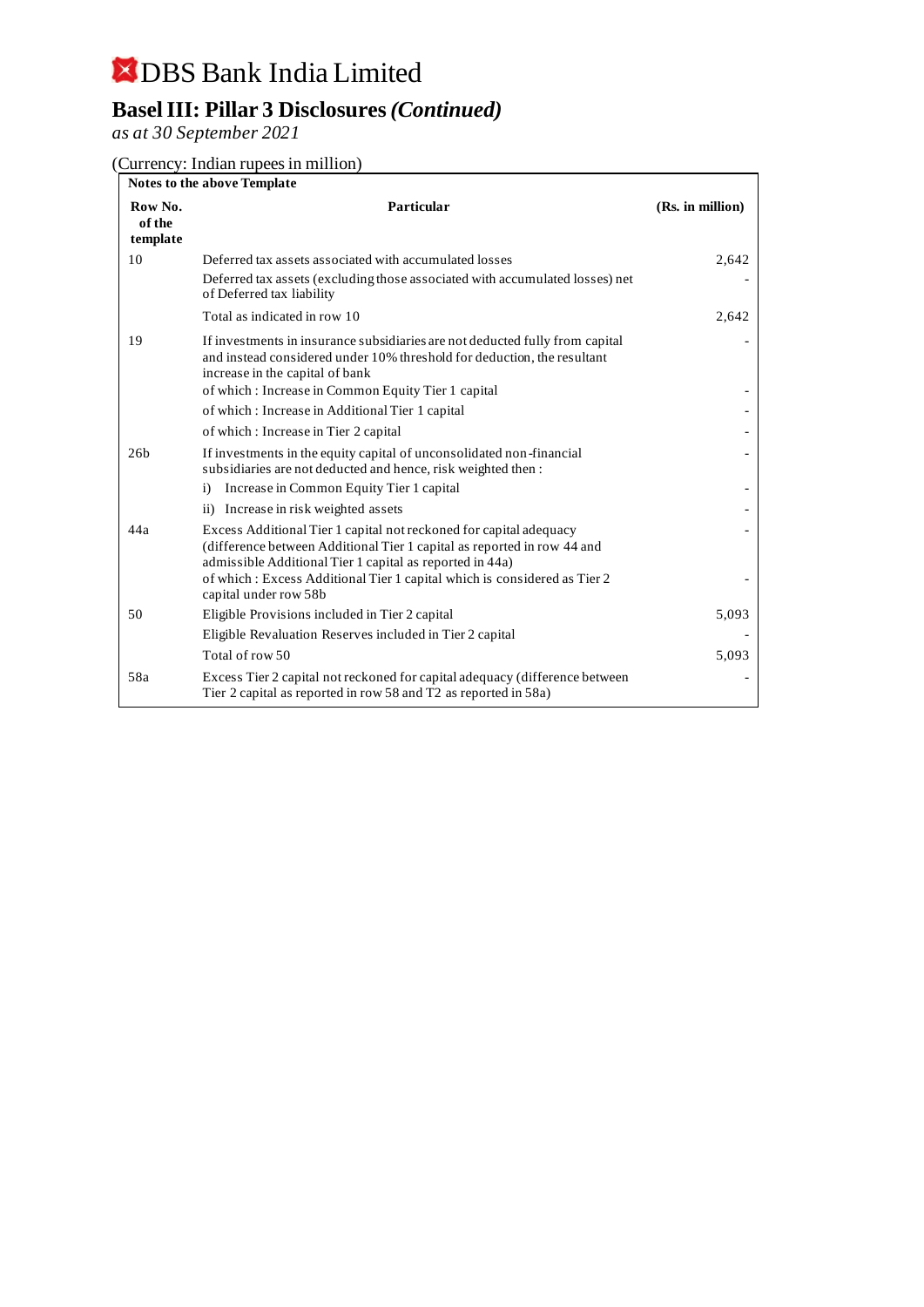## **Basel III: Pillar 3 Disclosures** *(Continued)*

*as at 30 September 2021*

(Currency: Indian rupees in million)

| Step 1 |                                                                                                                                                                     | <b>Balance sheet as in</b><br>financial statements | (Rs. in million)<br><b>Balance sheet under</b><br>regulatory scope of<br>consolidation |
|--------|---------------------------------------------------------------------------------------------------------------------------------------------------------------------|----------------------------------------------------|----------------------------------------------------------------------------------------|
|        |                                                                                                                                                                     | As on 30 Sep 2021                                  | As on 30 Sep 2021                                                                      |
| A      | Capital & Liabilities                                                                                                                                               |                                                    |                                                                                        |
| i.     | Paid-up Capital<br>Reserves & Surplus<br>Minority Interest                                                                                                          | 66,791<br>22,129                                   | 66,791<br>22,129                                                                       |
|        | <b>Total Capital</b>                                                                                                                                                | 88,920                                             | 88,920                                                                                 |
| ii.    | Deposits                                                                                                                                                            | 497,634                                            | 497,634                                                                                |
|        | of which: Deposits from banks                                                                                                                                       | 37,025                                             | 37,025                                                                                 |
|        | of which: Customer deposits                                                                                                                                         | 460,609                                            | 460,609                                                                                |
|        | of which : Other deposits (CD's)                                                                                                                                    |                                                    |                                                                                        |
| iii.   | Borrowings                                                                                                                                                          | 129,163                                            | 129,163                                                                                |
|        | of which: From RBI                                                                                                                                                  | 75,000                                             | 75,000                                                                                 |
|        | of which: From banks                                                                                                                                                | 4,166                                              | 4,166                                                                                  |
|        | of which: From other institutions & agencies                                                                                                                        | 38,357                                             | 38,357                                                                                 |
|        | of which: Others (pl. specify)                                                                                                                                      |                                                    |                                                                                        |
|        | of which: Capital instruments                                                                                                                                       | 11,640                                             | 11,640                                                                                 |
| iv.    | Other liabilities & provisions                                                                                                                                      | 74,123                                             | 74,123                                                                                 |
|        | Total                                                                                                                                                               | 789,840                                            | 789,840                                                                                |
| B      | <b>Assets</b>                                                                                                                                                       |                                                    |                                                                                        |
| i.     | Cash and balances with Reserve Bank of India                                                                                                                        | 33,168                                             | 33,168                                                                                 |
|        | Balance with banks and money at call and short notice                                                                                                               | 41,830                                             | 41,830                                                                                 |
| ii.    | Investments:                                                                                                                                                        | 231,780                                            | 231,780                                                                                |
|        | of which: Government securities                                                                                                                                     | 202,378                                            | 202,378                                                                                |
|        | of which: Other approved securities                                                                                                                                 |                                                    |                                                                                        |
|        | of which: Shares                                                                                                                                                    | 374                                                | 374                                                                                    |
|        | of which: Debentures & Bonds                                                                                                                                        | 3,630                                              | 3,630                                                                                  |
| iii.   | of which: Subsidiaries / Joint Ventures / Associates<br>of which: Others (CPs, CDs, SRs, PTCs, etc.)<br>Loans and advances<br>of which: Loans and advances to banks | 25,418<br>402,018<br>1,713                         | 25,418<br>402,018<br>1,713                                                             |
|        | of which: Loans and advances to customers                                                                                                                           | 400,305                                            | 400,305                                                                                |
| iv.    | Fixed assets                                                                                                                                                        | 4,140                                              | 4,140                                                                                  |
|        | of which: Intangibles                                                                                                                                               | 354                                                | 354                                                                                    |
| v.     | Other assets                                                                                                                                                        | 76,904                                             | 76,904                                                                                 |
|        | of which: Goodwill *<br>of which: Deferred tax assets                                                                                                               | 5,892                                              | 5,892                                                                                  |
| vi.    | Goodwill on consolidation                                                                                                                                           | 14,958                                             | 14,958                                                                                 |
| vii.   | Debit balance in Profit & Loss account                                                                                                                              |                                                    |                                                                                        |
|        | <b>Total Assets</b>                                                                                                                                                 | 789,840                                            | 789,840                                                                                |

### **12. Composition of Capital – Reconciliation Requirements**

\* Represents Goodwill on account of amalgamation.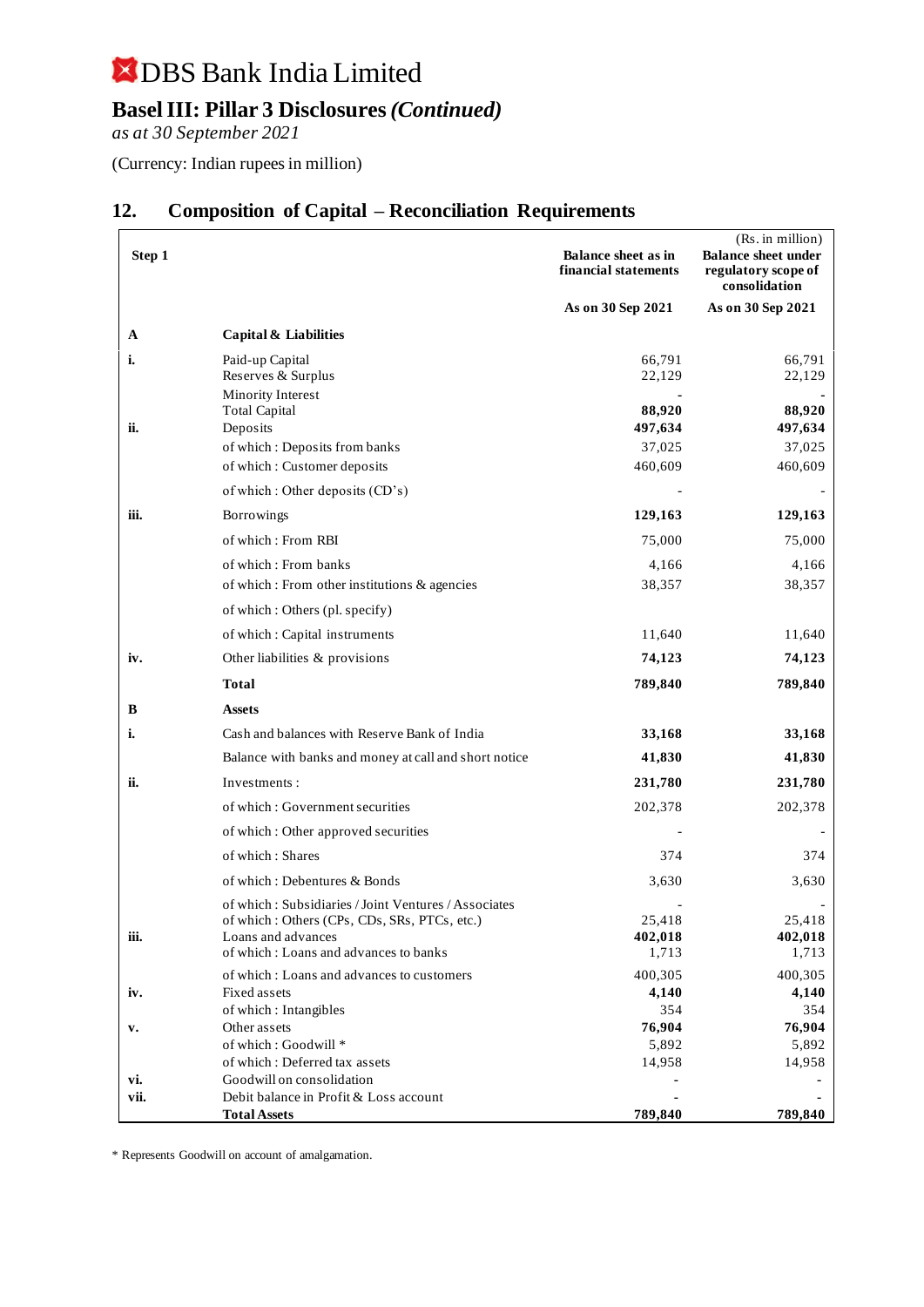### **Basel III: Pillar 3 Disclosures** *(Continued)*

*as at 30 September 2021*

(Currency: Indian rupees in million)

### **12. Composition of Capital – Reconciliation Requirements** *(Continued)*

|             |                                                                                    |                                                                         |                                                                                         | (Rs. in million) |
|-------------|------------------------------------------------------------------------------------|-------------------------------------------------------------------------|-----------------------------------------------------------------------------------------|------------------|
| Step 2      |                                                                                    | <b>Balance sheet as in</b><br>financial statements<br>As on 30 Sep 2021 | <b>Balance sheet under</b><br>regulatory scope of<br>consolidation<br>As on 30 Sep 2021 | Ref No.          |
|             |                                                                                    |                                                                         |                                                                                         |                  |
| A           | Capital & Liabilities                                                              |                                                                         |                                                                                         |                  |
| i.          | Paid-up Capital                                                                    | 66,791                                                                  | 66,791                                                                                  |                  |
|             | of which: Amount eligible for CET1                                                 | 66,791                                                                  | 66,791                                                                                  | A                |
|             | of which: Amount eligible for AT1<br>Reserves & Surplus                            | 22,129                                                                  | 22,129                                                                                  |                  |
|             | of which:                                                                          |                                                                         |                                                                                         |                  |
|             | <b>Statutory Reserve</b>                                                           | 4,865                                                                   | 4,865                                                                                   | B                |
|             | Capital Reserve                                                                    | 5                                                                       | 5                                                                                       | $\mathsf{C}$     |
|             | <b>Investment Reserve</b>                                                          | 114                                                                     | 114                                                                                     | D                |
|             | Share Premium Account                                                              | 8,585                                                                   | 8,585                                                                                   | K                |
|             | <b>Investment Fluctuation Reserve</b>                                              | 2,650                                                                   | 2,650                                                                                   | E                |
|             | Deferred Tax Reserve                                                               | 1                                                                       | 1                                                                                       |                  |
|             | Revenue Reserve<br><b>Retained Earnings</b>                                        | 4,901<br>561                                                            | 4,901<br>561                                                                            | G<br>L           |
|             | Balance in Profit and Loss Account                                                 | 447                                                                     | 447                                                                                     |                  |
|             | Minority Interest                                                                  |                                                                         |                                                                                         |                  |
|             | <b>Total Capital</b>                                                               | 88,920                                                                  | 88,920                                                                                  |                  |
| ii.         | Deposits                                                                           | 497,634                                                                 | 497,634                                                                                 |                  |
|             | of which: Deposits from banks                                                      | 37,025                                                                  | 37,025                                                                                  |                  |
|             | of which: Customer deposits                                                        | 460,609                                                                 | 460,609                                                                                 |                  |
|             | of which: Other deposits (CD's)                                                    |                                                                         |                                                                                         |                  |
| iii.        | Borrowings                                                                         | 129,163                                                                 | 129,163                                                                                 |                  |
|             | of which: From RBI                                                                 | 75,000                                                                  | 75,000                                                                                  |                  |
|             | of which: From banks                                                               | 4,166<br>38,357                                                         | 4,166<br>38,357                                                                         |                  |
|             | of which: From other institutions & agencies<br>of which : Others                  |                                                                         |                                                                                         |                  |
|             | of which: Capital instruments                                                      | 11,135                                                                  | 11,135                                                                                  |                  |
|             | - of which Eligible for T2 capital                                                 | 11,135                                                                  | 11,135                                                                                  | I                |
| iv.         | Other liabilities & provisions                                                     | 74,123                                                                  | 74,123                                                                                  |                  |
|             | of which: Provision against standard asset and country risk                        | 2,329                                                                   | 2,329                                                                                   | J                |
|             | <b>Total</b>                                                                       | 789,840                                                                 | 789,840                                                                                 |                  |
| B           | <b>Assets</b>                                                                      |                                                                         |                                                                                         |                  |
| i.          | Cash and balances with Reserve Bank of India                                       | 33,168                                                                  | 33,168                                                                                  |                  |
| ii.         | Balance with banks and money at call and short notice<br>Investments:              | 41,830<br>231,780                                                       | 41,830<br>231,780                                                                       |                  |
|             | of which: Government securities                                                    | 202,378                                                                 | 202,378                                                                                 |                  |
|             | of which: Other approved securities                                                |                                                                         |                                                                                         |                  |
|             | of which: Shares                                                                   | 374                                                                     | 374                                                                                     |                  |
|             | of which: Debentures & Bonds                                                       | 3,630                                                                   | 3,630                                                                                   |                  |
|             | of which: Subsidiaries / Joint Ventures / Associates                               |                                                                         |                                                                                         |                  |
|             | of which: Others (CPs, CDs, SRs, PTCs, etc.)                                       | 25,418                                                                  | 25,418                                                                                  |                  |
| iii.        | Loans and advances                                                                 | 402,018                                                                 | 402,018                                                                                 |                  |
|             | of which: Loans and advances to banks<br>of which: Loans and advances to customers | 1,713<br>400,305                                                        | 1,713<br>400,305                                                                        |                  |
| iv.         | Fixed assets                                                                       | 4,140                                                                   | 4,140                                                                                   |                  |
|             | of which: Intangibles                                                              | 354                                                                     | 354                                                                                     | N                |
| v.          | Other assets                                                                       | 76,904                                                                  | 76,904                                                                                  |                  |
|             | of which: Goodwill *                                                               | 5,892                                                                   | 5,892                                                                                   | M                |
|             | of which: Deferred tax assets associated with accumulated                          |                                                                         |                                                                                         |                  |
|             | losses                                                                             | 2,642                                                                   | 2,642                                                                                   | F                |
|             | of which: Deferred tax assets arising from temporary                               |                                                                         |                                                                                         |                  |
|             | differences other than accumulated losses (amount above                            | 4,634                                                                   | 4,634                                                                                   | $H_{\rm}$        |
|             | 10% threshold, net of related tax liability)<br>Goodwill on consolidation          |                                                                         |                                                                                         |                  |
| vi.<br>vii. | Debit balance in Profit & Loss account                                             |                                                                         |                                                                                         |                  |
|             | <b>Total</b>                                                                       | 789,840                                                                 | 789,840                                                                                 |                  |

\* Represents Goodwill on account of amalgamation.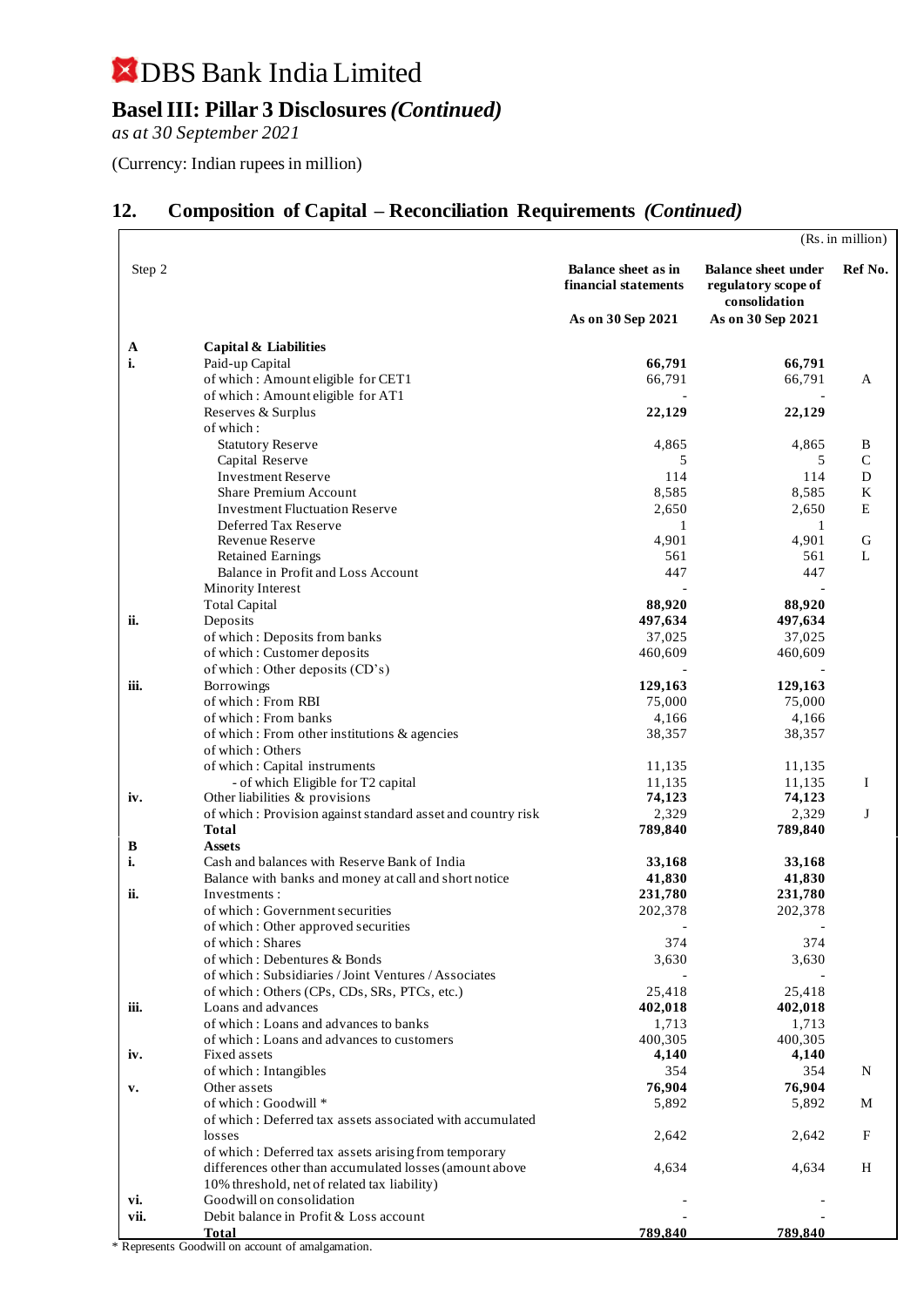**Basel III: Pillar 3 Disclosures** *(Continued)*

*as at 30 September 2021*

(Currency: Indian rupees in million)

### **13. Main features of equity and debt capital instruments**

(Rs. in million)

|                |                                                                                                                  | As on 30 September 2021                               |
|----------------|------------------------------------------------------------------------------------------------------------------|-------------------------------------------------------|
| 1              | Issuer                                                                                                           | DBS Bank India Limited                                |
| $\overline{2}$ | Unique identifier (e.g. CUSIP, ISIN or Bloomberg identifier                                                      | INE01GA01014                                          |
|                | for private placement)                                                                                           |                                                       |
| 3              | Governing $law(s)$ of the instrument                                                                             | Applicable Indian statutes                            |
|                |                                                                                                                  | and regulatory requirements                           |
| 4              | <b>Transitional Basel III rules</b>                                                                              | NA                                                    |
| 5              | Post-transitional Basel III rules                                                                                | Common Equity Tier 1                                  |
| 6              | Eligible at solo / group / group & solo                                                                          | Solo                                                  |
| 7              | Instrument type                                                                                                  | <b>Ordinary Shares</b>                                |
| 8              | Amount recognised in regulatory capital                                                                          | 66,791                                                |
| 9              | Par value of instrument                                                                                          | 66,791                                                |
| 10             | Accounting classification                                                                                        | <b>Equity Share Capital</b>                           |
| 11             | Original date of issuance                                                                                        | <b>NA</b>                                             |
| 12             | Perpetual or dated                                                                                               | Perpetual                                             |
| 13             | Original maturity date                                                                                           | No maturity                                           |
| 14             | Issuer call subject to prior supervisory approval                                                                | NA.                                                   |
| 15             | Optional call date, contingent call dates and redemption                                                         | NA                                                    |
| 16             | Subsequent call dates, if applicable                                                                             | NA.                                                   |
|                | Coupons / dividends                                                                                              | <b>NA</b>                                             |
| 17             | Fixed or floating dividend / coupon                                                                              | <b>NA</b>                                             |
| 18             | Coupon rate and any related index                                                                                | <b>NA</b>                                             |
| 19             | Existence of a dividend stopper                                                                                  | <b>NA</b>                                             |
| 20             | Fully discretionary, partially discretionary, or mandatory                                                       | Fully discretionary                                   |
| 21             | Existence of step up or other incentive to redeem                                                                | <b>NA</b>                                             |
| 22             | Noncumulative or cumulative                                                                                      | Non-cumulative                                        |
| 23             | Convertible or non-convertible                                                                                   | <b>NA</b>                                             |
| 24             | If convertible, conversion trigger(s)                                                                            | NA                                                    |
| 25             | If convertible, fully or partially                                                                               | NA                                                    |
| 26             | If convertible, conversion rate                                                                                  | NA.                                                   |
| 27             | If convertible, mandatory or optional conversion                                                                 | NA.                                                   |
| 28             | If convertible, specify instrument type convertible into                                                         | <b>NA</b>                                             |
| 29             | If convertible, specify issuer of instrument it converts into                                                    | NA.                                                   |
| 30             | Write-down feature                                                                                               | NA                                                    |
| 31             | If write-down, write-down trigger(s)                                                                             | NA                                                    |
| 32             | If write-down, full or partial                                                                                   | <b>NA</b>                                             |
| 33             | If write-down, permanent or temporary                                                                            | NA                                                    |
| 34             | If temporary write-down, description of write-up mechanism                                                       | <b>NA</b>                                             |
| 35             | Position in subordination hierarchy in liquidation (specify<br>instrument type immediately senior to instrument) | Represents the most subordinated claim in liquidation |
| 36             | Non-compliant transitioned features                                                                              | N <sub>0</sub>                                        |
| 37             | If yes, specify non-compliant features                                                                           | <b>NA</b>                                             |
|                |                                                                                                                  |                                                       |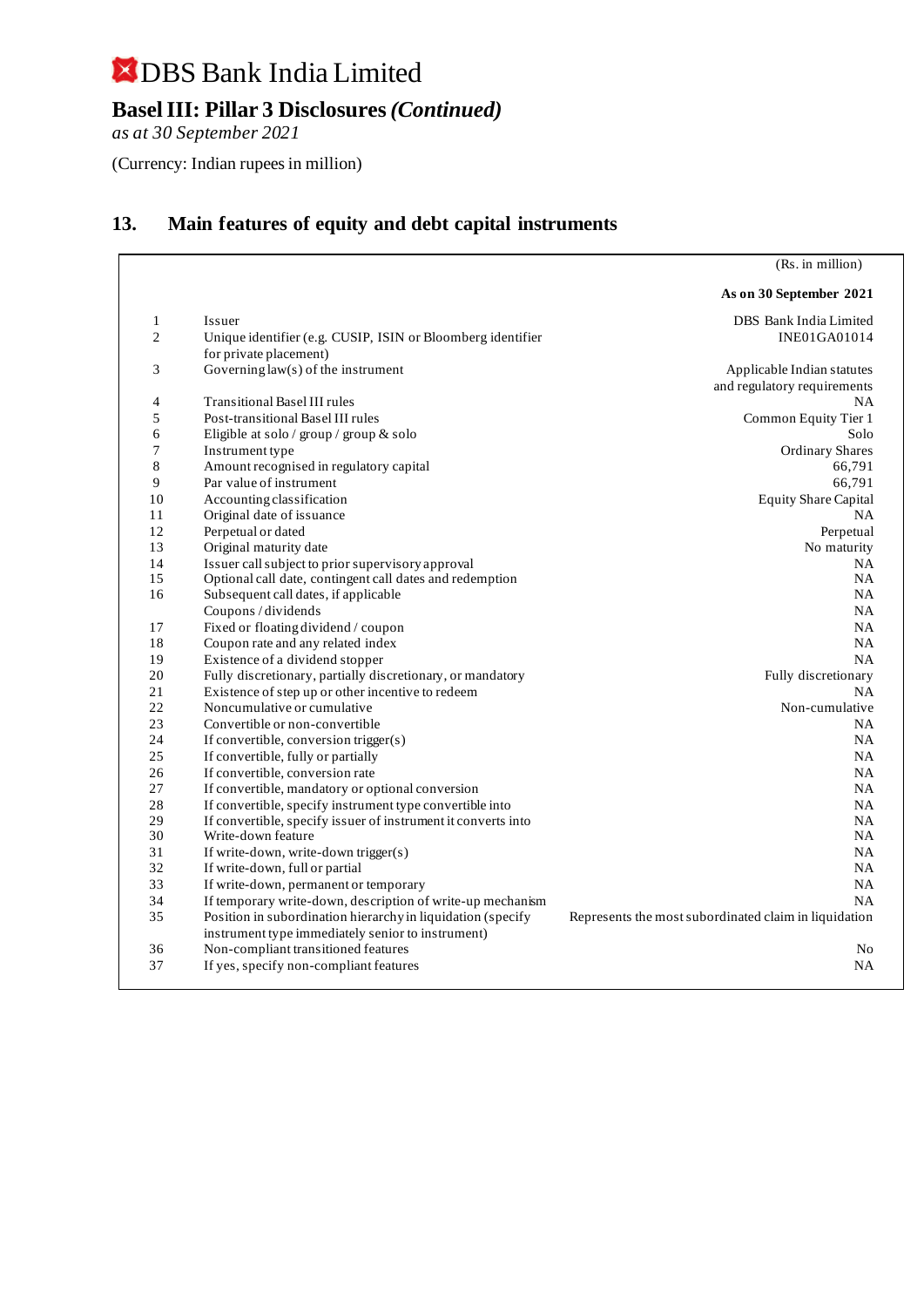## **Basel III: Pillar 3 Disclosures** *(Continued)*

*as at 30 September 2021*

#### (Currency: Indian rupees in million)

|          |                                                                                     | (Rs. in million)                                                                           |
|----------|-------------------------------------------------------------------------------------|--------------------------------------------------------------------------------------------|
|          |                                                                                     | As on 30 September 2021                                                                    |
| 1<br>2   | Issuer<br>Unique identifier (e.g. CUSIP, ISIN or Bloomberg identifier               | DBS Bank India Limited<br>INE694C08047                                                     |
| 3        | for private placement)<br>Governing $law(s)$ of the instrument                      | RBI Guidelines,                                                                            |
|          |                                                                                     | SEBI Regulations,                                                                          |
|          |                                                                                     | Companies Act                                                                              |
|          |                                                                                     | and other related                                                                          |
|          |                                                                                     | rules regulations                                                                          |
|          |                                                                                     | etc.                                                                                       |
| 4        | Transitional Basel III rules                                                        | NA                                                                                         |
| 5        | Post-transitional Basel III rules                                                   | Tier II                                                                                    |
| 6        | Eligible at solo / group / group & solo                                             | Solo. Unsecured                                                                            |
| 7        | Instrument type                                                                     | Redeemable                                                                                 |
|          |                                                                                     | Non-Convertible                                                                            |
|          |                                                                                     | Subordinated                                                                               |
|          |                                                                                     | (Tier-II) Bonds                                                                            |
|          |                                                                                     | in the nature                                                                              |
|          |                                                                                     | of Debentures                                                                              |
|          |                                                                                     | (Bonds) Series -                                                                           |
|          |                                                                                     | $VII - Option - B$                                                                         |
| 8        | Amount recognised in regulatory capital                                             | NIL                                                                                        |
| 9        | Par value of instrument                                                             | 505                                                                                        |
| 10       | Accounting classification                                                           | Liability                                                                                  |
| 11       | Original date of issuance                                                           | 10.02.2012                                                                                 |
| 12       | Perpetual or dated                                                                  | Dated                                                                                      |
| 13<br>14 | Original maturity date                                                              | 10.02.2022                                                                                 |
|          | Issuer call subject to prior supervisory approval                                   | The bank has not reserved any call option to redeem<br>these bonds prior to their maturity |
| 15       | Optional call date, contingent call dates and redemption                            | These bonds are redeemable at par                                                          |
| 16       | Subsequent call dates, if applicable                                                | NA.                                                                                        |
|          | Coupons / dividends                                                                 | NA.                                                                                        |
| 17       | Fixed or floating dividend / coupon                                                 | Fixed                                                                                      |
| 18       | Coupon rate and any related index                                                   | 11.40%                                                                                     |
| 19       | Existence of a dividend stopper                                                     | No                                                                                         |
| 20       | Fully discretionary, partially discretionary, or mandatory                          | Mandatory                                                                                  |
| 21       | Existence of step up or other incentive to redeem                                   | N <sub>0</sub>                                                                             |
| 22       | Noncumulative or cumulative                                                         | Cumulative                                                                                 |
| 23       | Convertible or non-convertible                                                      | Non-convertible                                                                            |
| 24       | If convertible, conversion trigger(s)                                               | NA                                                                                         |
| 25       | If convertible, fully or partially                                                  | <b>NA</b>                                                                                  |
| 26       | If convertible, conversion rate                                                     | NA                                                                                         |
| 27       | If convertible, mandatory or optional conversion                                    | NA                                                                                         |
| 28<br>29 | If convertible, specify instrument type convertible into                            | NA<br>NA                                                                                   |
| 30       | If convertible, specify issuer of instrument it converts into<br>Write-down feature | NA                                                                                         |
| 31       | If write-down, write-down trigger(s)                                                | NA                                                                                         |
| 32       | If write-down, full or partial                                                      | <b>NA</b>                                                                                  |
| 33       | If write-down, permanent or temporary                                               | NA.                                                                                        |
| 34       | If temporary write-down, description of write-up mechanism                          | NA.                                                                                        |
| 35       | Position in subordination hierarchy in liquidation (specify                         | All Depositors and other Creditor of the Bank                                              |
|          | instrument type immediately senior to instrument)                                   |                                                                                            |
| 36       | Non-compliant transitioned features                                                 | NA.                                                                                        |
| 37       | If yes, specify non-compliant features                                              | NA.                                                                                        |
|          |                                                                                     |                                                                                            |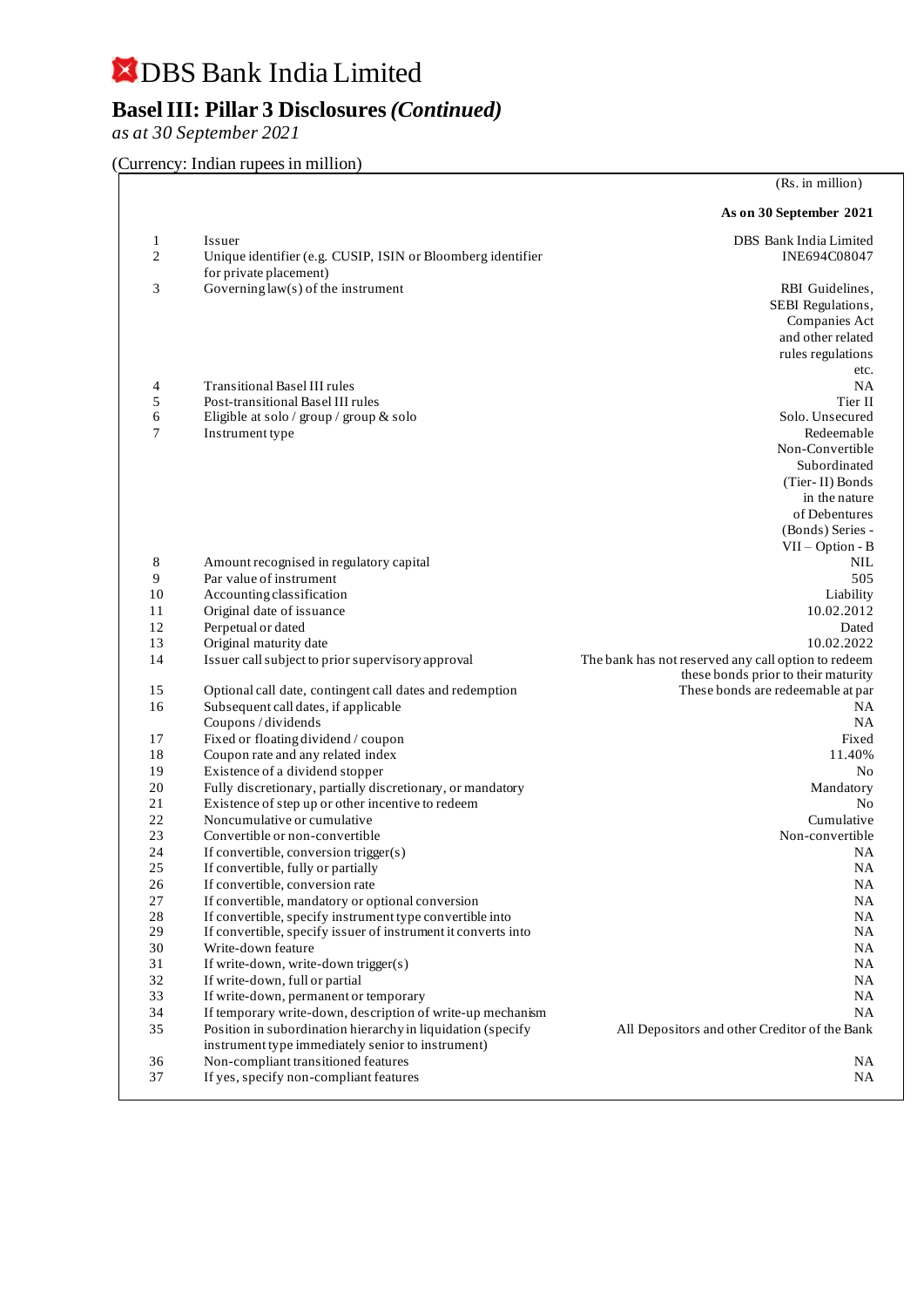### **Basel III: Pillar 3 Disclosures** *(Continued)*

*as at 30 September 2021*

(Currency: Indian rupees in million)

### **14. Disclosure for Banking Book Positions**

In accordance with the RBI guidelines on investment classification and valuation, Investments are classified on the date of purchase into "Held for Trading" ('HFT'), "Available for Sale" ('AFS') and "Held to Maturity" ('HTM') categories (hereinafter called "categories"). Investments which the Bank intends to hold till maturity are classified as HTM securities.

As per the RBI guidelines, investments classified under HTM category are carried at their acquisition cost and not marked to market. Any diminution, other than temporary, in the value of equity investments is provided for. Any loss on sale of investments in HTM category is recognised in the Statement of Profit and Loss. Any gain from sale of investments under HTM category is recognised in the Statement of Profit and Loss and is appropriated, net of taxes and statutory reserve, to "Capital Reserve" in accordance with the RBI Guidelines. The book value of Bank's investment HTM portfolio was Rs. 91,057 million as at September 30, 2021. Further, the Bank has investment in shares/Optionally Convertible Debentures which are received on conversion of debt which are classified under AFS category in accordance with RBI guidelines.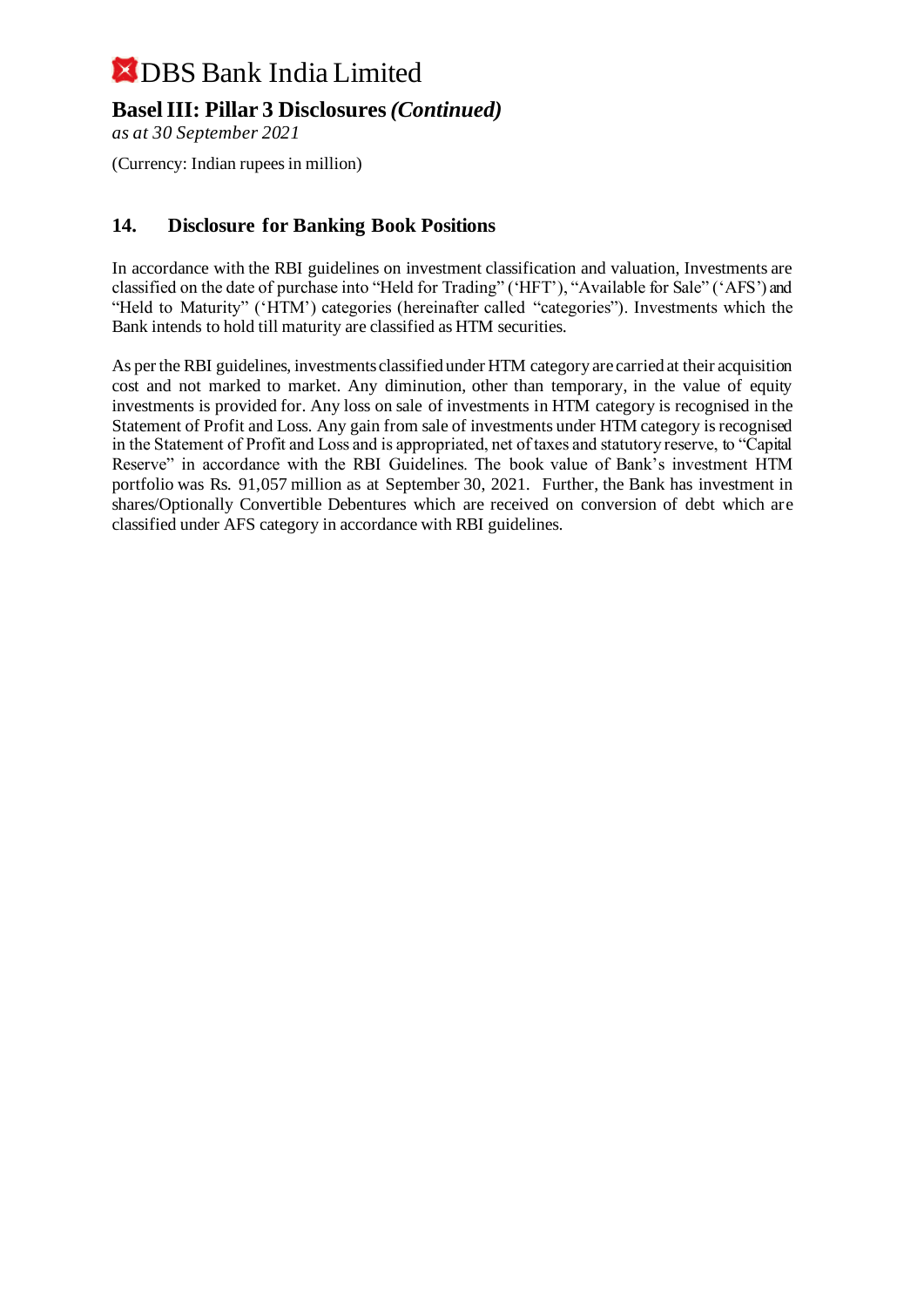### **Basel III: Pillar 3 Disclosures** *(Continued)*

*as at 30 September 2021*

(Currency: Indian rupees in million)

#### **15. LEVERAGE RATIO**

The Basel III leverage ratio is defined as the capital measure (Tier-1 capital of the risk based capital framework) divided by the exposure measure, with this ratio expressed as a percentage.

As per RBI guidelines, disclosures required for leverage ratio for the Bank at September 30, 2021 are as follows:

|                             | On-balance sheet exposures                                                                                                                  |            |  |  |
|-----------------------------|---------------------------------------------------------------------------------------------------------------------------------------------|------------|--|--|
| $\mathbf{1}$                | On-balance sheet items (excluding derivatives and SFTs, but including collateral)                                                           | 755,485    |  |  |
| 2                           | (Asset amounts deducted in determining Basel III Tier 1 capital)                                                                            | (13, 734)  |  |  |
| 3                           | Total on-balance sheet exposures (excluding derivatives and SFTs) (sum of<br>lines $1$ and $2)$                                             | 741,751    |  |  |
| <b>Derivative exposures</b> |                                                                                                                                             |            |  |  |
| $\overline{4}$              | Replacement cost associated with all <i>derivatives</i> transactions (i.e. net of eligible<br>cash variation margin)                        | 20,552     |  |  |
| 5                           | Add-on amounts for PFE associated with <i>all</i> derivatives transactions                                                                  | 93,777     |  |  |
| 6                           | Gross-up for derivatives collateral provided where deducted from the balance<br>sheet assets pursuant to the operative accounting framework |            |  |  |
| 7                           | (Deductions of receivables assets for cash variation margin provided in<br>derivatives transactions)                                        |            |  |  |
| 8                           | (Exempted CCP leg of client-cleared trade exposures)                                                                                        |            |  |  |
| 9                           | Adjusted effective notional amount of written credit derivatives                                                                            |            |  |  |
| 10                          | (Adjusted effective notional offsets and add-on deductions for written credit<br>derivatives)                                               |            |  |  |
| 11                          | Total derivative exposures (sum of lines 4 to 10)                                                                                           | 114,329    |  |  |
|                             | <b>Securities financing transaction exposures</b>                                                                                           |            |  |  |
| 12                          | Gross SFT assets (with no recognition of netting), after adjusting for sale<br>accounting transactions                                      | 6,256      |  |  |
| 13                          | (Netted amounts of cash payables and cash receivables of gross SFT assets)                                                                  |            |  |  |
| 14                          | CCR exposure for SFT assets                                                                                                                 | 633        |  |  |
| 15                          | Agent transaction exposures                                                                                                                 |            |  |  |
| 16                          | Total securities financing transaction exposures (sum of lines 12 to 15)                                                                    | 6,889      |  |  |
|                             | Other off-balance sheet exposures                                                                                                           |            |  |  |
| 17                          | Off-balance sheet exposure at gross notional amount                                                                                         | 332,849    |  |  |
| 18                          | (Adjustments for conversion to credit equivalent amounts)                                                                                   | (228, 522) |  |  |
| 19                          | Off-balance sheet items (sum of lines 17 and 18)                                                                                            | 104,326    |  |  |
|                             | Capital and total exposures                                                                                                                 |            |  |  |
| 20                          | Tier 1 capital                                                                                                                              | 71,975     |  |  |
| 21                          | Total exposures (sum of lines 3, 11, 16 and 19)                                                                                             | 967,295    |  |  |
| Leverage ratio              |                                                                                                                                             |            |  |  |
| 22                          | Basel III leverage ratio                                                                                                                    | 7.44%      |  |  |